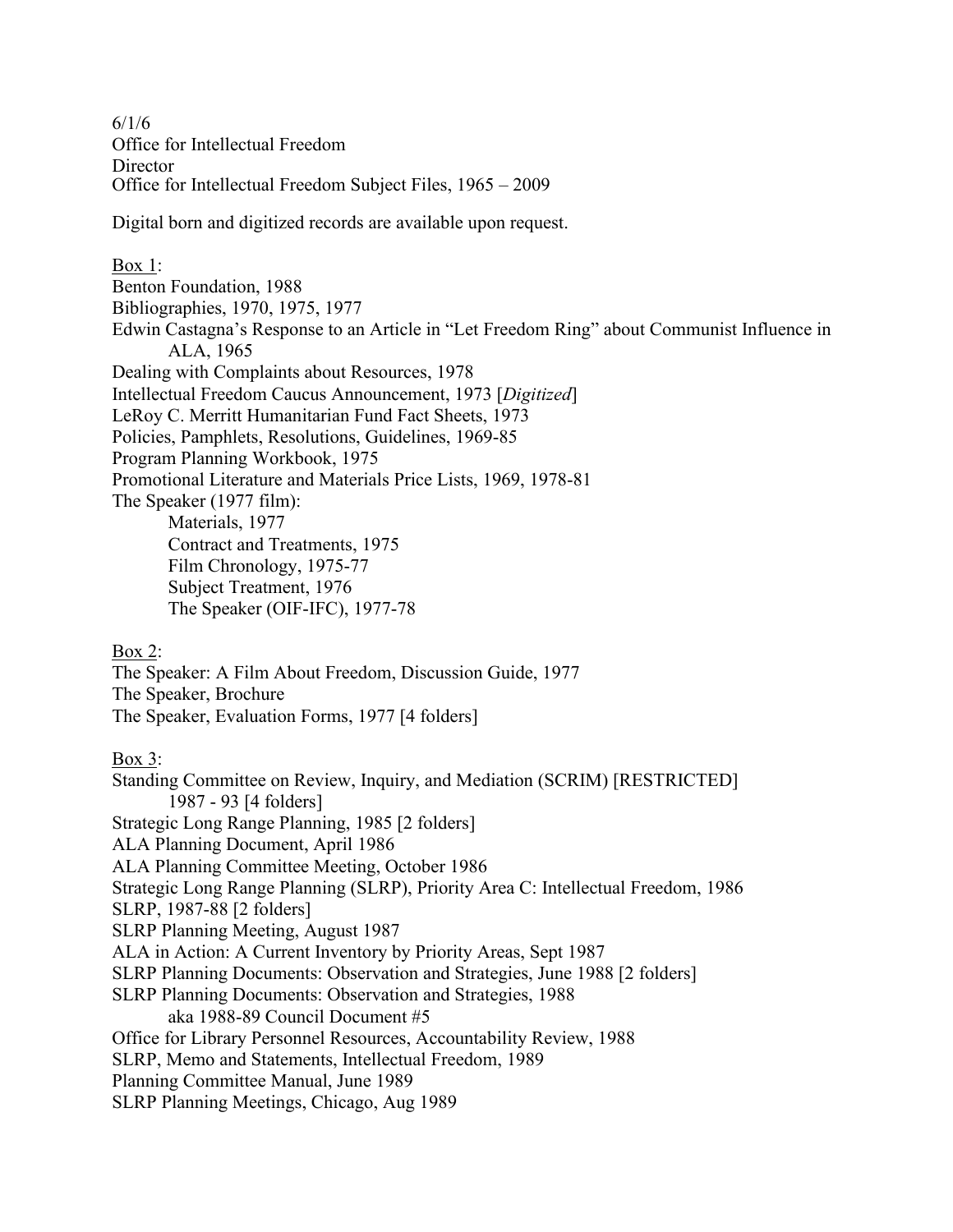SLRP Planning Document: Action Inventory,1989-90 [2 folders] SLRP, Committee on Professional Ethics Actions, May 1990 Shape the Vision Program, 1994 Standards and Guidelines, 1994

## Box 4:

ACRL, Correspondence Re: Task Force, Intellectual Freedom, 1993 ALA Editions, 1994-96 American Library Trustee Association, 1986-91 American Libraries, General, 1995 Association for Library Service to Children (ALSC), 1985-2000 Association of Specialized and Cooperative Agencies (ASLA & HRLSD combined),1980-95 Awards Manual, 1998 ALA Building Plans, Space, etc. 1981-82 ALA Centennial, 1973; 1975 Chapter Relations Office, 1971-98 Committees of Council (Designation of), 1972 ALA Committee on Legislation, 1996-97 ALA Committee on Organization, 1993 ALA Committee on Planning, 1976-90 COPES - Committee on Program Evaluation and Support, 1990-95 Communications Planning Committee, 1995-97 ALA Committee and Bylaws, 1975 Career Incentive Program, 1999 Compensation Study, December 1999 Conference Arrangements, 1996 (includes floppy disc) Contract, Seaside Hotel, 1994 Contract, University of Illinois, Public Library Data Service Annual Report, 1994-95 Coordinating Committee on Access to Information, 1986-94 [2 folders] Council Committees, 1994 Customer Service, Survey Results, 1998 Diversity in the Workplace, 1991-93 Division Leadership Program, 1990 Distance Education Workshop, May 1990 Filtering, Internet Blocking in Public Schools, June 2003 Is a Tap on the Shoulder Enough? WYNE Interview, J. Krug and R. Peters, Videotape, 1993 Filtering, States' Policies on Internet, 1998-2004 Filtering Controversy, 1999-2003 Filtering Resolution, 1997 Filtering Software, 1997-98 Fund for America's Libraries, 1992-97 Goal 2000 Gopher, 1994 Government Documents Round Table, 1981;1990 Grants Procedure, March 1993 Graphics, 1990-95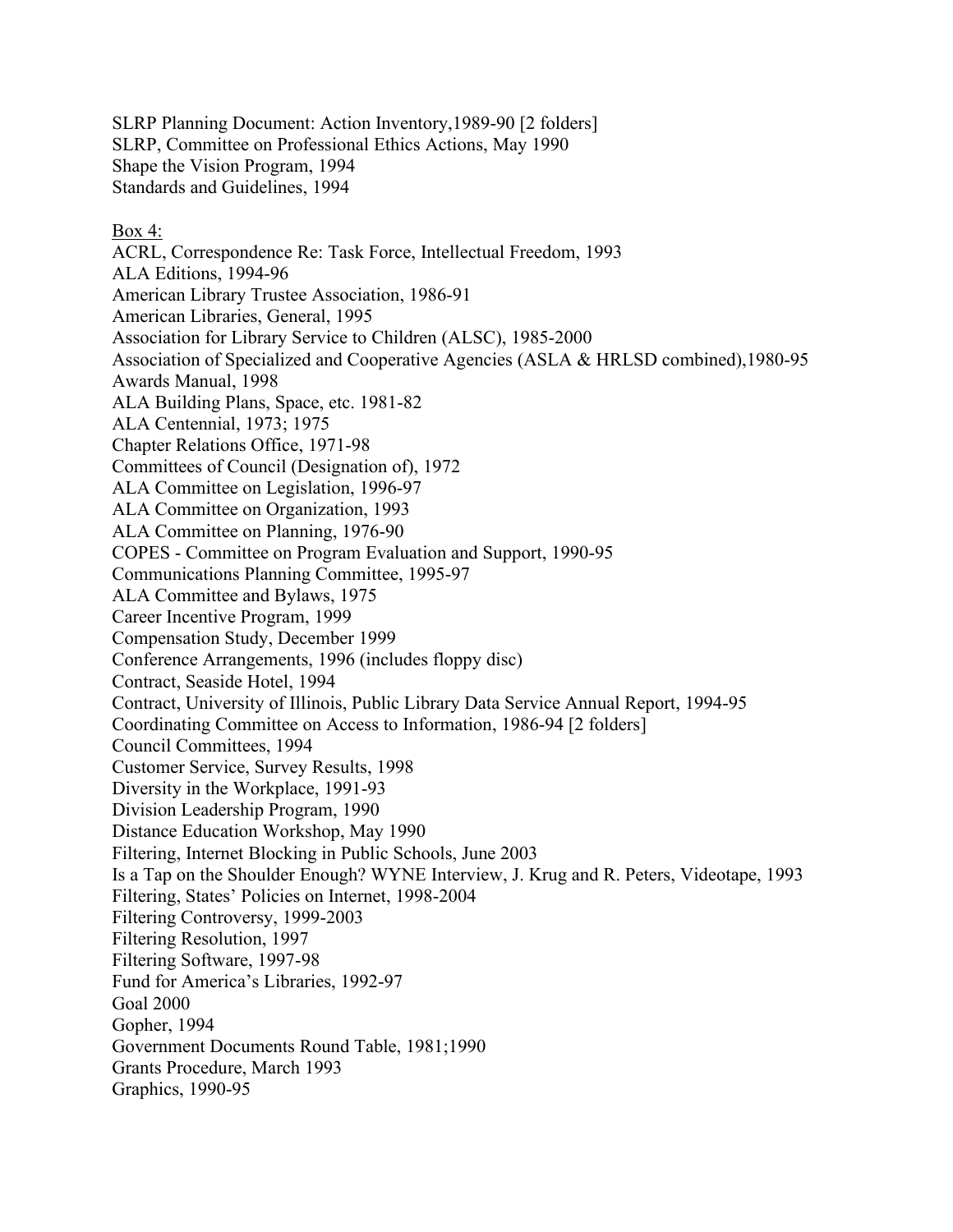Human Resources, 1994-95 ITS, 1994-2004 International Federation of Library Associations (IFLA), 1969-1990 International Relations Committee, 1975-90 Internet Privacy Task Force, 1997-98 Library and Research Center, 1995 Library and Information Technology (LITA), 1978-93 Library and Video Network, 1996 Lobbying Expenses, 1995-98 Membership Statistics, 1994-97

#### Box 5:

Memberships in Other Organizations, 1990 Minority Fellow Program, 1991 National Library Power Program, 1993 New Members Round Table, 1982 Office for Accreditation, 1992-93 Office for Information Technology Policy, 1999 Office for Literacy and Outreach, 1990-95 Office for Library Personnel Resources, 1994-98 Office for Research and Statistics (ORS) (formerly Office for Research), 1978-91 President of ALA, 1995-97 Programmatic Priorities, 1999 Project Directors Group, 1996 Preservation Policy, 1990 Public Information Office, 1995-96 Public Library Association, 1983-98 Public Policy and Programs, Peggy Barber, AED, 1984-95 Reference and Adult Services Division, 1975-80 Restructuring, 1994 Self Study Committee, 1994 Social Responsibilities Roundtable, General, 1969-92 Social Responsibilities Roundtable, IFC Task Force, 1970-96 Sponsorship Task Force, 1995 Staff Associations, 1990-95 Standards and Guidelines, 1989-98 Standing Committee on Library Education (SCOLE), 1978-88 Washington Office Reports, 1993;1995; 1996-2001 [2 folders] Yearbook and Annual Review of Library and Information Sciences, 1978-89 [2 folders] Young Adult Services Association (YALSA), 1986-87; 1997 CIPA(Children's Internet Protection Act) Attorney Correspondence, Press, 2000-01 Correspondence, Reports, 2002 CDT/ALA Survey, ca. 2004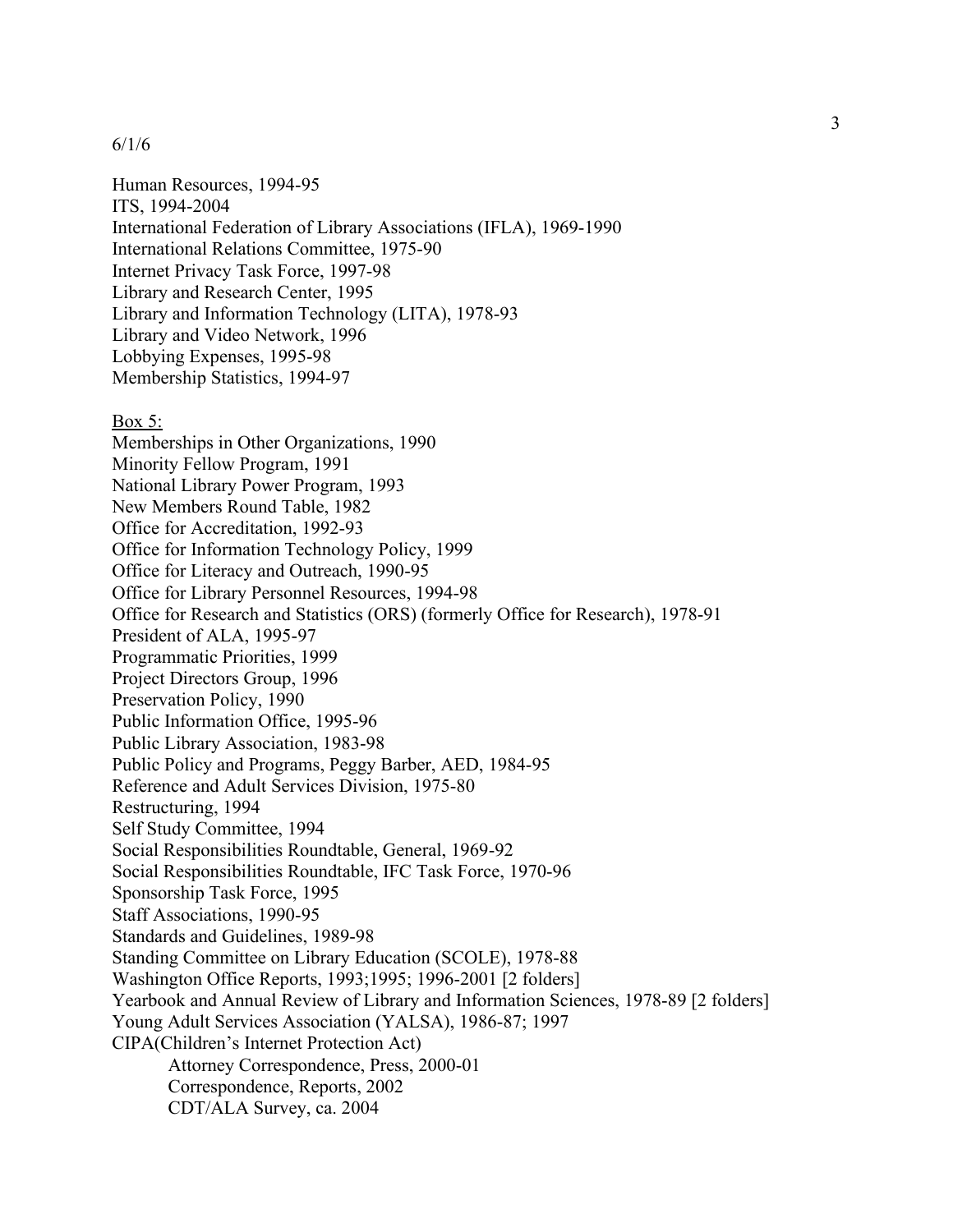Memo Re: Potential Legal Action, Judith Krug and Walter Gordon, August 2001 Memo from Attorney Jenner and Block re: Pennsylvania Case, 2001 Penn. Legal Briefs, 2001-02 Penn. Court Case, "The Religious Connection" by Nancy Willard, 2002 Press, 2002-05 Press Releases, Correspondence, Memoranda, 2003

## Box 6:

Contributors, 2002-04 [3 folders] Estimated Litigation Expenses

U.S. vs. A.L.A. (Pennsylvania), 2001-03 Legal Briefs [9 folders] Transcripts, April 1, 2002 Transcripts, May 31, 2002 [2 folders] Transcripts, March 29, 2001 Transcripts, April 2-4 [3 folders] Correspondence, Jenner and Block, 2001 [2 folders] Invoice, Jenner and Block, 2000 Memoranda, Jenner and Block, 1998;2000 Correspondence, Judith Krug, 2001-03 Expert Reports, 2001 [2 folders] Expert Reports Expert Rebuttal Reports, 2001

### Box 7:

Neighborhood CIPA (Children's Internet Protection Act), 2001-02 Filtering, About, 1997-2004 [6 folders] Filter, Correspondence,1997-2003 Filtering Meeting, 1999 Intellectual Freedom Committee Conferences Intellectual Freedom Committee (IFC) Minutes, 1961-66 [*Digitized*] Intellectual Freedom, Pre-conference, Washington, D.C., 1965 Intellectual Freedom and the Teenager; Pre-conference, San Francisco, June 1967 Midwinter, IFC Meeting, Miami, 1968 IFC Meeting, Kansas City, 1968 Midwinter, Wash. D.C. 1969 Intellectual Freedom Program, Atlantic City, 1969 Annual, IFC Agenda, Minutes, Council Report., 1969 Midwinter, IFC Agenda, Minutes, Council Report, 1970 IFC, Chicago, Jan 1970 IFC Detroit Conference, Program, 1970 IFC, Detroit, 1970 Annual, IFC Agenda, Report to Council, 1970 IFC Special Meeting, December 1970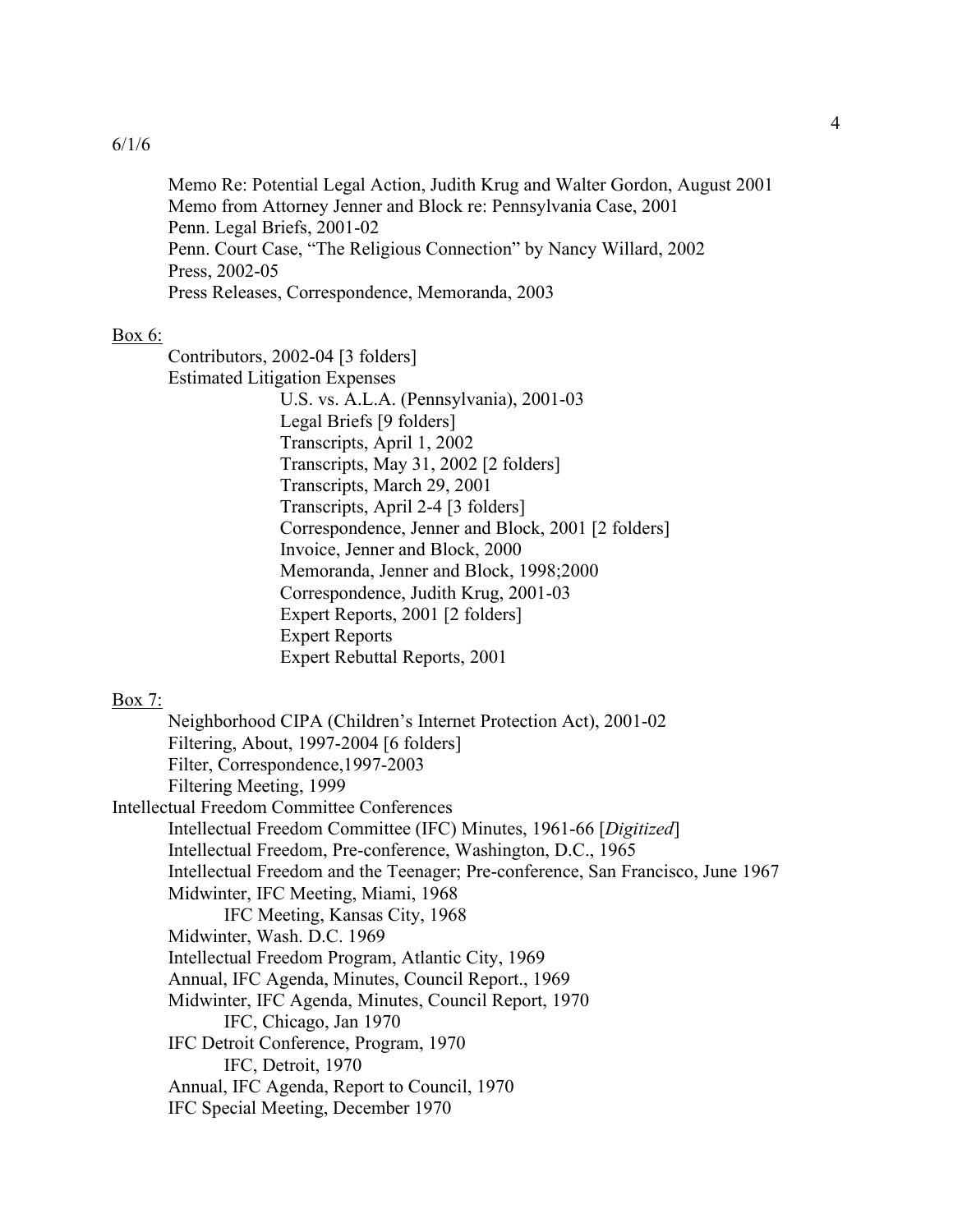#### Box 8:

Midwinter, IFC, Agenda, Minutes, Council Report, 1971 [2 folders] Midwinter, IFC, Los Angeles, 1971 IFC Program, Dallas, 1971 IFC, Dallas, 1971 Annual, IFC, Agenda, Minutes, Council Report, 1971 Midwinter AAP/IFC Joint Meeting, 1972 Midwinter, IFC, Agenda, Minutes, Council Report, 1972 IFC, Chicago, 1972 Annual, IFC, Agenda, Minutes, No Report to Council, 1972 IFC, Chicago, 1972 IFC Program, Chicago 1972 Midwinter, IFC, Agenda, Minutes, Council Report, 1973 IFC, Washington, D.C., 1973 Annual, IFC, Agenda, Minutes, Council Report, 1973 IFC, Las Vegas, 1973 IFC Program, Las Vegas, 1973 Midwinter, IFC, Chicago Jan 1974 IFC, Agenda, Minutes, No Report to Council, 1974 Annual, IFC Program, July 1974 President's Special Program, Supreme Court Decisions, N.Y., 1974 Annual, IFC, Minutes, Council Report, No Agenda, 1974 IFC, July 1974 IFC, Chicago, 1976 Annual, IFC, Agenda, Minutes, Council Report, 1976 AAP/IFC Joint Meeting, 1976 Midwinter, IFC, Agenda, Minutes, Council Report, 1975 [2 folders] AAP/IFC Joint Meeting, 1975 IFC Collectors' Network Program, July 1975 IFC-ISAD Program "Data Bases and Privacy", June 1975 Midwinter, IFC, Chicago, 1975

### Box 9:

Annual, IFC, Agenda, Minutes, Council Report, 1975 IFC, San Francisco Conference, 1975 Midwinter, IFC, Chicago, 1976 Midwinter, AAP-IFC, Joint Meeting, 1976 Annual, IFC Program, 1976 Midwinter, IFC, Agenda, Minutes, Council Report, 1976 Midwinter, IFC "Legislative Encounters, Washington, 1977 Midwinter, AAP/IFC Joint Meeting, 1977 Midwinter, IFC, Agenda, Minutes, Council Reports, 1977 Midwinter, IFC, Washington, 1977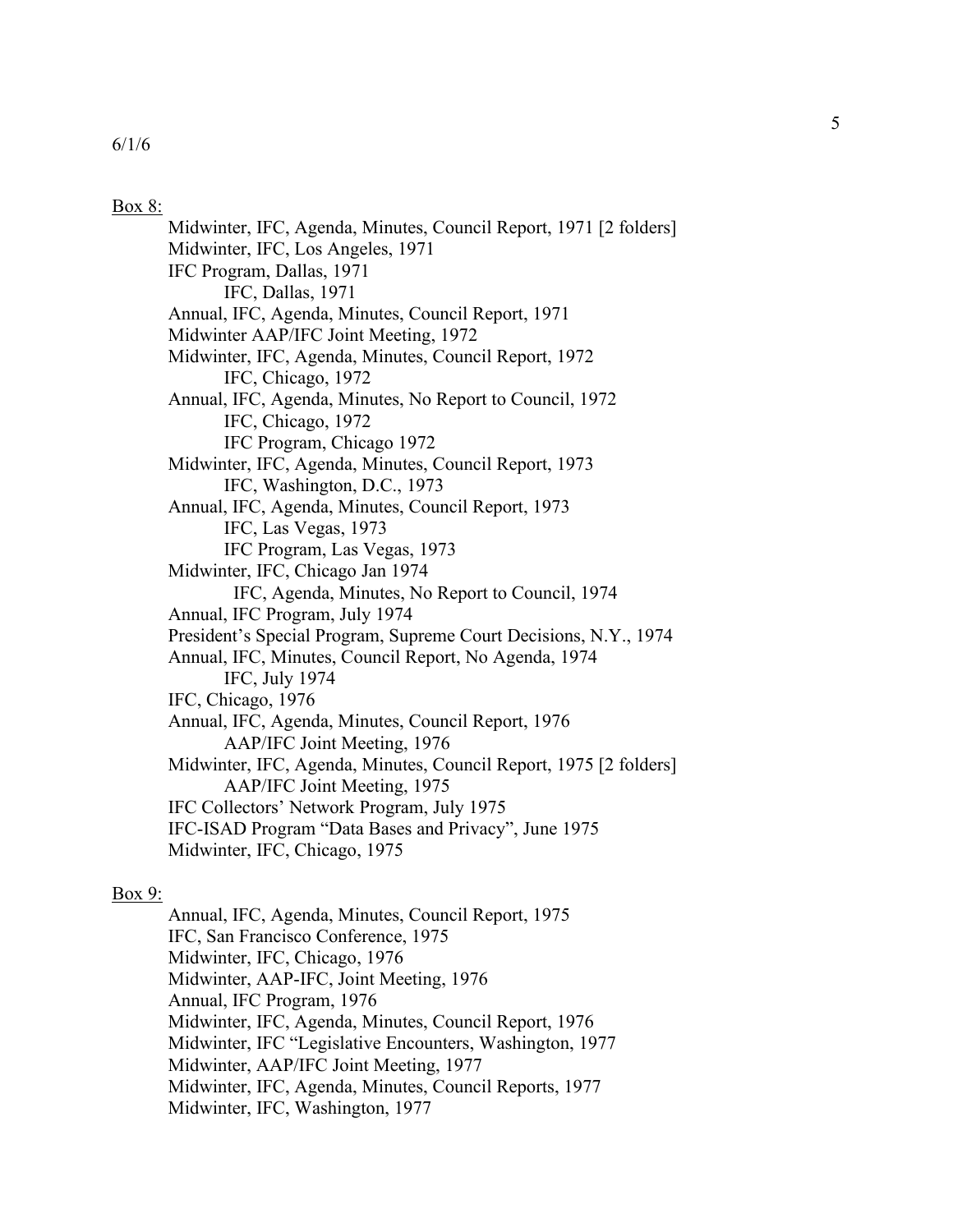Annual, IFC Agenda, Minutes, Council Report, 1977 Annual, IFC Documents, 1977 IFC Detroit Conference, The Film, 1977 Midwinter, IFC. 1978 [2 folders] Annual, IFC, Chicago, 1978 [2 folders] Annual, AAP/IFC Joint Meeting, 1978 Annual, IFC/Division IFC's Joint Meeting, 1978 ALTA/IFC Program, Conference, Chicago, 1978 Annual, IFC Program, 1978 Annual, IFC, Hearings, 1978 Midwinter, IFC, 1979 [2 folders] Midwinter, ALA/IFC, Division IFC's Joint Meeting, 1979 Annual, Library Bill of Rights Revision, 1979 Annual, IFC, Dallas, 1979 [2 folders] Annual, IFC/AAP Joint Meeting, Dallas, 1979 Annual, IFC Program, 1979 Annual, IFC/ALA Joint Meeting, Dallas, 1979 Annual, YASD CANCELLED Program, 1979 Midwinter, IFC, 1980 Midwinter, Library Bill of Rights, 1980 Midwinter, 5 Year Accountability Report, 1980

#### Box 10:

Midwinter, IFC, Chicago,1980 Midwinter, IFC/Division IFC's Meeting, Chicago, 1980 Midwinter, IFC/AAP Joint Meeting, Chicago, 1980 Annual, OIF Accountability, 1980 Annual, IFC, New York, 1980 [2 folders] Annual, IFC Ethics Committee Program, 1980 Annual, IFC/AAP Program, 1980 Annual, IFC/Division IFC's, 1980 Annual, IFC Fund Raiser, 1980 Annual, IFC/AAP, 1980 Midwinter, IFC, Washington, 1981 [2 folders] Midwinter, IFC/Division IFC's Joint Meeting, Washington, 1981 Midwinter, IFC/AAP Joint Meeting, Washington, 1981 Annual, IFC/Division IFC's Joint Meeting, San Francisco, 1981 Annual, IFC, San Francisco, 1981 [3 folders] Midwinter, IFC Program Committee, 1982 Midwinter, IFC/Division IFC's/IFRT, Agenda & Minutes, 1982 Midwinter, IFC/AAP Joint Meeting, Denver, 1982 Midwinter, IFC, Denver, 1982 [2 folders] Annual, IFC, Philadelphia, 1982 [2 folders, with 3 cassettes] Annual, IFC Program, Philadelphia, 1982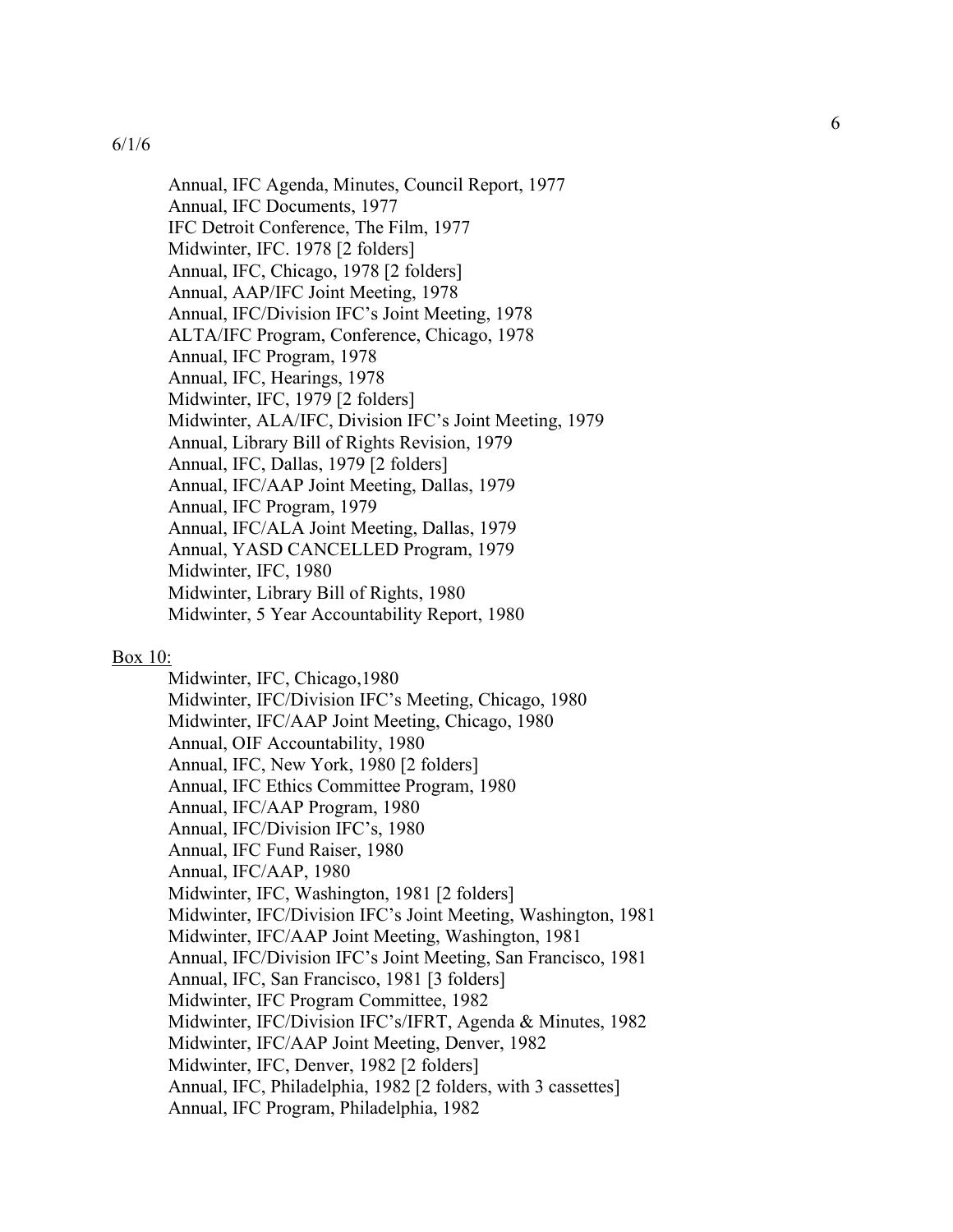Annual, IFC/AAP Joint Meeting, 1982 Annual, IFC/Division IFC's/IFRT, 1982

#### Box 11:

Midwinter, ALA/IFC-AAP/FRC Joint Meeting, San Antonio, 1983 Midwinter, IFC, San Antonio, 1983 [2 folders] Annual, IFC, Los Angeles, 1983, [2 folders] Annual, Exhibit/Sales, Los Angeles, 1983 Annual, ALA/IFC - Division IFC's, Los Angeles, 1983 Annual, ALA/IFC-AAP/FRC Joint Meeting, 1983 Annual, IFC/AAP Program, 1983, (includes 3 cassettes) Annual, IFC Program, 1983 Midwinter, IFC, Washington, 1984 [2 folders] Midwinter, ALA/IFC-AAP/FTRC Joint Meeting, Washington, 1984 Midwinter, Division IFC's-IFRT Joint Meeting, Washington, 1984 Annual, IFC, Dallas, 1984 [2 folders] Annual, ALA/IFC-AAP/FTRC Joint Meeting, 1984 Annual, ALA/IFC/Division IFC's-IFRT Joint Meeting, 1984 Joint Program, 1984 Annual, Dallas Exhibit, 1984 Midwinter, IFC, Washington, 1985 [2 folders] Midwinter, ALA/IFC-AAP/FRC Meeting, 1985 Midwinter, IFC/Division IFC/IFRT Joint Meeting, 1985 Annual, IFC, Chicago, 1985 [2 folders] Annual, IFC/AAP-FTRC Joint Meeting, 1985 [2 folders, with 2 cassettes]

## Box 12:

Annual, IFC/Division IFC's/IFRT Program, Chicago, 1985 Midwinter, IFC, Chicago, 1986 [2 folders] Midwinter, IFC/AAP, Chicago, 1986 Midwinter, IFC/Div. IFC's/IFRT, 1986 Annual, IFC, New York, 1986 [2 folders] Annual, IFC/Div. IFC's/IFRT, 1986 [2 folders] Annual, AAP/IFC Program, 1986 Annual, ALA/IFC-AAP/FTRF, New York, 1986 Midwinter, IFC, 1987 [2 folders] Midwinter, IFC Div. IFC's/IFRT, Chicago, 1987 Annual, IFC, San Francisco, 1987 Annual, IFC/Div. IFC's Joint Program, San Francisco, 1987 (2 cassettes) Annual, IFC Div. IFC's/IRFT Joint Meeting, 1987 Annual, ALA/IFC-AAP/FTRC Joint Program, 1987 Joint Meeting, 1987 Midwinter, IFC, San Antonio, 1988 [2 folders] Midwinter, ALA/IFC-Div. IFC's/IFRT, San Antonio, 1988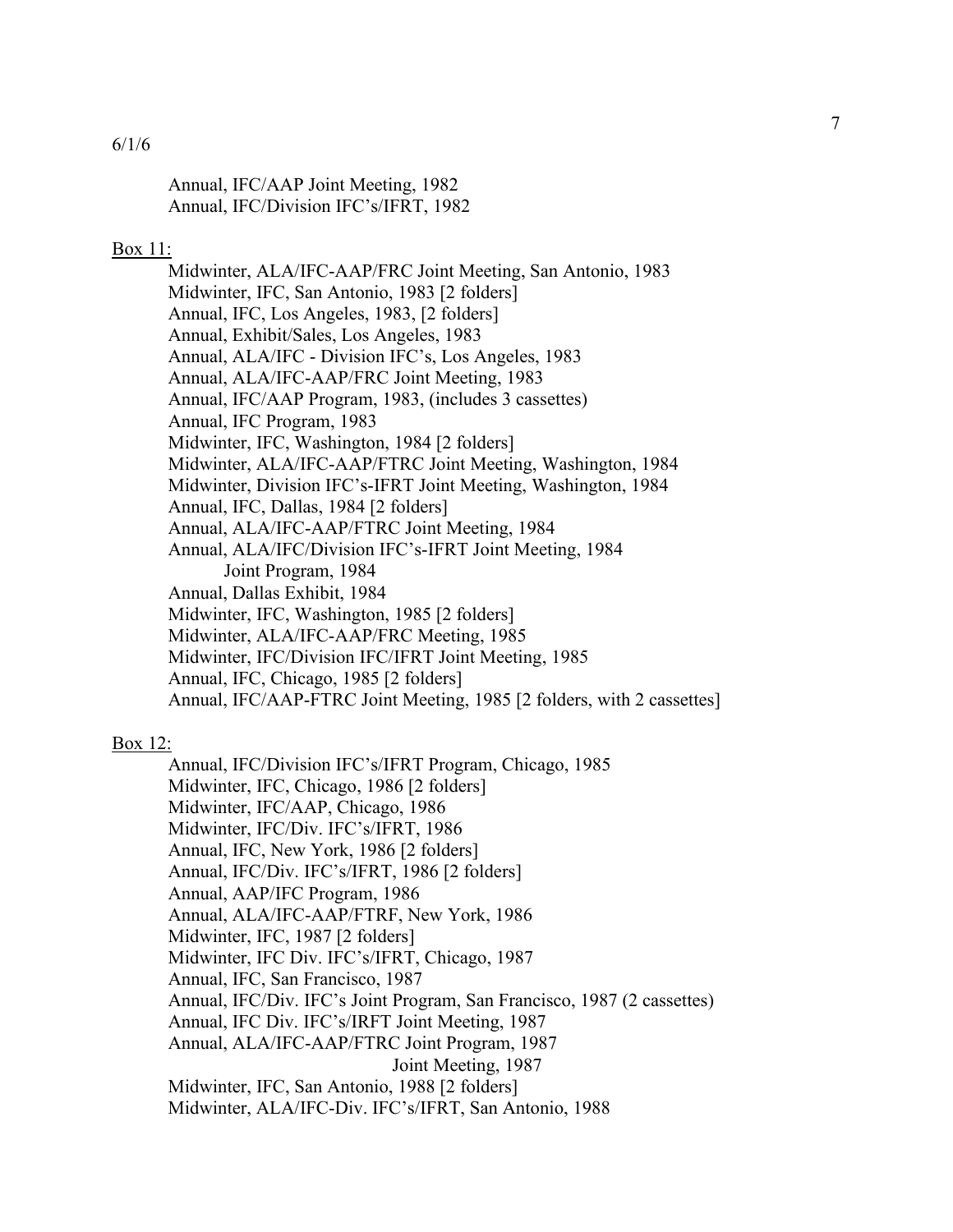Annual, IFC, 1988 [2 folders] Annual, IFC/Div. IFC's/IFRT, 1988 Annual, ALA/ICF-AAP/FTRF Program, New Orleans, 1988 Joint Meeting, 1988 Annual, IFRT/Div. IFC'S/ALA-IFC Program Planning, 1988 Midwinter, IFC, Washington, 1989 [2 folders] Midwinter, IFC/Div. IFC's/IFRT Joint Meeting, 1989 Midwinter, ALA/IFC-AAP/FTRF, 1989

#### Box 13:

Annual, IFC, Dallas, 1989 [2 folders] Annual, AAP/IFC Program, 1989 Annual, IFC/Div. IFC's/IFRT Joint Meeting, 1989 Program, 1989 Midwinter, IFC/Div. IFC's/IFRT, 1990 [2 folders] Midwinter, IFC, Chicago, 1990 [2 folders] Annual, IFC, Chicago, 1990 [2 folders] Annual, IFC/Div. IFC's/IFRT Joint Program, "Living the Bill of Rights", 1990 (2 cassettes) Joint Meeting, 1990 Annual, AAP/IFC Joint Program, 1990 Annual, AAP-FTRC/ALA-IFC Joint Meeting, 1990 Midwinter, IFC, Chicago, 1991 Midwinter, IFC-Div. IFC's-IFRT Joint Meeting, 1991 Midwinter, IFC/AAP Joint Meeting, 1991 Annual, IFC, Atlanta, 1991 Annual, IFC/AAP FTRF Program, 1991 (2 cassettes) Annual, IFC's/Div. IFC's-IFRT Program, 1991 (1 cassette) Annual, IFC/Div. IFC'S/IFRT Joint Meeting,1991 Midwinter, IFC, San Antonio, 1992 Midwinter, IFC's/Div. IFC's IFRT Joint Meeting, 1992 Annual, IFC, San Francisco, 1992 [2 folders] Annual, AAP-FTRC/ALA IFC Joint Program, 1992 Joint Meeting, 1992 Annual, IFC/Div. IFC's IFRT Joint Program, 1992 Joint Meeting, 1992

#### Box 14:

Midwinter, Intellectual Freedom Committee, Denver, 1993 [2 folders] Midwinter, FTRC/ALA-IFC Joint Meeting, Denver, 1993 Midwinter, IFC/Div. IFC's-IFRT Joint Meeting, 1993 Midwinter, Coordinating Committee on Access to Information, 1993 Annual, IFC, 1993 [2 folders] Annual, IFC/IFRT/Div. IFC's Joint Program, New Orleans, 1993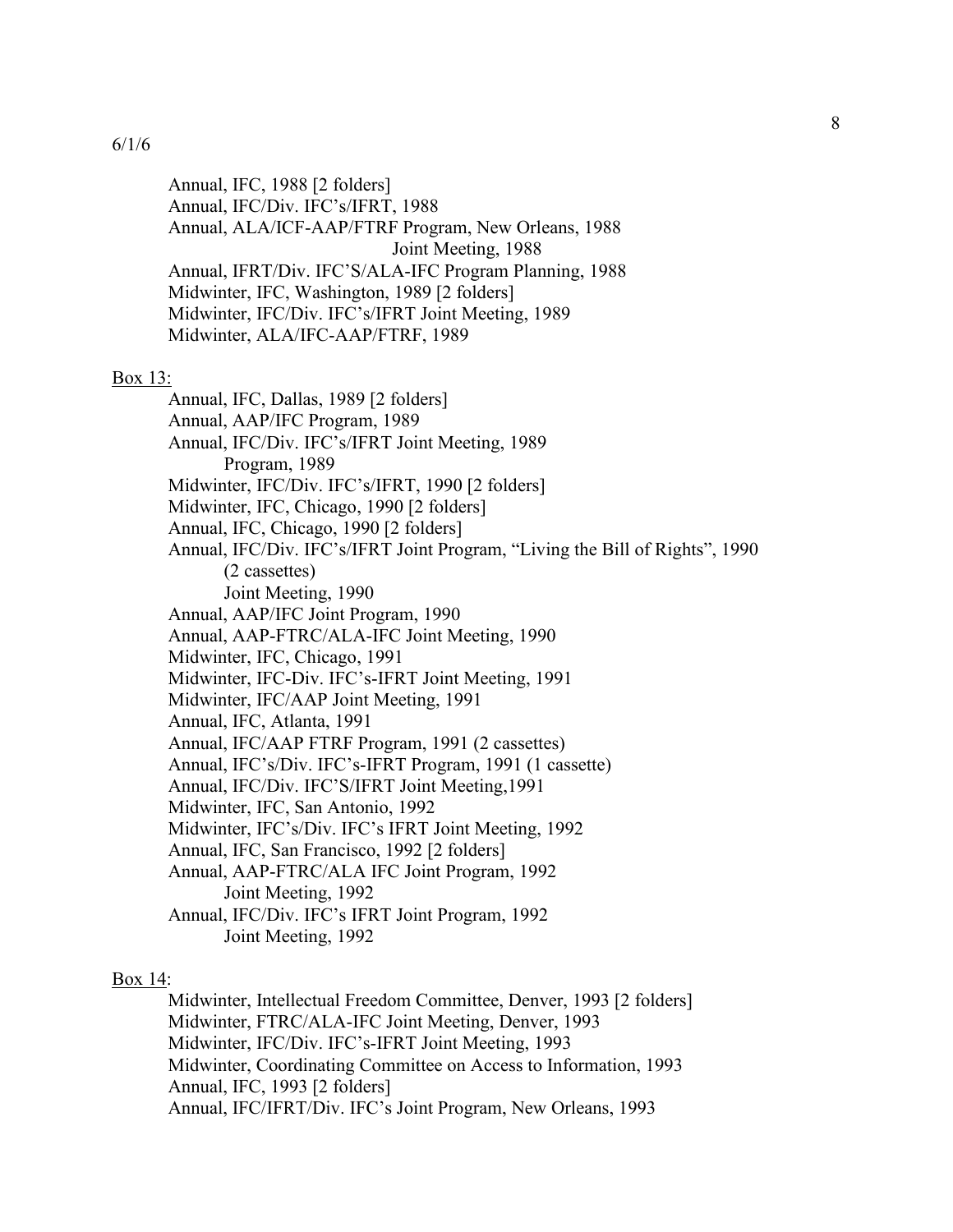Joint Meeting, New Orleans, 1993

- Annual, AAP-FTRF/ALA-IFC Joint Program, 1993
- Annual, IFC Program, "Goldilocks was a Juvenile Delinquent" by Joan DelFatorre
- Midwinter, IFC, Los Angeles, 1994 [2 folders]
- Midwinter, IFC/IFRT, Div. IFC's, Los Angeles, 1994
- Annual, IFC, Miami, 1994 [2 folders]
- Annual, AAP/IFC Joint Program, Miami, 1994
- Annual, IFC Program, 1994
- Annual, IFC/IFRT/Div. IFC's Program, 1994
- Midwinter, IFC, Philadelphia, 1995 [2 folders]
- Midwinter, IFC/IFRT Div. IFC's Joint Meeting, Philadelphia, 1995
- Annual, IFC, Chicago, 1995 [2 folders]
- Annual, IFC-IFRT/Div. IFC's Joint Program, Chicago, 1995 (3 cassettes)
- Midwinter, IFC, San Antonio, 1996 [2 folders]
- Midwinter, IFC/IFRT/Div. IFC's Joint Meeting, 1996
- Annual, IFC, New York, 1996 [2 folders]
- Annual, IFC Program Speeches, "Information and Indoctrination: Libraries Caught in Cultural Crossfire",1996 (3 cassettes)
- Annual, IFC/AAP Joint Program, New York, 1996 (2 cassettes)
- Midwinter, IFC, Washington, 1997 [2 folders]
- Midwinter, IFC/AAP Joint Meeting, 1997
- Annual, IFC, San Francisco, 1997
- Midwinter, IFC, New Orleans, 1998
- Midwinter, IFC/IRFT, Div. IFC's Joint Meeting, 1998
- Annual, IFC, 1998
- Spring IFC Meeting, 1998
- Midwinter, IFC, 1999

### Box 15:

Spring IFC Meeting, Skokie, 1999 Annual, IFC, 1999 Annual, IFC/IFRT, Div. IFC's, New Orleans, 1999 Annual, IFC/AAP, 1999 Annual, IFC/COL, 1999 Fall IFC Meeting, Skokie, 1999 Front Line Librarian and the Local Library, Parts1 & 2 (5 cassettes) Publishing Process: Who Decides and How? (2 cassettes) OIF/FTRF 30th Anniversary Gala, January 1999 [2 folders, *Digitized*] Intellectual Freedom Round Table Conferences Midwinter, Philadelphia, 1999 *Includes OIF and FRF 30th Anniversary Program* Annual, New Orleans, 1999 Annual, Washington, 1998 Midwinter, New Orleans, 1998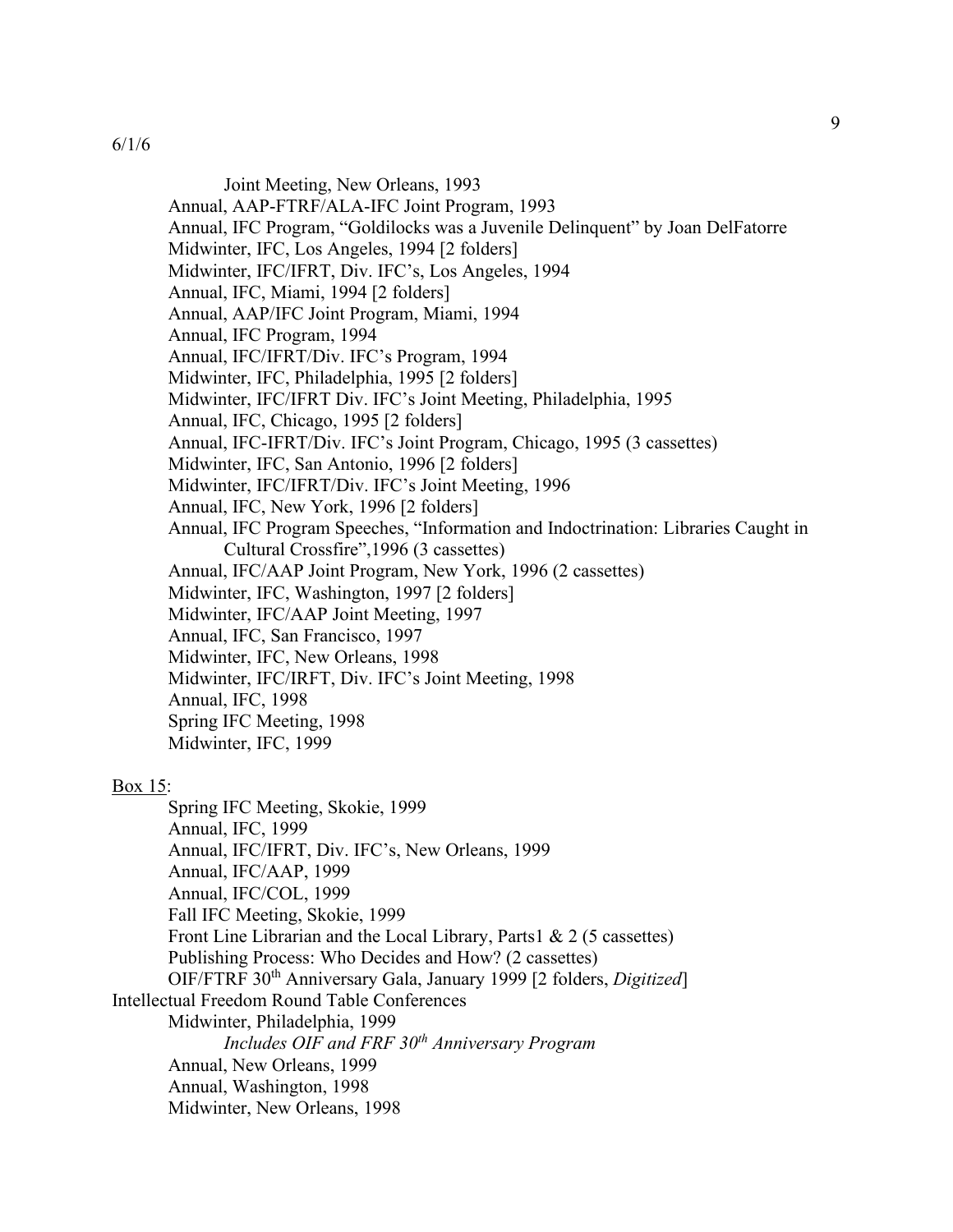Annual, San Francisco, 1997 Midwinter, Washington, 1997 Annual, New York, 1996 Midwinter, San Antonio, 1996 Midwinter, Philadelphia, 1995 Annual, Chicago, 1995 [2 folders] Annual, Miami, 1994 Midwinter, Los Angeles, 1994 Midwinter, Denver, 1993 Annual, San Francisco, 1992 Midwinter, San Antonio, 1992 Annual, Atlanta, 1991

### Box 16:

Midwinter, Chicago, 1991 Annual, Chicago, 1990 Midwinter, Chicago, 1990 Annual, San Francisco, 1987 IFRT Awards Publication mock-up sheets, 1984-86 IFRT State & Regional Achievement Award, Press Releases, 1990's SIRS State and Regional Intellectual Achievement Award, Brochure, 2001 John Phillip Immroth Award Pamphlet, 2001 Press Releases, 1990's Award, 1981-1998 [4 folders] Criteria and Nomination Forms/List, ca.1994 Endowment Fund, Contributions/Acknowledgements, 1993-95 [2 folders] Endowment Fund, History and Correspondence Eli M. Oboler Award Press Releases, 1985-87 History, 1986-96 Award, 1984-94 [3 folders] Award Announcement, 1985 (See: Oversize) State and Regional Achievement Award (renamed from State Program Award,6/1994) Criteria and Nomination Forms/List, 1990's

Award 1980's-1997 [3 folders]

# Box 17:

Intellectual Freedom Round Table (IFRT) (Continued) Ballot, 1993 Banner Bookmarks,1986-87 Brochure, 1997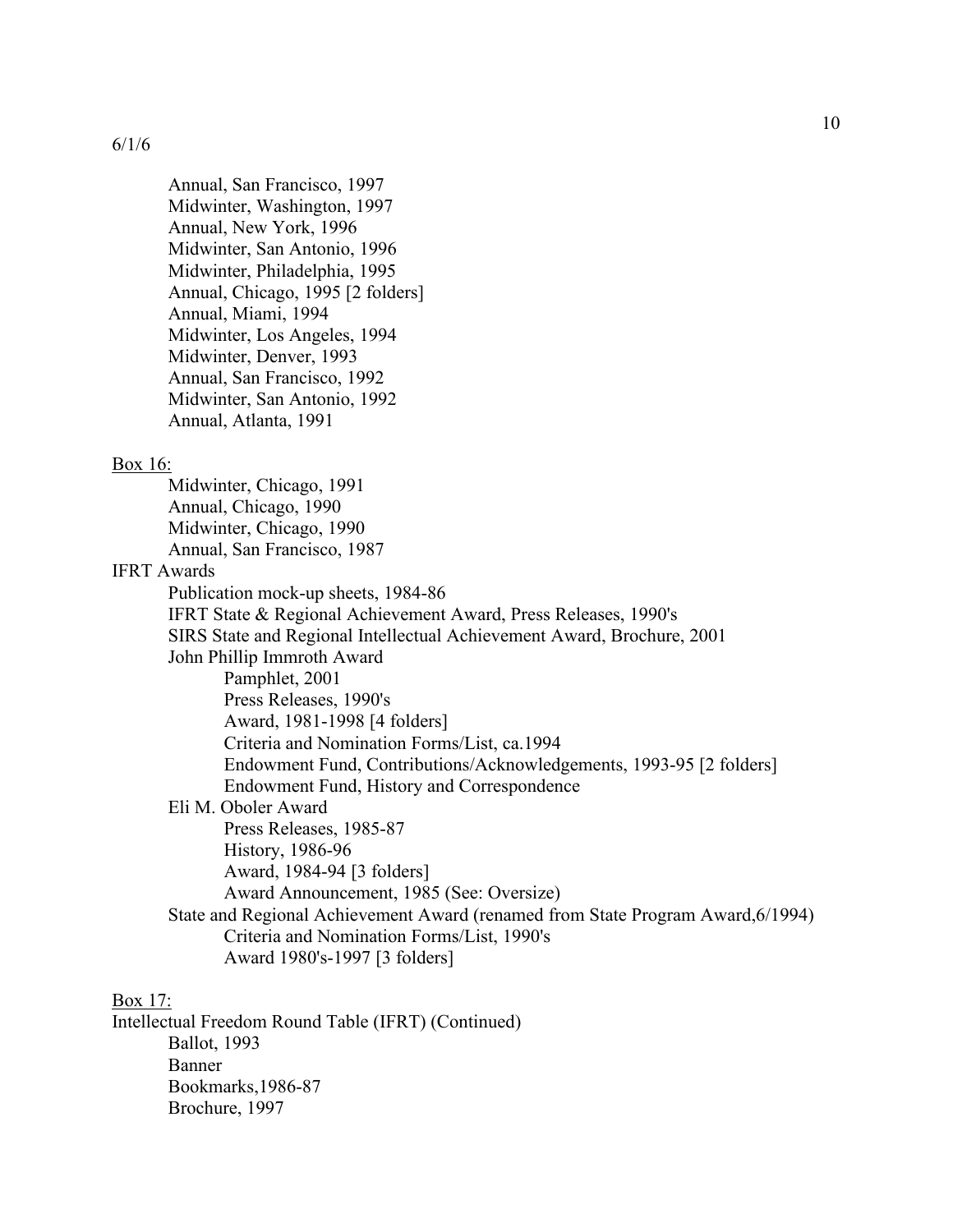Budget, 1996-98 [3 folders] Budget, 1994 [2 folders] Budget, 1995 Bylaws and Organization, 1991-92 Bylaws and Organization, 1973-90 Notebook, Including Rosters and Handbook, 1988-94 Handbook, Revised 1992 Correspondence, Nominations, 1996-97 [2 folders] Correspondence, General, 1994 Correspondence, Conference, 1991 Correspondence, Responses to Dropped Letters, 1992-94 Correspondence, 1998-99 Handbook, May 1989 History, Including one written by Immroth, 1973-91 Logo Contest, 1992-93 Membership Statistics, 1997-98 [2 folders] 1996 [2 folders] Membership Statistics, 1995

## Box 18:

Membership Statistics, 1990-92 Membership Statistics, 1993 [2 folders] Membership Statistics, 1994 Photographs, 1994 Plaques, for all Awards, 1990's Proposed Pin Art, 1990 Questionnaire Forms, New Members Questionnaires Returned, 1995-96 Report from the States, 1990-98 [7 folders] Report, 1999 Report, Summer and Winter Issues #29 - 40, 1990 -95 [12 folders] 20th Anniversary, 1993

## Box 19:

FBI: Library Awareness Program. Articles FBI: Library Awareness Program, Bibliography FBI: Library Awareness Program, 1987-91 ]14 folders]

## Box 20:

FBI: Freedom of Information Requests, 1988-90 [4 folders] FBI: Freedom of Information Requests, Individuals, 1990 FBI: Library Awareness Program, NCLIS, 1988 FBI: Library Awareness Program, Testimony, Statements, [2 folders] 1988 Leadership Development Institute (LDI)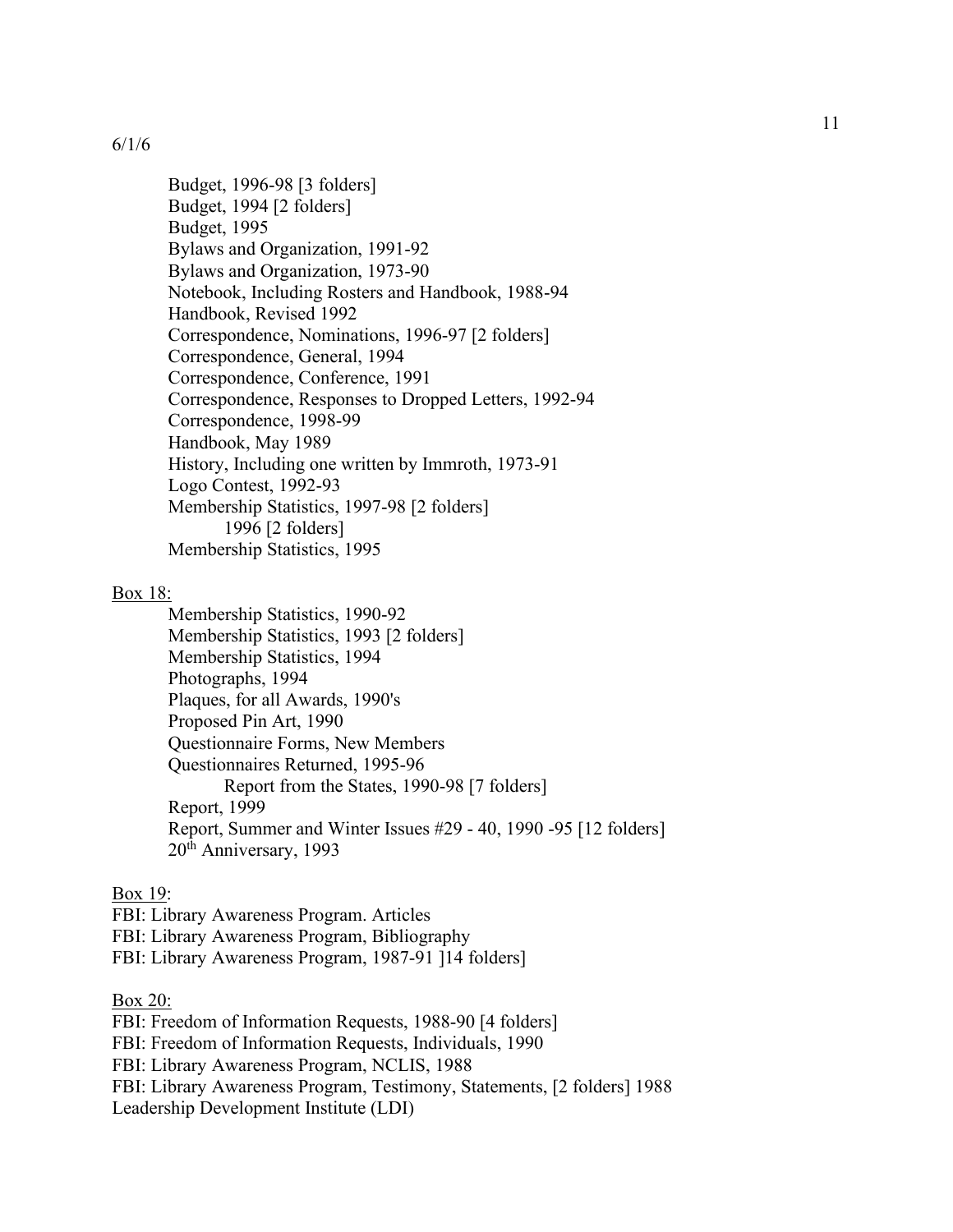Nathan Cummings Foundation Grant II, 1993-1999 [3 folders] Local, 1995-99 AASL National Conference, April 1997 National LDI, November 1994 Attendees Funding and Expenses Programming and Speakers Sample Packet, Anne Penway, 1994 Sample Packet, Cynthia Robinson, 1994

#### Box 21:

Leadership Development Institute**,** 1995-97 By Regions 1 - 10, 1995-97 [11 folders] By State California Florida Illinois Indiana Maine Maryland Massachusetts Michigan New Mexico Ohio State Oklahoma Oregon Pennsylvania Texas The Internet in Libraries, 1997-98 Cummings Grant Strategy for the Future Attendees, Questionnaires Material Selection Policies, Film and Video, 1989-91 Material for Selection, Policies, Samples, 1960's - 80's [4 folders]

#### Box 22:

Material for Selection Policies, 1980's -90's [7 folders] Material for Selection Polices, Schools, 1970's - 80's [3 folders] Material Selection Policies, Correspondence, 1970's - 2001 [4 folders] Internet Filtering Issues, Jenner and Block Presentation, April 1998

Box 23: National Coalition against Censorship (NCAC) Background, 1973-74 [2 folders]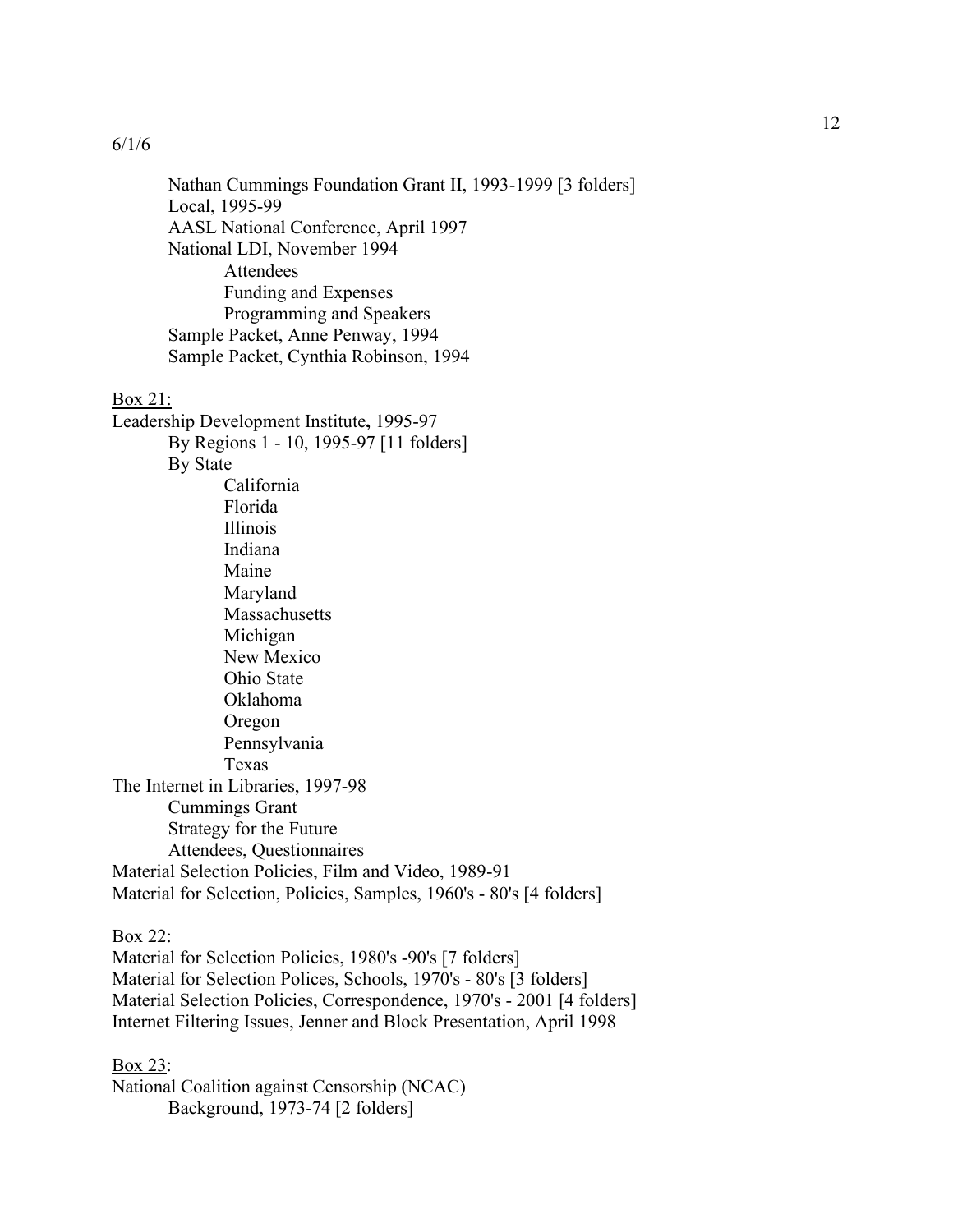Budget, 1980 Correspondence, 1975-86 [3 folders] Expenditures and Credits, 1975-84 National Conferences, 1974-76 National Conference, 1975 [3 folders] Participating Organizations, 1975 Proposals, 1976 Reports, 1974-79 State Affiliates, 1975 State Intellectual Freedom Committee Coordinators, 1975-77 Statement of Concern, 1974-82 [2 folders] Steering Committee, 1976-89 [3 folders]

#### Box 24:

NCAC Steering Committee, 1976-89 OIF Topical File Academic Freedom Group Objectives – Statement of Principles, 1978-89 Pressure Groups Articles and Materials, 1974-84 Synopses, 1970s-1980s Letters of Request, 1977-79 Background, 1960s-1970s Directories, 1979, 1981, 1987 Clippings on Right Wing Groups, 1990s Clippings on Religion, 1970s-1990s The "New Right" [2 folders - Articles from the 1970s and 80s] Academic Emphasis, 1994 Accelerated Christian Education, 1984 Accuracy in Academia, 1985-96 Accuracy in Media, 1980-96 [5 folders] Action for Children's Television, 1984 Ad Hoc Committee in Defense of Life, 1987 Alamo [Tony and Susan Alamo] Christian Foundation of Alma, Arkansas, 1984 Alliance Defense Fund, 1994 Ambassador Foundation, 1979 American Atheist, 1979, 1987 The American Cause [Patrick Buchanan], 1993

#### Box 25:

American Center for Law and Justice [see also: Christian Coalition and Pat Robertson], 1992-96 American Christian Cause, 1982-83, 1987 American Civil Liberties Union, 1979-92, 1997 American Coalition for Traditional Values, 1985 American Coalition of Unregistered Churches, 1984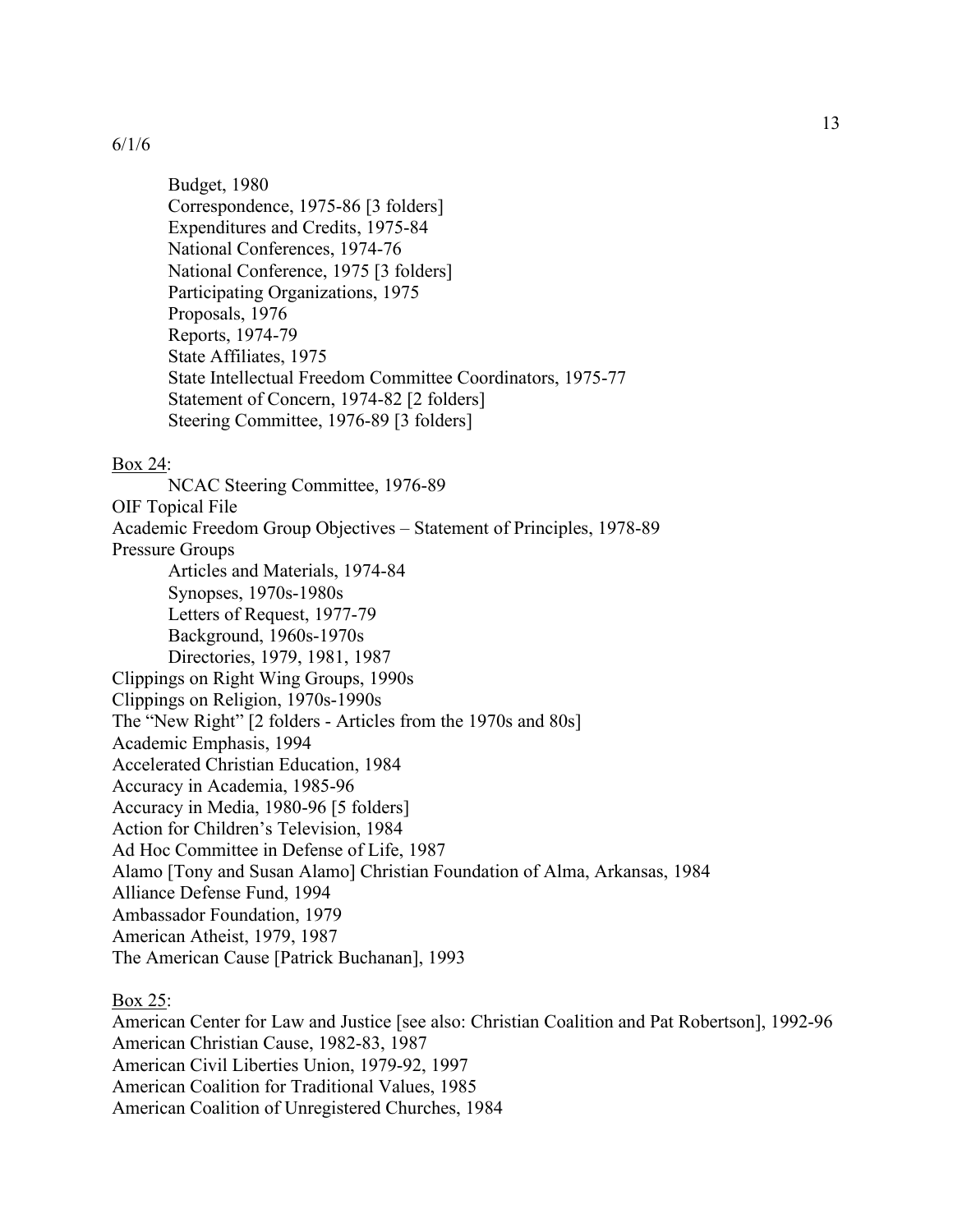American Conservative Union, 1980-84 American Education Coalition, 1984 American Family Association (Donald Wildmon), 1989-98 [3 folders, *Digitized*] American Humanist Association, 1985 American Institute for Character Education, 1977 American Jewish Congress, 1971-77 American Law Enforcement Officers Association, 1976 American Legal Foundation, 1984 American Legislative Exchange Council, 1980-86 American Libraries, 1987-92 American Library Association (ALA) Washington Newsletter, 1987-93 American Life Education and Research Trust, 1980s American Life League, 1987-95 [6 folders] American Life Lobby, 1981-87, 1990 [2 folders] American Missionary Scholarship, 1980s American Party, 1977

## Box 26:

The American Sentinel, 1984-91 [2 folders] American Society of Association Executives, 1993 American Society of Journalists and Authors, 1986 Americanism Education League, 1977 Americans against Abortion, 1977 Americans for Constitutional Freedom, 1986-90 Americans Linked to Oppose Fundamentalist Tactics, 1986 Americans for Quality Education, 1980 Americans for a Sound Foreign Policy, 1984-87 Americans for Religious Liberty, 1986-95 Americans United for Life, 1977 Americans for Separation of Church and State, 1993-97 [2 folders] America's Future, 1975-96 [2 folders] Amnesty Action, 1988 Answers in Genesis, 1995 Anti-Defamation League, 1996 Anti-Racism Literature Project, 1986 Arthur S. DeMoss Foundation, 1986, 1990 Artists for a Hate-Free America, 1994 Aryan Nations, 1981 Association of American Publishing, 1985-89 Authors League of America, 1973-74, 1987, 1994 Becket Fund for Religious Liberty, 1994 Berean League of Minnesota, 1985 Bethany Baptist Academy, 1986 Birthright, Inc., 1985-86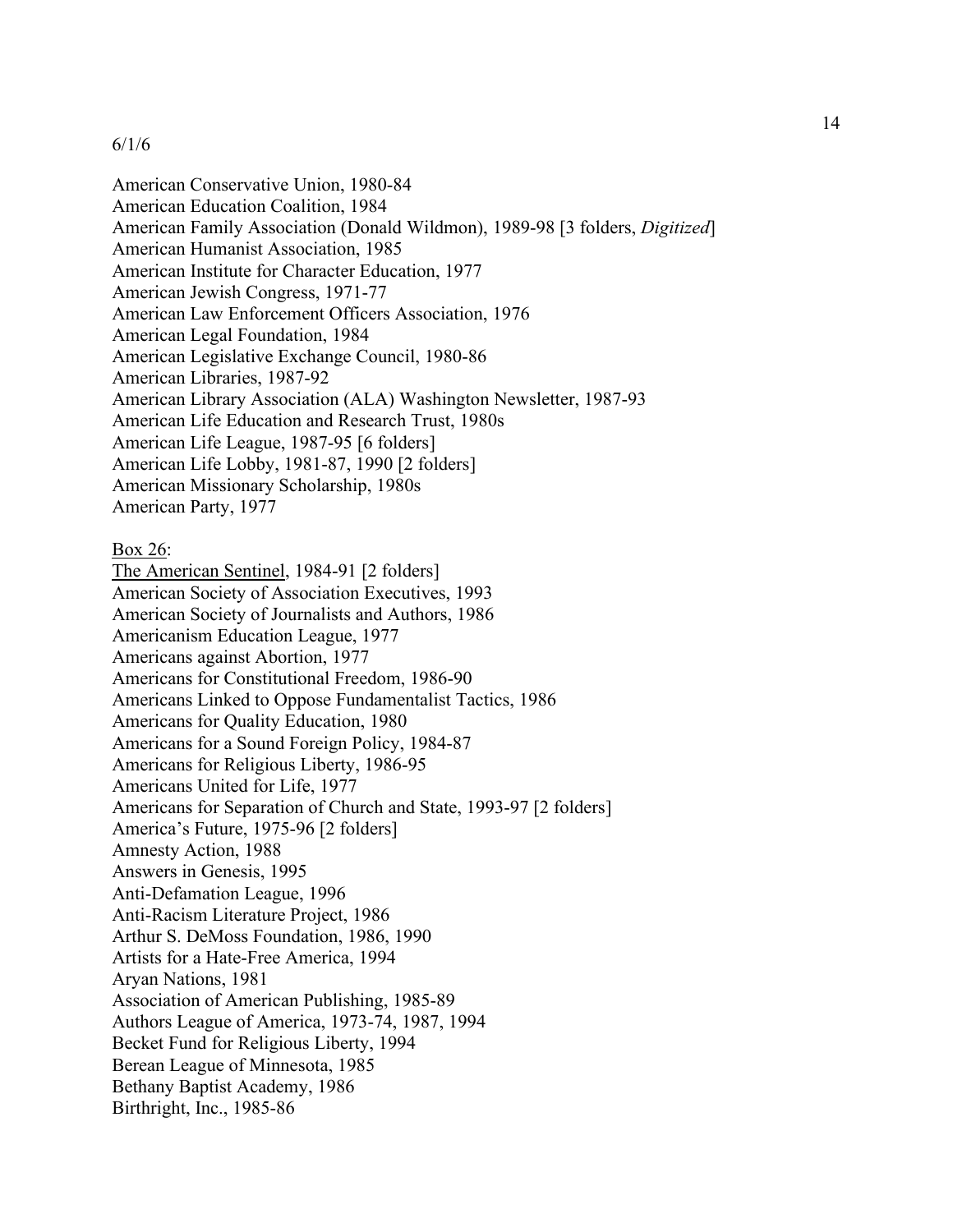Boston Coalition for Free Expression, 1994-95 Californians Act, 1992-93 Californians for Biblical Morality, 1981 Campaign for Political Rights, 1980-81 Campus Conservative Packs, 1973-74 Cardinal Mindszenty Foundation, 1976 Catholic Alliance, 1997 Catholic League for Religious and Civil Rights, 1984 Catholics for a Free Choice, 1993-96 Censorship Resource List, 1989 Center for Constitutional Rights, 1977-83, 1991-92 [2 folders] Center for Constructive Alternatives, 1986 Center for Democracy and Technology, 1996, 1999 Center on the Family in America, 1994 Center for National Independence in Politics, 1993 Center for National Security Studies, 1986, 1992, 1995

### Box 27:

Center for Policy Alternatives, 1994 Center for Policy Research, 1994 Center for Population Options, 1981 Center for Public Communication, 1982 Center for the Study of Popular Culture, 1995 Centre for Independent Studies, 1978 Chicago Committee to Defend the Bill of Rights, 1982, 1995 Children's Legal Foundation, Inc. [prev. Citizens for Decency through Law], 1989-92 Christian Action League, 1982 Christian Action Network, 1993-95 Christian Anti-Communism Crusade, 1988-96 [2 folders] Christian Broadcast Network, 1979 Christian Century Foundation, 1995 Christian Coalition, 1989-99 [3 folders, *Digitized*] Christian Defense League, 1989 Christian Family Renewal (Anti-Smut, Anti-Abortion), 1979 Christian Leaders for Responsible Television, 1989-91 [2 folders] Christian Librarian's Fellowship, 1980 Christian Ministry, 1988-91 Christian School Action, 1978 Christian Voice, 1979-82 Church League of America, 1977, 1981 Church of Scientology, 1982-90 Citizens Action to Reform Education, 1981 Citizens against Pornography, 1976-85 Citizens Aligned to Reform Education, 1981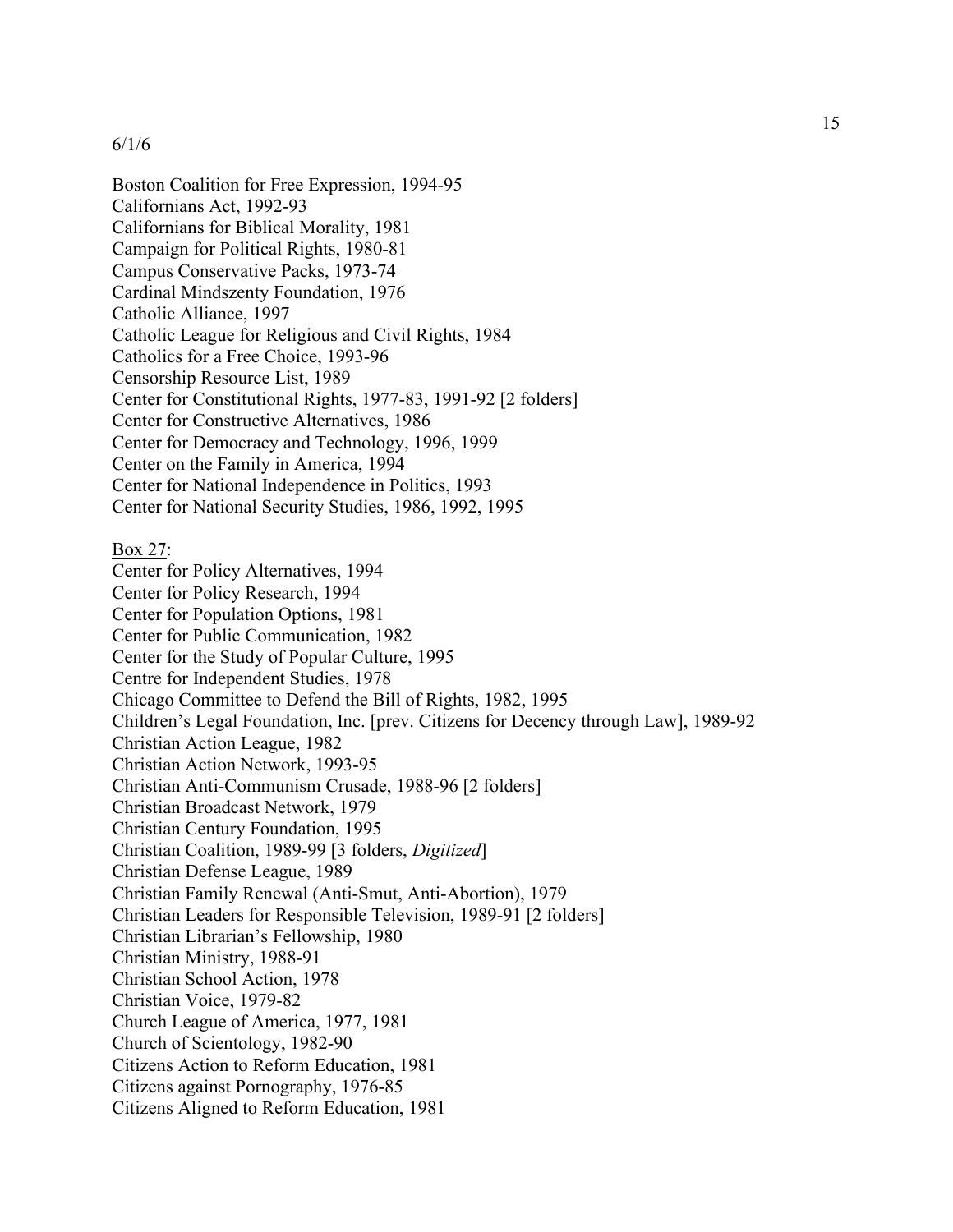Citizens for Community Values, 1995-97 Citizens Concerned for the Constitution, 1994-97 Citizens for Decency through Law, 1976-89 [4 folders, *Digitized*] Citizens for Excellence in Education, 1983-92 Citizens for First Amendment Rights, 1983 Citizens for Media Responsibility without Law, 1985 Citizens for the Protection of Children, 1997 Citizens for True Freedom, 1981-82 [see also: FTRF Subject File, RS 6/1/5, Box 4, Layton v. Swapp] Citizens United for the Family, 1987-89 Citizens Internet Empowerment Coalition, 1998 Citizens Supporting Open Libraries, 1997 Clearinghouse to Eliminate and Neutralize Unbridled Pornography, 1987 Coalition to against Pornography in Kansas City, 1987-88 [see also its parent organization: National Coalition against Pornography, located in this series, Box 9] Coalition for Freedom, 1984-89 Coalition on Government Information Newsletter, 1990-93

#### Box 28:

Commission on the Bicentennial of the United States Constitution, 1989 Committee against Censorship, 1985 Committee to Protect Journalism, 1993 Committee for Public Justice, 1978 Computer Professionals for Social Responsibility, 1992 Concerned Charlotteans (NC), 1986 Concerned Women for America, 1984-92 [*Digitized*] Congressional Insight, 1992-94 Conservative Caucus, 1978-79 Conservative Majority, 1985 Conservatives for America, 1984 Constitutional Heritage Club, 1982 Constitutional Revival, 1978 Constitutional Rights Foundation, 1983-89 Coors [Coors Beer Corporation's involvement in Politics], 1975 Copyright Clearance Center, Inc., 1989 Coral Ridge Ministries, 1988 Council for Basic Education, 1977 Council for Democratic and Secular Humanism, 1993-94 Center on Interracial Books for Children, 1976-82 [2 folders] Council for National Policy, 1997 Council for National Righteousness, 1970s Creative Coalition, 1994 Crusade for a Christian Civilization, 1988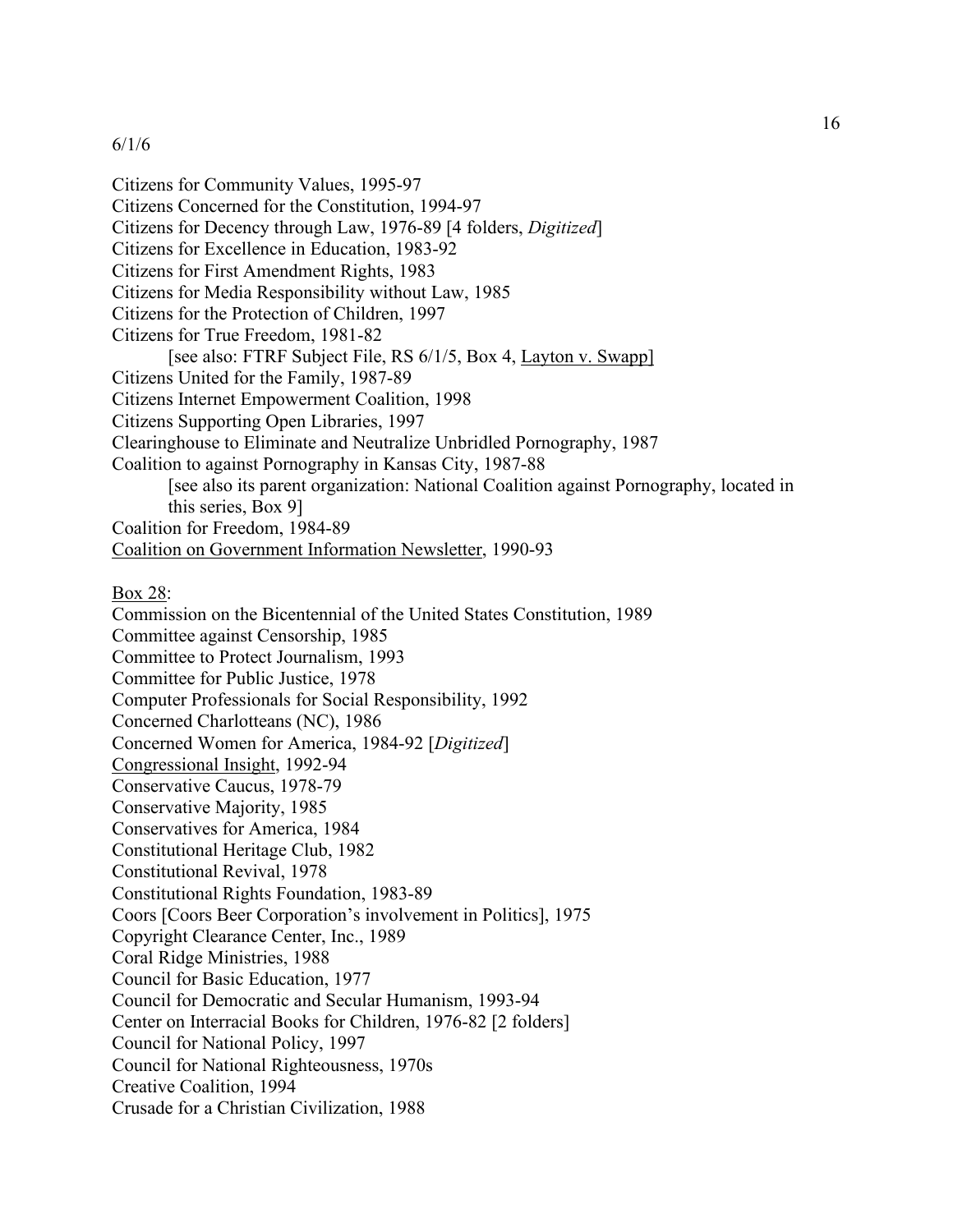Cultural Environment Movement, 1980s Data Center, 1993 -97 Democratic Culture, 1993 -95 Department of the Treasury, 1987 Digital Future Coalition, 1997 Dove Foundation, 1970s Eagle Forum, 1981 -96 Clippings, Brochures Education Reporter Background, Position Papers Mailings Phyllis Schlafly Report [2 folders] Stop Textbook Censorship Committee Educational Research Analysis, 1978 -81 [2 folders] Enough is Enough, 1992 -97 Fairness and Accuracy in Reporting, 1992 -96 Fairness in Media, 1985 Falwell, Jerry, 1979 -87 [2 folders] Box 29: Family Focus, 1999 -2000 Family Research Council, 1991 -2000 Feminists for Free Expression, 1992 -94 Fellowship of Christian Athletes, 1985 Fellowship of Religious Humanities, 1984 Filtering Facts, 1997 -98 Feminist Anti -Censorship Taskforce, 1985 First Amendment Foundation, 1991 First Amendment Information Resources Center, 1986 -89 First Amendment Rights Coalition, 1995 First Freedom Newsletter, 1993 First Principles [National Security and Civil Liberties], 1991 -93 Flashpoint [Evangelical Christian Minister Texe Marrs], 1994 Focus on the Family, 1988 -2000 Citizen Newsletter [3 folders] Background and Articles Community Impact Handbook Family in Focus Newsletters, 1988-96 [2 folders] Single Parent Family Teachers in Focus, 1993 -97 [2 folders] Foundation to Defend the First Amendment, 1994 Free Congress Foundation, 1993 Free Expression Project (Human Rights Watch), 1995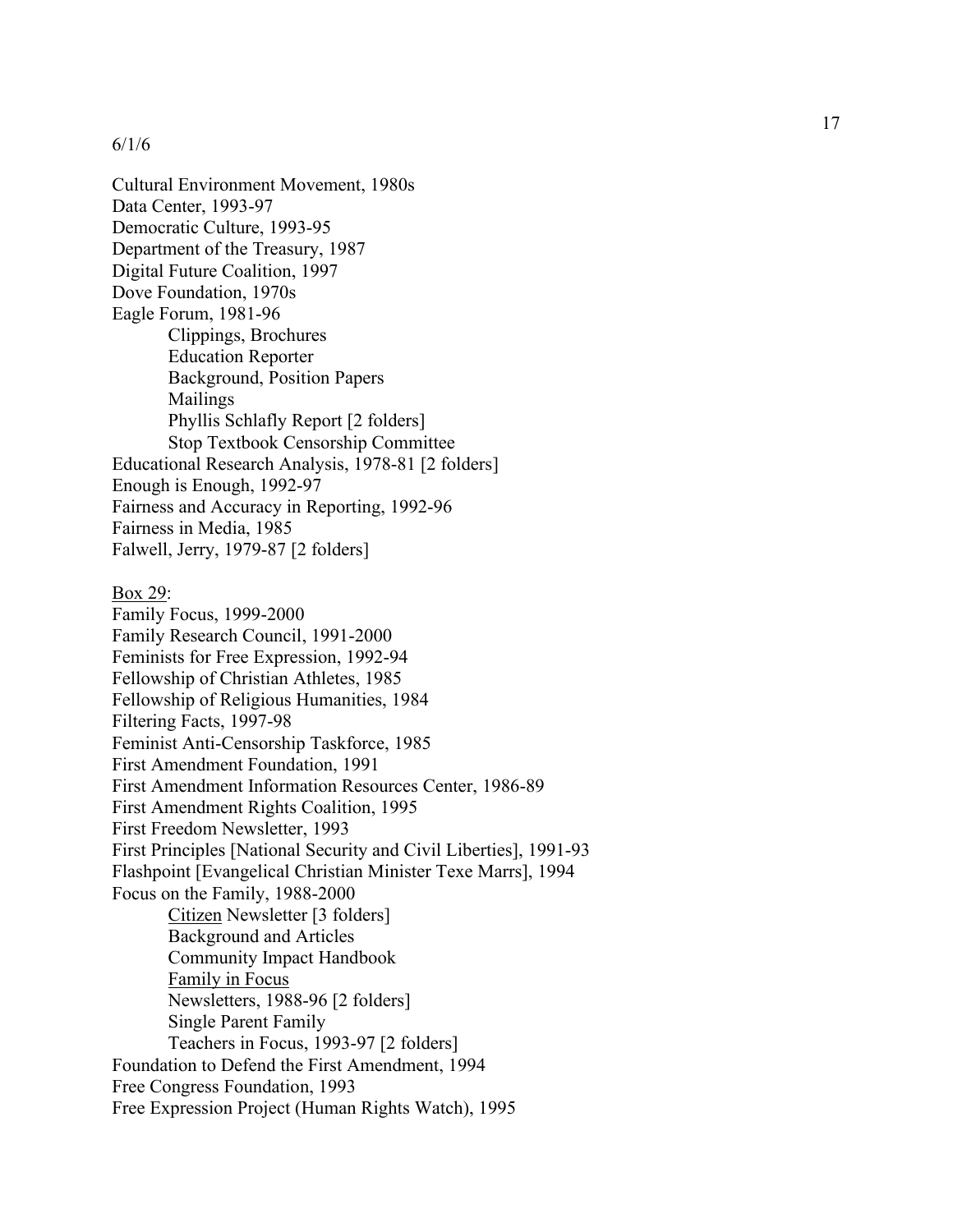Free Press Association, 1992 Freedom Alliance, 1993 Freedom Facts, 1989 Freedom Forum [Gannett Foundation], 1991 -97 [2 folders] Freedom Institute, 1965 -67 Freedom for Readers, Inc., 1968 -75

Box 30: Freedom to Learn Network, 1994 -97 The Freedom Writer Newsletter, 1992-97 Freemen Institute, 1981 Friends of Newt Gingrich, 1996 Front Lines Research, 1994 -95 Fund for Objective News Reporting, 1985 Fund for Open Information and Accountability, Inc. 1979 Fundamentalists Anonymous, 1987 -90 Gauntlet, 1990 Gwinnett Citizens for Freedom in Education, 1986 Rene Guyon Society [Pro -Pedophilia Newsletter], 1983 Georgia First Amendment Foundation, 1994, 1997 Hale Foundation, 1982 -83 Hawkeye Review, 1984 Helsinki Watch [div. of Human Rights Watch], 1993 The Heathen Science Monitor, 1985 Heritage Education Review Organization, 1982 Heritage Foundation, 1982 -93 Clippings, Letters, Mailings Education Update Newsletter Heritage Today [2 folders] Publications, Brochures Hollywood Policy Center Foundation, 1991 Howard Center for Family, Religion, and Society, 1999 Hudson Citizens for Intellectual Freedom, 1997 Human Events, 1995 Human Life Center, 1977, 1979 Human Life International, 1983 Human Rights Watch, 1994 -95 Ideas [Secularist Newsletter], 1988 Illinois Citizens for Family Life, 1981 In the Public Interest, 1978 Indiana Family Institute, 1998 Indiana Home Circle, 1987 Individual Rights Foundation, 1995 Infocom Group, 1995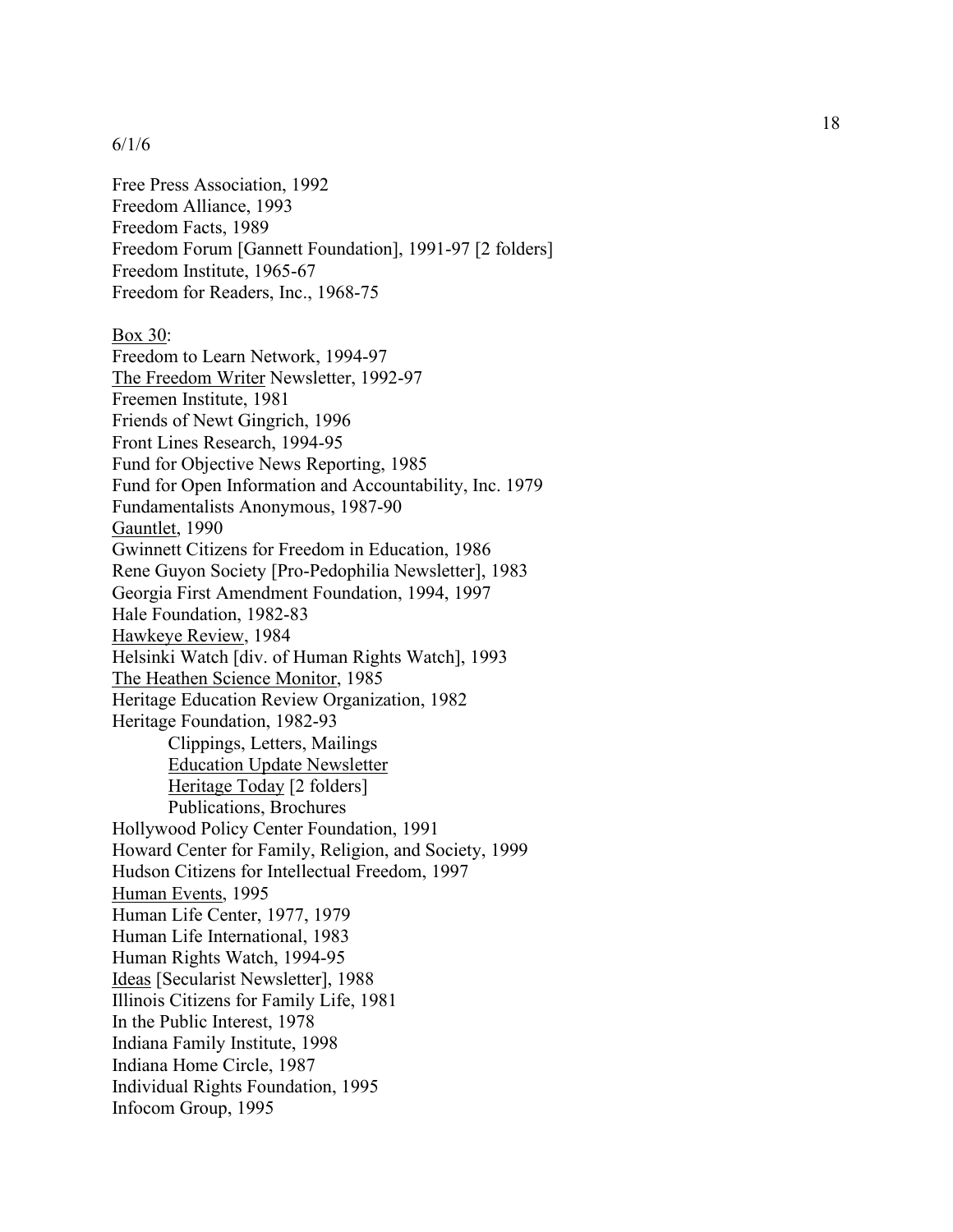Infocon, Inc., 1983 Institute for American Democracy, 1966 -1970, 1976 Institute for Historical Review, 1980 Institute for Policy Studies, 1994 Institute for study of the Religious Right, 1990s The Interfaith Alliance, 1994 -97, 2000 Interfaith Committee against Blasphemy in the Media, 1977 Interfaith Consortium for Pluralism in American Life, 1986 International Rushdie Defense Committee, 1995 International Secretariat of the 4<sup>th</sup> International, 1987 Internet Free Expression Alliance, 1997 -98 Investigative Reporters and Editors, 1996 Iowa Freedom Foundation, 1982 -83 John Birch Society, 1961 -96 Journalism Education Association, 1989 Kansas City Coalition against Censorship, 1992 [*Digitized*] Key Project for Decency, 1981 Kitsap Educational Information Council, 1981 Ku Klux Klan, 1982 -83, 1989 Law and Justice, 1993 -94 Law in a Free Society Project, 1976 Leadership Institute, 1993 Leadership Foundation, 1980 Lesbians and Gays against Censorship, 1984 [*Digitized*] Let's Improve Today's Education, 1979 Liberty Foundation, 1980 -84, 1988, 1990 Liberty Lobby, 1981 -93 Libraries for the Future, 1995 -97 Life Amendment Political Action Committee, 1979 The Limbaugh Letter, 1995 The Literary Network, 1993 -95 Long Island Coalition against Censorship, 1992 -98 Mainstream Mississippi, 1995 Media Alliance, 1982 -83 Media and the Law, 1993 Media Coalition, 1994 Media Culture Review, 1993 -95

Box 31: The Media Institute, 1995 Media Research Center, 1996 Men's Reproductive Health, 1987 Michigan Bookseller's Association, 1990 Minnesota Coalition against Censorship, 1981 -91 [*Digitized*]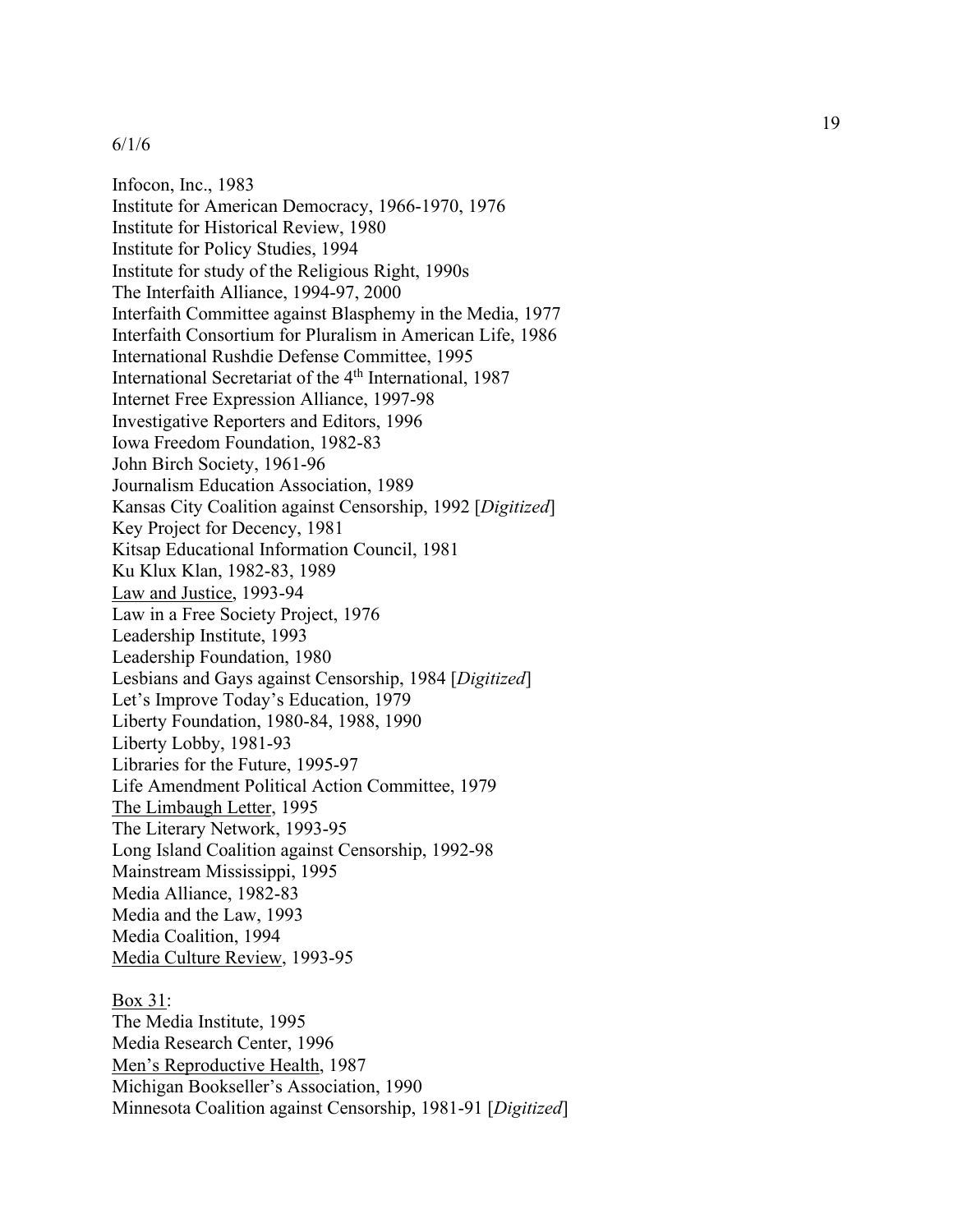Missouri Coalition against Censorship, 1990-92 [*Digitized*] Moral Democracy Movement, 1982 Morality in Media [see also: National Obscenity Law Center], 1984-2000 National Abortion Rights Action League, 1980-82 National ad-hoc Committee against Censorship, 1975 National Anti-Pornography Civil Rights Commission, 1986 National Association of Christian Educators, 1985-95 National Campaign for Freedom of Expression, 1995 National Center for Early Development and Learning, 1997 National Center for Science Education, 1992-94 National Citizens Committee for Broadcasting, 1977 National Clearinghouse on Satanic Crime in America, 1993 National Empowerment Television, 1993 National Coalition against Censorship, 1975-96 [3 folders] National Coalition against Pornography, 1986-88 [*Digitized*] [see also: Coalition to Against Pornography in Kansas] National Coalition on Television Violence, 1981-88 National Coalition for the Protection of Children and Families, 1997-98 National Committee against Repressive Legislation, 1982-95 [2 folders] National Committee for Citizens in Education, 1979-85 National Congress for Educational Excellence, 1972-78 The National Conservative Foundation, 1980s National Conservative Political Action Committee, 1981-84 National Cultural Alliance News, 1991 National Emergencies Civil Liberties Committee, 1987-95 National Family Legal Foundation, 1993-97 National Forum Foundation [formerly Coalition for Decency], 1984 National Federation for Decency, 1984-88 National Issues Forum, 1987 National Jewish Democratic Council, 1994 National Justice Foundation, 1977 National Obscenity Law Center, 1976-80 National Organization for Women, 1979-80 National Pro-Life Political Action Committee, 1978 National Right to Life Committee, 1982-86 National Schools Committee, 1977 National Women's Health Network, 1986 National Women's Political Caucus, 1993 The New American, 1996 New Christian Crusade Church, 1981 New Directions for Women, 1988 New Mexicans against Censorship, 1990 New Right Report, 1981 News Media and the Law, 1991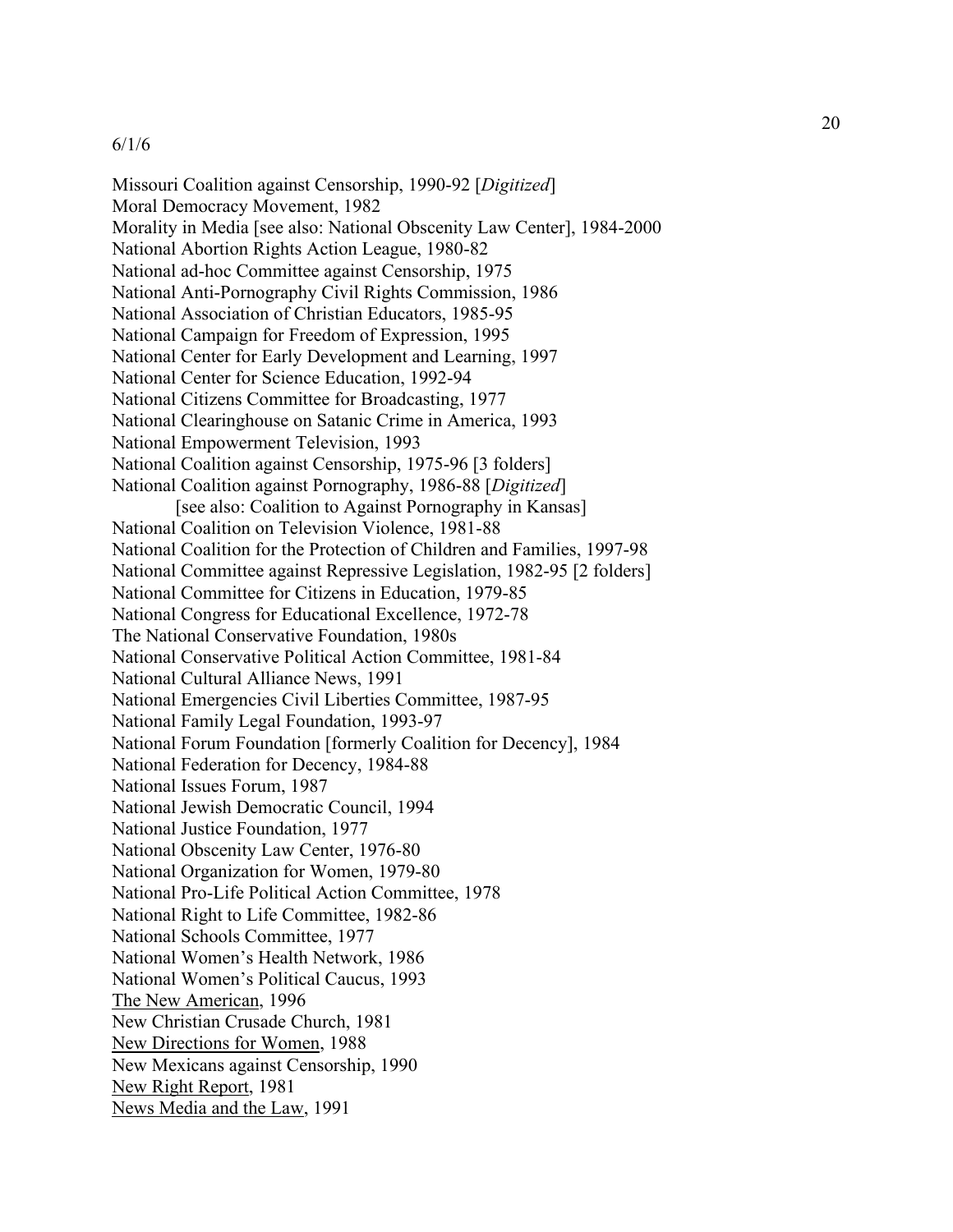No More Witch Hunts Network, 1981 Northern Virginia Citizens against Censorship, 1995 Oklahomans for Children and Families, 1997 Of the People, 1995 Ohio Parents Education Network, 1993 Operation Rescue, 1993 Oregon Coalition for Free Expression, 1995 Organization of Mainstream Activists, 1993 Organizing against Pornography, 1987 Parents Aiding Education, Inc., 1980 Parent Equalizers, 1982 Parents for Unalienable Rights in Education, 1987 Parents for Rock and Rap, 1997 Parents of New York – United, 1975 [*Digitized*] Parents of Minnesota, 1978 Parent Teacher Association, 1983 Paul Reveres of America, 1985 People Concerned with Education, 1980 People for the American Way, 1992 People of America Responding to the Educational Needs of Today's Society, 1982 Planned Parenthood, 1982-94 The Political Animal, 1990-96 Political Issues Committee Newsletter (National Writers Union), 1994 Political Research Associates, 1993-96

Box 32: Posse Comitatus, 1980 Prince George's County Coalition for Children, 1978 Privacy Journal, 1986-96 [2 folders] Privacy Times, 1990-91 [2 folders] Pro-Family Forum, 1982-87 Pro-Life Action League, 1982 Probe Ministries, 1981 Program Resources, 1987 Progress and Freedom Foundation, 1995 Promise Keepers, 1996-97 Prospect House [Richard Viguerie], 1979 Public Citizen, Inc., 1978, 1983 People Using Legislation Legally, 1982 Refuse and Resist, 1986 Religious Alliance against Pornography, 1987 Religious Coalition for Abortion Rights, 1988 Religious Coalition for Reproductive Choice, 1995 The Religious Roundtable, 1981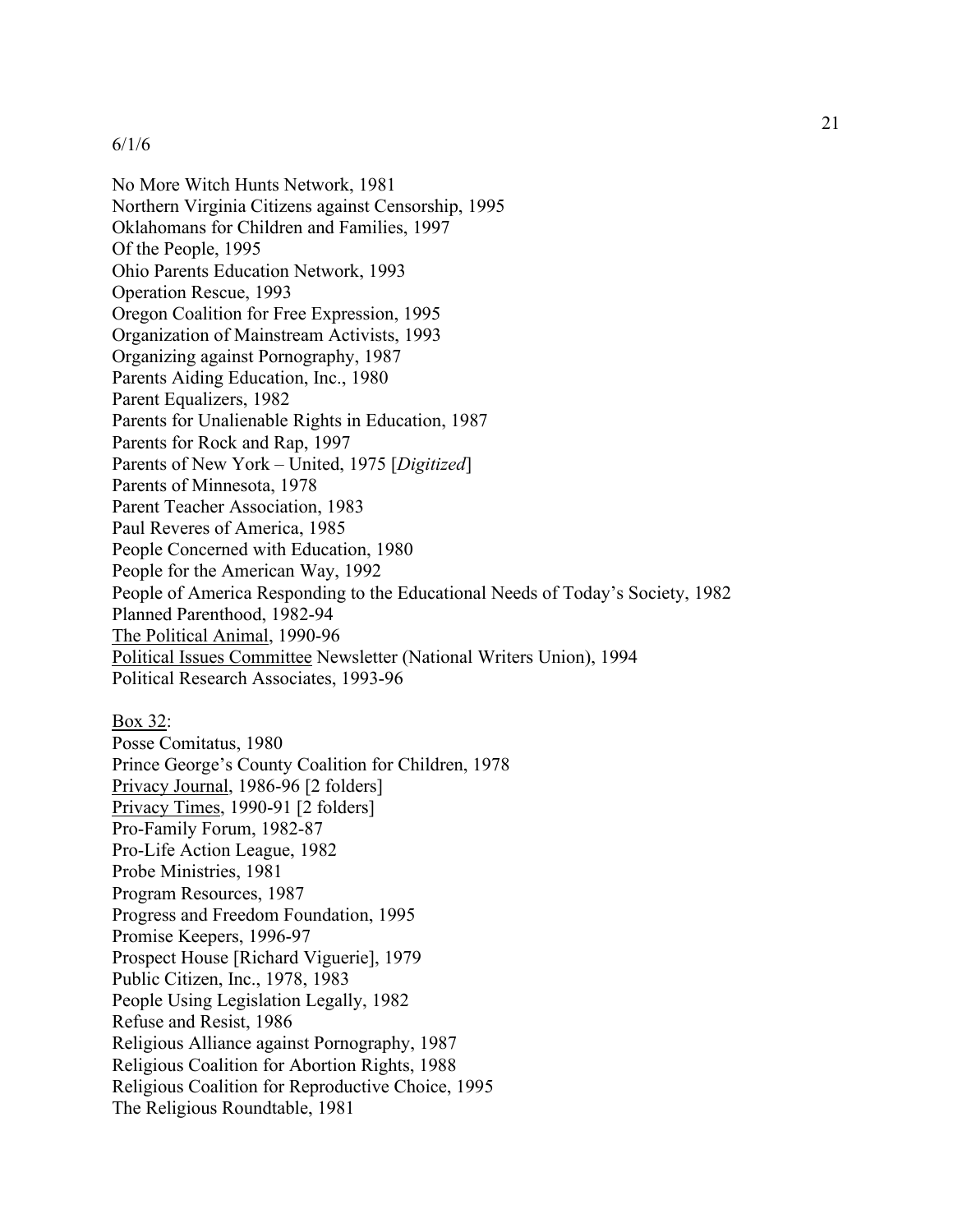Reporters' Committee for Freedom of the Press, 1994 -95 Revolutionary Communist Party, U.S.A., 1987 Ribbit Productions, 1988 Rights, 1988 Rights Watch Report, 1988 Right Wing, 1984 Right Wing Watch [People for the American Way], 1991-2000 Right Wing Watch Online, 1998 The Right Woman, 1979-81 Rock the Vote, 1990s Rockford College, 1977 -82 The Rockford Institute, 1994 -95 Roundtable Issues and Answers, 1982 Rutherford Institute, 1994 San Franciscans against Censorship Together, 1987 Scheidler, Joseph M. [Anti -Abortion], 1985 Sexual Freedom League, 1978 Social Responsibilities Round Table Newsletter, 1984, 1989 Society of Professional Journalists, 1980s Southern Baptist Convention, 1998 Southern Changes [Southern Regional Council], 1988 -94 Summit Ministries, 1980s TABS: Aids for Ending Sexism in Education, 1981 Tancredo, Tom, 1984 Taxpayer's Education Lobby, 1983 Technology Digest, 1986 -87 Teen -Aid, 1987 Teen Forum Foundation, 1990 Texas Freedom Network, 1995 -2000 Truth Missions, 1980s Traditional Values Coalition, 1995 United Families of America, 1982 -83 University Conversion Project, 1994 -95 U.S. Justice Foundation 1983, 1986 The Value of Dissent [Index on Censorship], 1992 Virginians against Censorship, 1992 -95 Voice of Liberty, 1982 -83 Washington Educational Information Council, 1982 Washington Inquirer, 1993 Washington Legal Foundation, 1987 Washington Spectator, 1987 -93 Watch on the Right, 1981 Western Center for Law and Freedom, 1993 Western Goals Foundation, 1982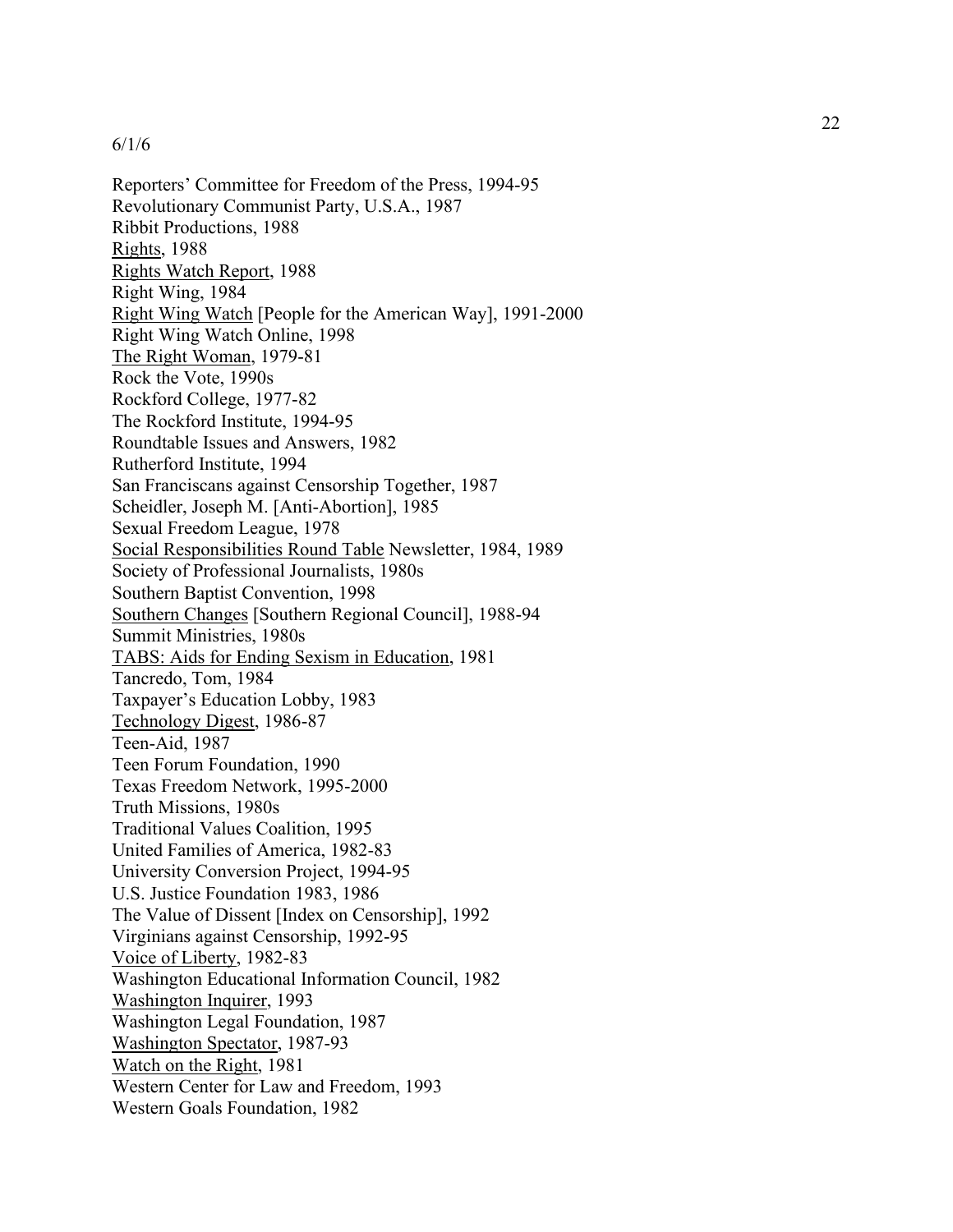White Power Publications, 1978

Wilcox Report Newsletter, 1986

Wisconsin Association for Humanistic Education and Development, 1982

Women against Pornography, 1982

Women against Violence against Women, 1979

Women's Alliance against Pornography, 1985

Women's Project, 1993-94

Women's Watchcare Network, 1993

Young America's Foundation, 1986

Young Americans for Freedom, 1971-86

Young Parents Alert, 1979

Box 33:

Banned Book Week (BBW), 1983, 1990-2000

- 2000 Permission Requests [Requests made to Authors and Publisher for Permission to Cite Previously Censored Works in BBW Publicity Materials]
- 1999 General [Planning Materials for BBW, Correspondence, Clippings
- 1998 General **Permissions** 1997 Permissions Attacks on OIF [Media Criticism of BBW] 1996 General Attacks on OIF **Permissions** 1995 Publicity Materials General Attacks on OIF 1994 Publicity Materials General Attacks on OIF 1993 General
- 
- 1992 General
- 1991 General
- 1990 General
- 1983 General

Reprints of BBW Pamphlets, 1993-2000

Clip Art [see Oversize folder for oversized clipart]

Memorabilia, [Pamphlets, Buttons, Photos, Bookmarks], 1980s-1990s [2 folders] Exhibit on books banned between 1976 and 1989

Box 34:

Banned Books Week 1986-88 1989, 1991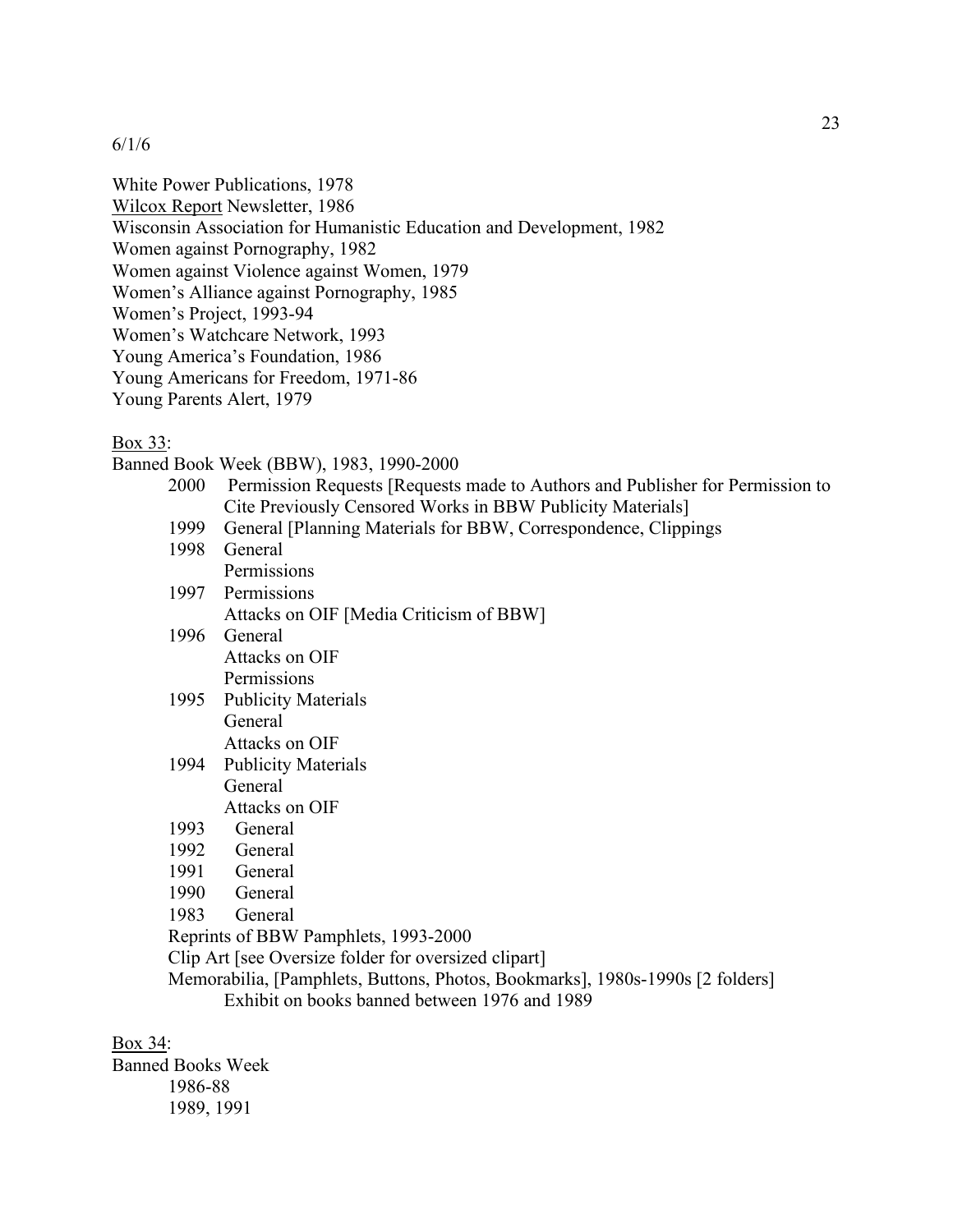2008 General 2007 General [2 folders] "Read Out" Event, including DVDs [September 29, 2007, Chicago, IL] Readout Event Advertising Permissions Media Clips and Posters (CDs) 2005 Permissions: Yes Permissions: No Permissions Permissions: Pending General [1 CD, has been digitized] 2004 General [3 CDs, have been digitized] 2002-2003 General 2001 General 2000 General Correspondence Correspondence, 2005-06 Correspondence - Action Network, 1994 Correspondence - IFAN, 1995 **History** Biographical Information, Director Judith Krug, 1985-97 [*Digitized*] Biographical Information, Assistant Director Richard Matthews, 1997 [*Digitized*] History of 2255 Recordkeeping Requirements, 2005 OIF Background, 1965-66 [*Digitized*] OIF Historical Documents, 1964-86 [*Digitized*] OIF Scope of the Office - Present & Future, 1970-83 [*Digitized*] Subject Files Anchorage, AK Exhibit Policy, 2005 Beard, Jeffrey vs. Ronald Banks, 2006 Dr. Seuss Enterprises vs. Penguin Books, et. al, 1997-2005 Do, John and ACLU vs John Ashcroft, 2005 Media Coalition, 2005-06 Merritt, Leroy C. Humanitarian Fund, 1997-2006 Newspaper Articles, 2006 Nippersink Library Board, 2005 Payne, Jerry S. Vs. USA, 2005 Pornography in Libraries, 2000 Press Releases, 2006 South Dakota Teen Web Censorship, 2004

## Box 35:

**Committees** 

Executive Committee Agenda - Annual Conference, 2005 Executive Committee Agenda - Midwinter Meeting, 2006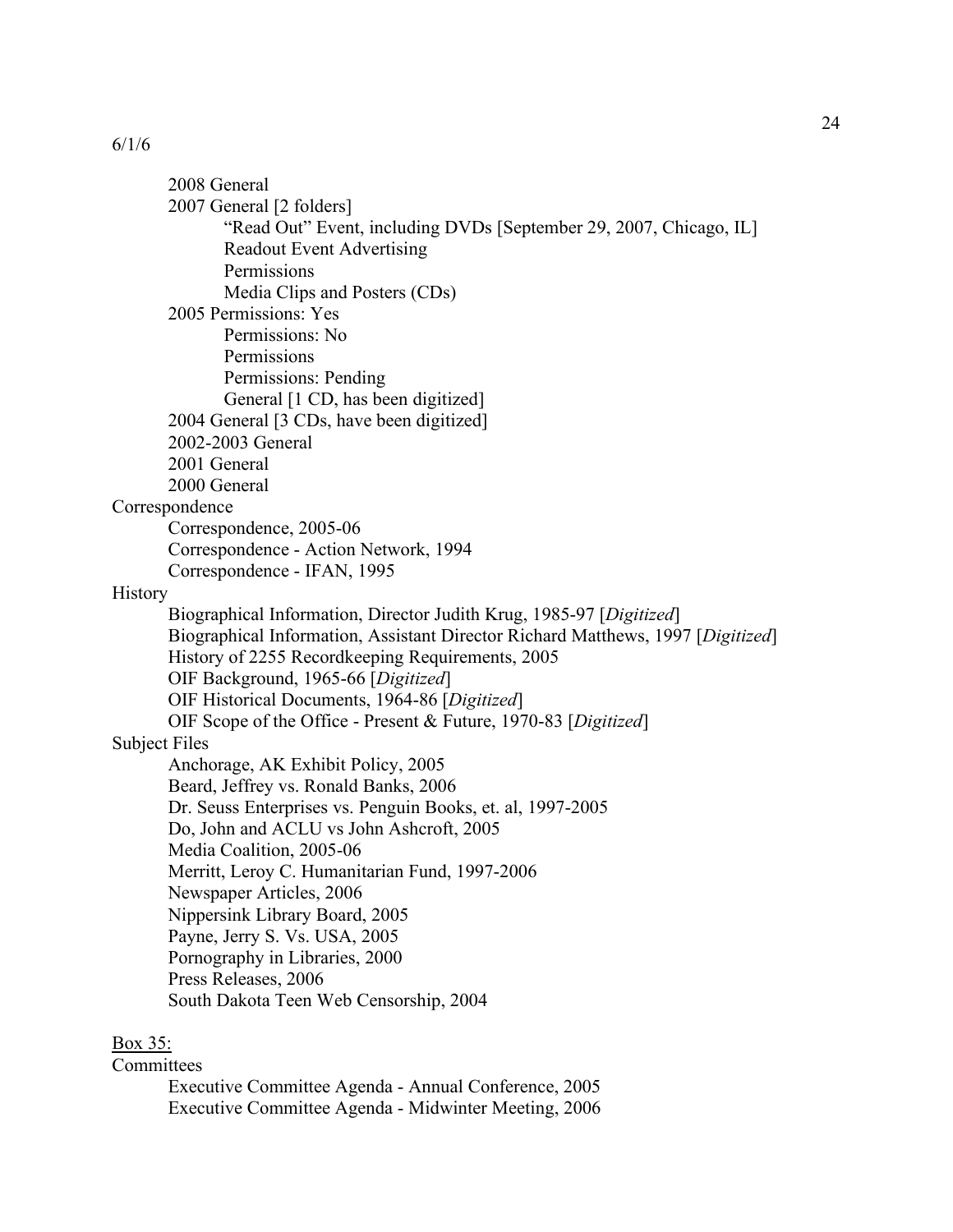Privacy Subcommittee Meeting Agenda and Proceedings, 2006 Subcommittee on the Impact of Media Concentration on Libraries - Meeting Agenda, 2006

### **Conferences**

Annual Conference - Chicago, 2005 Charleston Conference, 2005 Internet Caucus - State of the Net Conference, 2005 Internet Caucus - State of the Net Conference, 2006

#### Reports

Accountability Report, 1975-79 Accountability Report, 1980-89 Performance Reports (twenty folders), 2000-2001 OIF Quarterly Reports, 1977-88 Patriot Act Final Conference Report, 2005

Subject Files

ALA Legal Counsel - Newton Minow, 1978-79 ALA Legal Counsel Selection, 1978-79 ALA Salary Administration Study, 1975-83 Annual Meetings Study, 1968-80 Intellectual Freedom Manual Proposed Changes, 2004 Job Descriptions, 1975-86 Program Allocations, 1990 Royalties, 1993-94 Workshop and Award Images, CD, 2005, 2008, 2009 (have been digitized)

Box 36:

Activities Committee on New Directions for ALA - ACONDA, 1970 Ad Hoc Committee on TV Preservation/Ford Foundation, 1975 ALA Bulletin "Freedom: The Intellectual Commitment" Series, 1967-79 American Association of School Administrators/OIF Joint Activities, 1978-90 American Association of School Administrators, re: Censorship and Selection, 1988-89 Americans for Constitutional Freedom, 1986-89 Americans for Constitutional Freedom, 1989-90 American Association of School Libraries - School Media Quarterly, 1978 American Bar Association, Commission on Public Understanding About the Law, 1985-1993 [six folders]

### Box 37:

Media Efforts, 1987-88 American Book Publishers Council, 1968-70 American Civil Liberties Union I, 1970-75 American Civil Liberties Union II, 1976-83 American Issues Forum, 1975 American Libraries - Column, 1970-72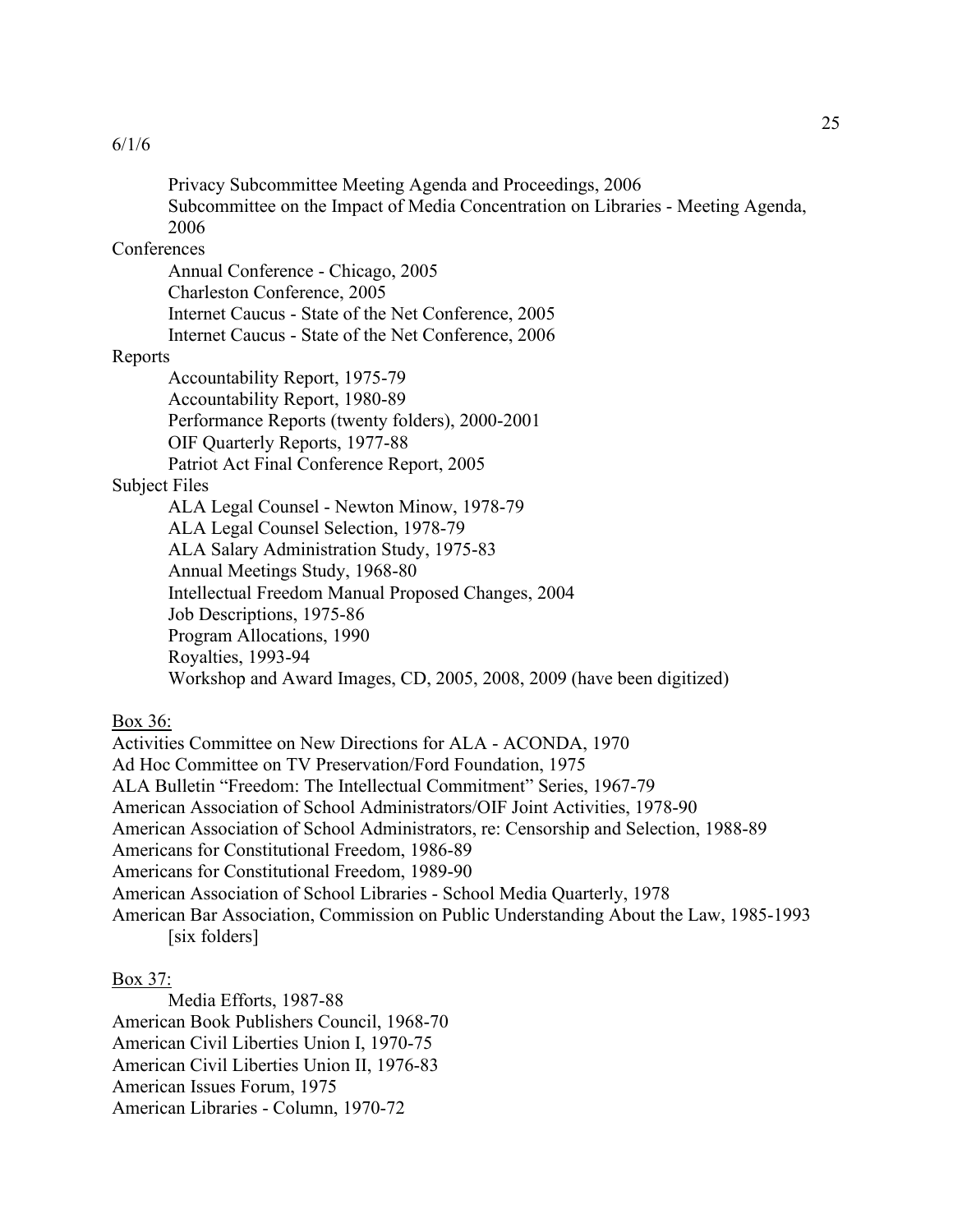Article 19 - The International Center on Censorship, 1990-91 Articles

Bowker Annual, 1968-87 Censorship - YA & Children's Lit, 1984-90 For Outside Publications, 1972-75 For Outside Publications, 1980-85

## Box 38:

Krug (profiles, quotes,), 1972-82 Association of American Publishers AAP/ALA Joint Committee on Reading Development, 1971-78 AAP/ASCD/IFC Study on Book Selection Practices, 1978-82 AAP/ASCD/ALA Book Selection Study Report I, 1980 AAP/ALA/ASCD Book Selection Study Report II, 1981-82 Freedom to Read Committee, 1971-82 Freedom to Read Committee Meetings, 1976-85 Freedom to Read Committee Meetings, 1986-89 Formerly ABPC & AEPI - Combined, 1970-90 Association for Educational Communications and Technology Association of American University Presses, Inc. Awards - IFC Applications for ALA Award (Jones-Howard-World Book), 1980

Awards - IFC Applications for ALA Award (Jones-Howard-World Book), 1982-87

#### Box 39:

Banned Books Week 1982 [*Digitized*] 1983, I [*Digitized*] 1983 II [*Digitized*] Publicity/News Clips/Production,1984 Correspondence, 1985 Publicity/News Clips/Production, 1985 Correspondence, 1986 Publicity/News Clips/Production, 1986 Correspondence, 1987 Publicity/News Clips/Releases, 1987 Promotion/Publicity, 1988 General Correspondence, 1988 Notes/Articles for Book/Misc., 1989

Box 40:

Bell and Howell Microfilming, 1969-71 Berman, Sanford, 1999-2000 Bibliographies, 1968-93 Briefing Papers, 1980-84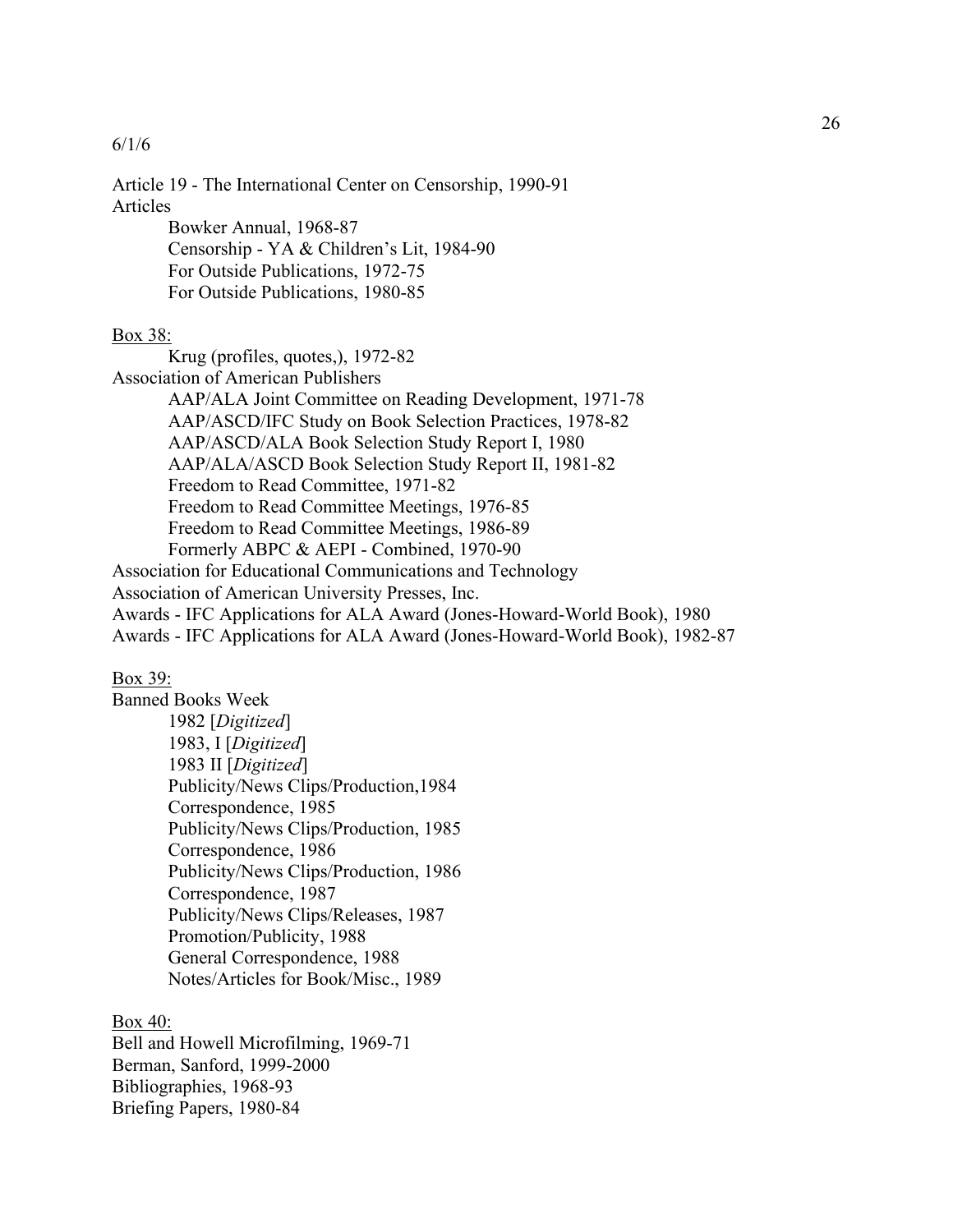Bicentennial of Bill of Rights (five folders), 1990-91 Black Caucus, 1970-71 [*Digitized*] Blume, Judy - cases, 1978-94 [*Digitized*] Bookmarks, Caution Statements, 1978-87 Book Clubs, 1981-83

## Box 41:

Budgets, 1968-1985 (three folders) Bullfrog Films, 1995 Bulletin Board Policy, 1970-71 BUSHA - Intellectual Freedom and the American Public Librarian, 1969-72 Cable Television, 1985-92 Cable TV - Litigation, 1985 Censorship: Studies and Surveys, 1981-83 "Censorship or Selection": Videotape, 1982-90 "Censorship or Selection" Fred Friendly/Atlanta Seminar, 1982-86 Censure/Sanction Mechanisms, 1970 Central Intelligence Agency, 1978-85 Channel One, 1993 Challenged Materials, 1971-76 Chicago Commission to Defend the Bill of Rights - FBI, 1990 Children's Materials, CSD Reevaluation of, 1972-76

## Box 42:

Coalitions Building Task Force, 1982-83 Collaboration for Change, 1995-96 Collector's Network, 1976-83 Colorado Amendment 2, 1992-96 Colorado Amendment 16, 1994 Computer Professionals for Social Responsibility (CPSR), 1986-94 Conference Literature Distribution, 1973 Conference on American Freedom, 1973 Conference on Cooperative Action for Intellectual Freedom, 1968 Conflict of Interest, 1974-80 Confidentiality of Library Records, 1978-1989 (seven folders) Contracts: Academic Freedom Clauses, 1979-80

# Box 43:

General Correspondence, 1970-84 (thirteen folders)

Box 44: General Correspondence, 1985-86, 1989-92 (eight folders)

## Box 45: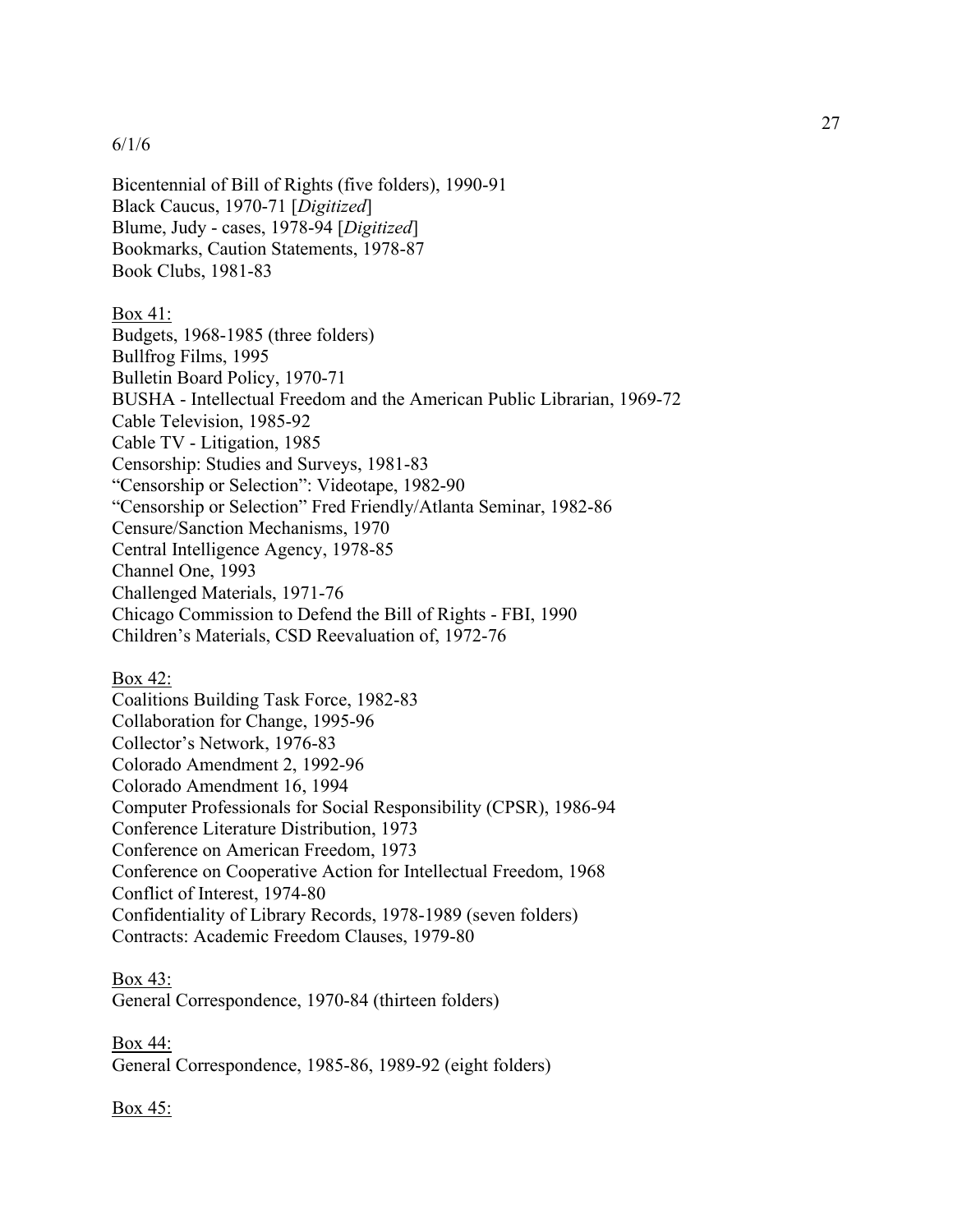Personal Correspondence Berninghausen, David, 1970-79 (two folders) Castagna, Edwin, 1969-70 Gaines, Ervin J., 1967-69 General, 1988-90 Hentoff, Nat, 1980-89 Holley, Edward G., 1973-74 Jenkinson, Edward, 1980-82 Laich, Katherine, 1972-74 Levendosky, Charles, 1989 O'Neil, Robert M., 1973-85 Past IFC Chairs, 1972-75 Park, J. Charles, 1978-80 Saklad, Don, 1979-90 Schmidt, James C. 1989 COSLA, 1974-79 Council of Literary Magazines and Presses (CLMP), 1995-2001 (three folders) Council of State Governments, 1968 Box 46: COSMEP, 1978 Court Decisions, 1970-72 Court Decisions, 1979-90 Database Ratings - Joyce Taylor's Research, 1997-95 Davidson, Joan Kaplan, 1979 Defending the Defenders of Intellectual Freedom, 1970 Defense Mechanisms - Ammunition, 1969-70 "Dimming the Lights on the Public's Right To Know," 1973 Due Process, 1970-77 Editorial Integrity in Public broadcasting, "Editorial Integrity Project," 1989 Education Division General Administrative Regulations (EDGAR), 1979 EDUCOM (Bill of Rights and Responsibilities for Electronic Learners), 1993 Elementary and Secondary Education Act, Smith-Helms Amendment, 1994 Emergency Employment Network, 1969 Enola Gay Exhibit, Annual 1995 Equal Rights Amendment, 1973-79 Ethics Reform Act of 1989, 1989-93 Exhibits, Displays, Bulletin Boards, 1989-94 Extremism, 1970 FBI - IFC, Washington, D.C., Sept. 9, 1988 (two folders) FBI - National Security Archive, 1988-89

Box 47:

Federal Criminal Code Reform Act, 1973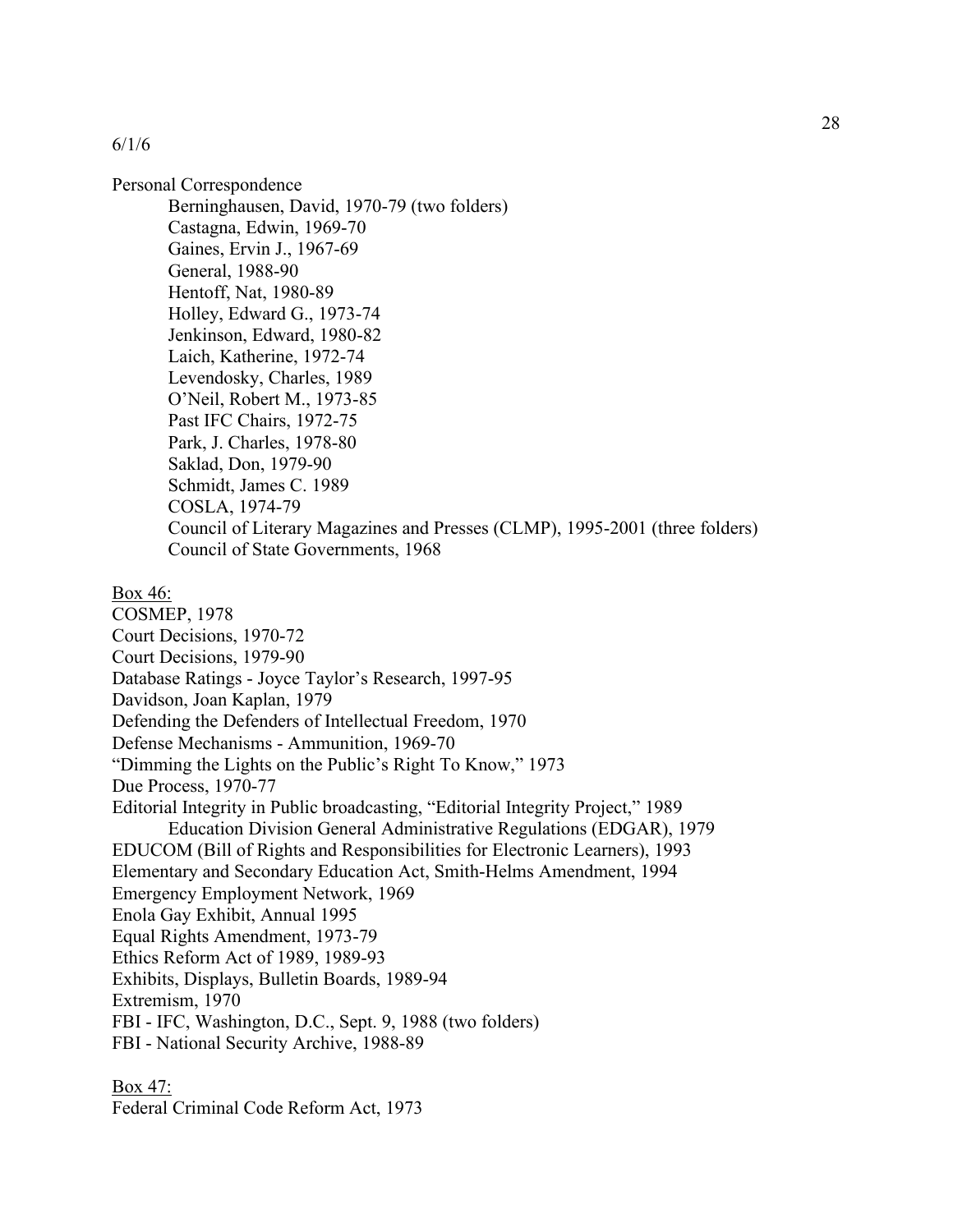Federal Criminal Code Reform Act, 1975-76 Federal Criminal Code Revision, 1977-91 Federal Criminal Code Revision, 1978-82 Federal Criminal Code Revision, 1981-82 Federal Funding For Libraries, 1973-74 Federal Government - FBI, 1988 Federal Government, FBI First Amendment Protection Act of 1988, 1988-90 Federal Government - FBI FOIA Requests, 1989-94 Federal Government: FBI General (two folders), 1988-94 Federal Government: FBI National Security Archives Suit, 1989-90 Box 48: Federal Government: National Security Directive, 1984 Film: Book Censorship in the United States - Karen Kruse, 1977 Film on Intellectual Freedom: PLA/IFC; PA State Library: OIF, 1971 Films (General), 1969-1974 First Amendment Congress I, 1985-86 First Amendment Congress II, 1987-97 First Amendment Congress II, 1990-97 First Amendment Congress IV, 1991-98 First Amendment Lawyers Association, 1975-85 First Freedom Op-Ed Service Development and Correspondence, 1997 First Freedom Op-Ed Service Op-Ed Series (two folders), 1997 Fiske Study, 1973 Foreign Agents Registration Act, 1976 Foreign Intelligence Surveillance Act, 1976 Forum for Contemporary History, 1973 Free Access to Libraries for Minors, 1972 Free Flow of Information Act, 1973 "Freedom in America" Filmstrip Conversion, 1977 "Freedom in America" Filmstrip Discussion Guide, 1977

"Freedom in America" Filmstrip Picture Research, 1976-77

Freedom of Choice, 1973

## Box 49:

Forcade, William (Obscenity Laws) Freedom of Information Act (two folders), 1973-93 Freedom of Information Act - Amendments, 97<sup>th</sup> Congress, 1981-87 Gay/Lesbian, 1989-99 [*Digitized*] General Education Provisions Act, 1976-82 Gordon & Breach/Henry Barshcall, 1989-90 Government documents/ Depository Libraries, 1971-85 Governmental Intimidation, 1972 Guidelines for ALA/IFC and State IFCs, re: Investigations, 1971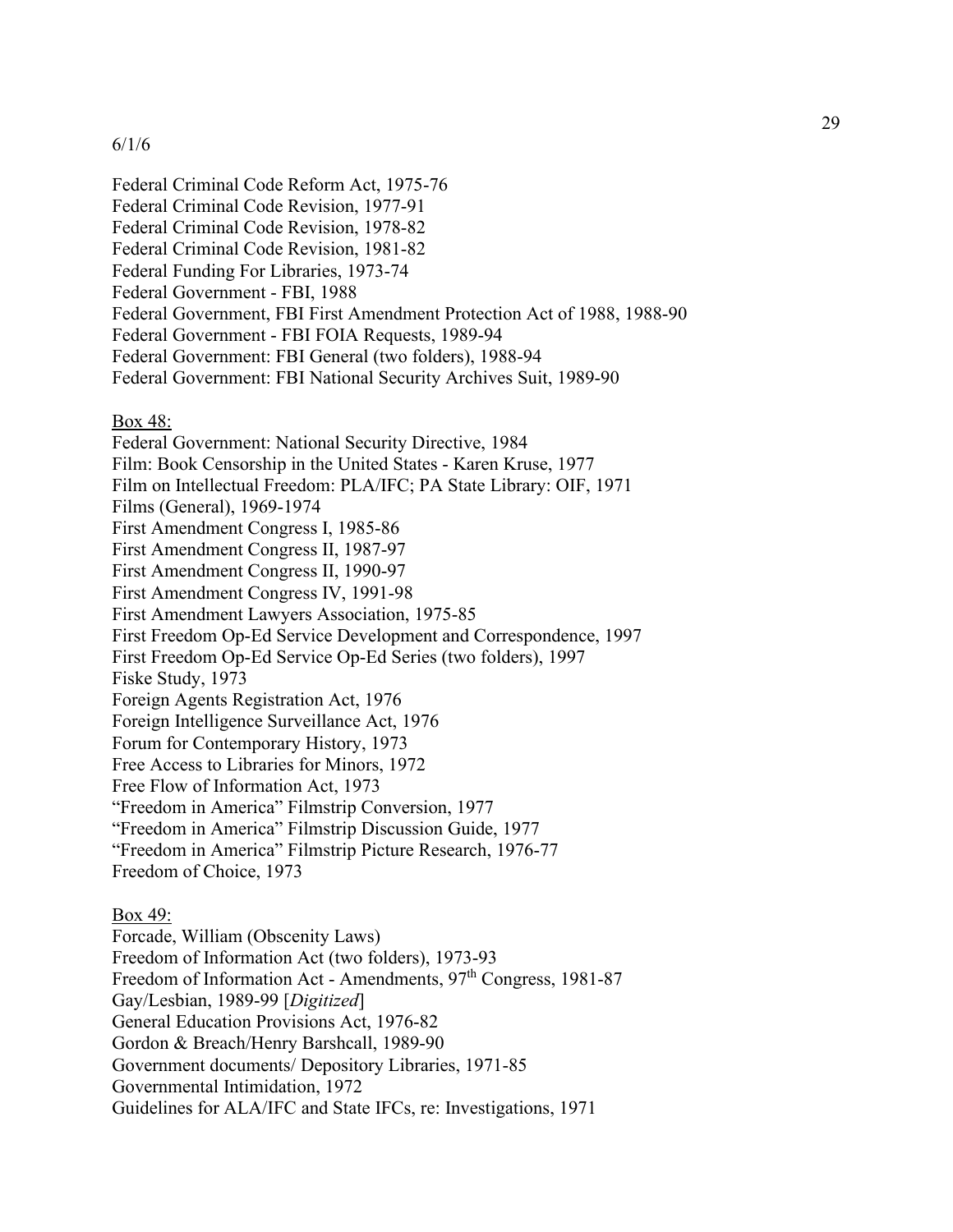Hatch Amendment, 1984-85 Hatfield Bill - S. 2372, 1982-83 Human Life Bill, 1982 Humanities Projects, 1977 Idaho Anti-Gay Initiative, 1996 Illinois State Justice Commission, 1994-96 Information Pertinent to Intellectual Freedom Institute for Family Research and Education - Sol Gordon, 1982 Institutional neutrality, 1970

Box 50:

Intellectual Freedom Committee Correspondence, 1969-87 (19 folders)

Box 51:

Intellectual Freedom Committee Correspondence, 1987-91, 1996-98, 2001-02 (six folders) IFC/Chapter Relations Joint Committee, 1978-79

IFC - History, 1968-72

Intellectual Freedom Committee Legal Documents Project, 1969-72

IFC Meeting - Commission on Porn, 1986

Intellectual Freedom Committee Meetings, 1996-99 (five folders)

IFC State Activities - Archival I, 1961-68

IFC State Activities - Archival II, 1970-77

Box 52:

IFC Strategy Planning Workshop (two folders), 1980-83 IFC (two folders), 1989-90 IFC Subcommittee on Compatible Synthesis - Racism & Sexism & Libraries, 1977-78 IFC Subcommittee on Confidentiality, 1979 IFC Subcommittee on Freedom of the Press within ALA, 1982-90 Intellectual Freedom Coordinating Council, 1966-69 Intellectual Freedom Institute for Library Education (Shields), 1974 Intellectual Freedom Manual Correspondence, 1970-89 Intellectual Freedom Manual, 2nd edition, 1982 Intellectual Freedom Manual, 3rd edition, 1988-89 Intellectual Freedom Manual, 4<sup>th</sup> edition, 1989-90 Intellectual Freedom Manual, 4<sup>th</sup> edition manuscripts, 1991

Box 53:

Intellectual Freedom Manual, 5<sup>th</sup> edition, 1995-96 Intellectual Freedom Manual Reviews, 1974-93 Intellectual Freedom Newsletter, general correspondence, 1987-92 Intellectual Freedom statement, 1974 International Concerns Alexander I. Solzhenitsyn, 1973-74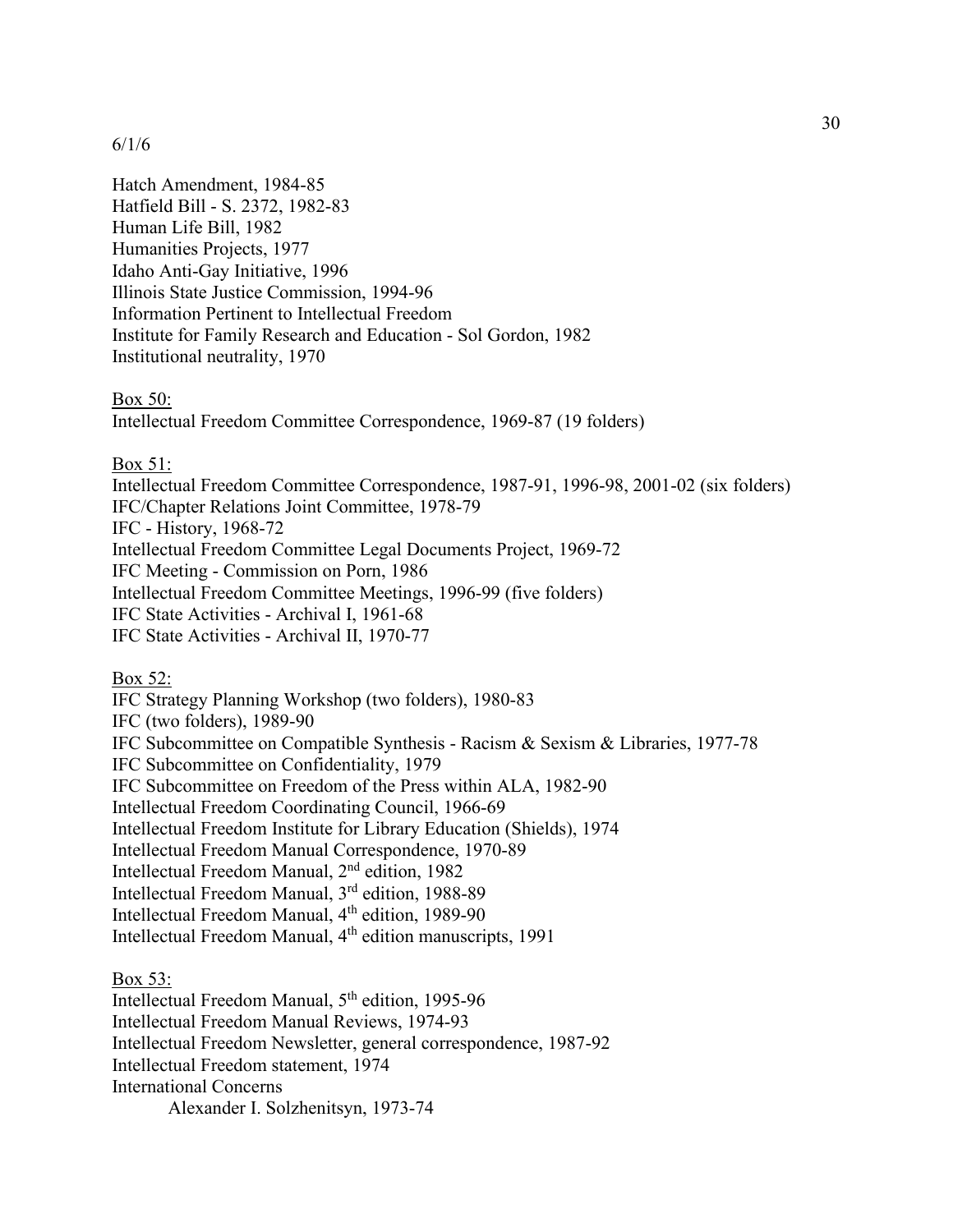Arseny Roginsky, 1982 General, 1974-85 General II, 1980-90 Hugo Blanco, 1975-77 Iran, 1980 Raiza Palatnik, 1972 Iran-Contra Report Disclosure, 1993 Israel - Censorship in Occupied Territories (three folders), 1983-99 Box 54: Jones, J. Morris IFC (three folders), 1970-72 IFC/Legislation/Chapter Relations, 1974 IFC/IFRT/FTRF, 1975 World Book Encyclopedia - ALA Goals Award, 1973 Labeling: Records, Tapes (three folders), 1984-96 Labeling - Revision of Statement, 1971 Last Temptation of Christ (film), 1988-89 League of Women Voters, 1974-75 Legislation, 1966-90 Legislation - Federal and General, 1968-71 Legislation - Sex Oriented, 1969-71 Libel: Incidents -General (two folders), 1984-98 Box 55: Libel Briefs & Decisions I, 1981-86 Libel Briefs & Decisions II, 1983-85 Librarian's Commitment to the Library Bill of Rights, 1970 Librarians for 321.8, 1970 Library Bill of Rights Spanish Translation, 1972-73 Revision, 1975 Revision, IFC Correspondence and Comments, 1978 Revision, Hearings, 1978 Revision of Interpretations, 1971-80 Revision of Interpretations, 1980 Library Registration Practices, 1976 Library Services - A Bill of Rights for Adults, 1972

Library Services to Minorities Report, 1985

Lobbying, 1973-98

"Lobbying for Freedom - Censorship," Kenneth P. Norwick, 1983 Loyalty Programs and Oaths, 1970-71

Box 56: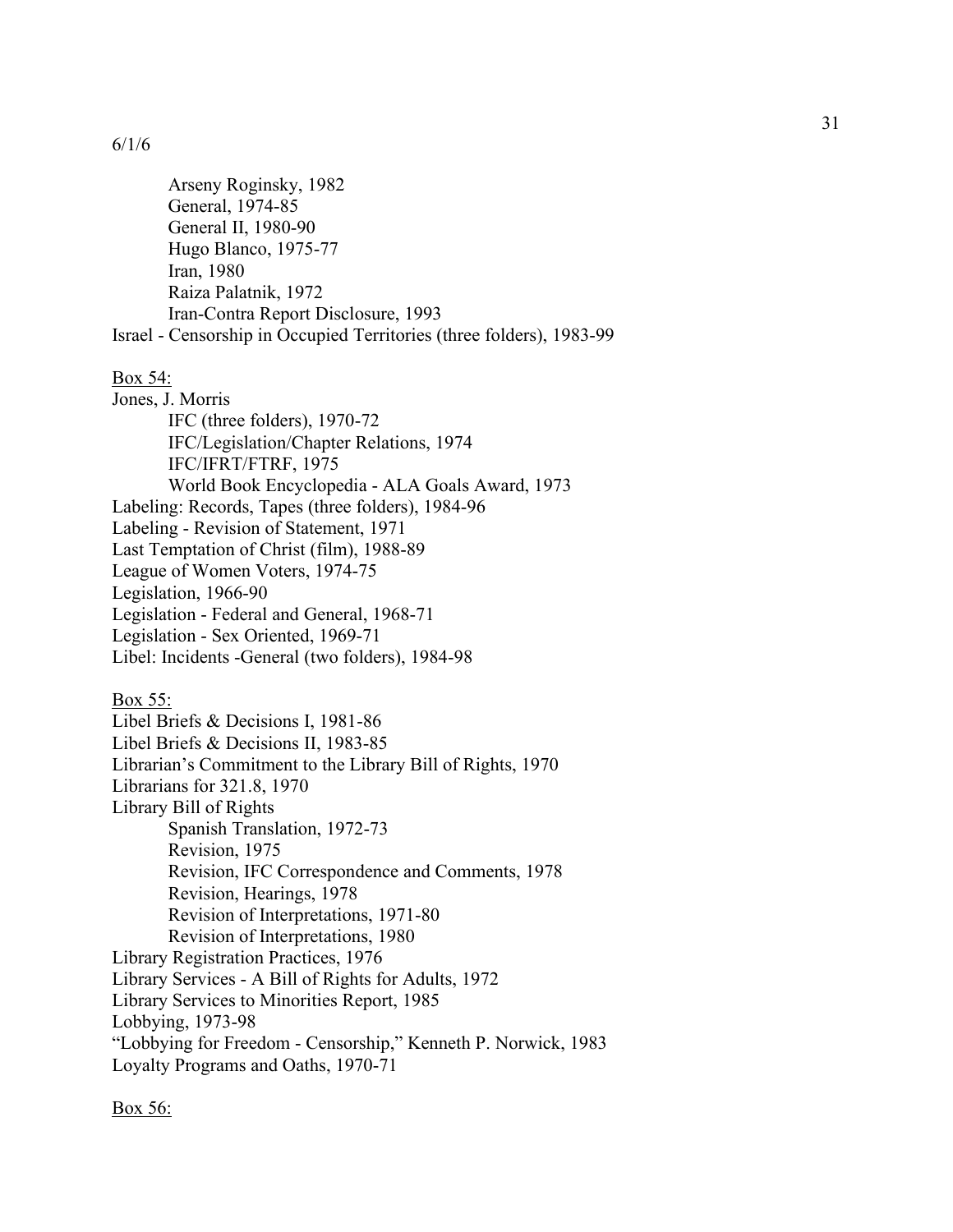Media Coalition (six folders), 1974-88, 1998. 2000, 2002 Media Coalition Minutes (two folders) 1977-1989 Media Coalition Agenda and Minutes, 1999 Media Coalition Update Reports, 1975-87 Meetings with Mr. Clift, 1971 Model Legislation, Obscenity, 1973-81 Moral Majority (two folders), 1980-86 Moral Majority - North Carolina, 1981 Moral Majority - Washington, 1981

Box 57:

National Book Committee, 1974

National Civil Liberties Clearinghouse, 1969-70

National Coalition Against Censorship, 1989-99 [*Digitized*]

National Commission on Libraries and Information Science, 1972-74

National Commission on Libraries and Information Science, 1974-90

National Council of Teachers of English, 1968-87

National Council of Teachers of English - Censorship Committee (two folders), 1976-83

National Education Association - ALA/NEA Joint Committee, 1968-74

National Education Association - Commission on Prof. Rights and Responsibilities (two folders), 1970-85

National Endowment for the Humanities, American Issues Forum - ALA Proposal, 1974-80

#### Box 58:

National Freedom Fund for Librarians, 1969-76 National Information Act of 1980 - S2284 and Intelligence Report Act of 1980 - S2216, 1980 National Information Infrastructure Conference (with AAP, Jefferson Center), 1994-95 NIF: Editor (LeRoy Merritt) Correspondence, 1968-70 National Legal Data Center (two folders), 1972-76 National Security Archive, 1987-89 Non-Print Censorship, 1968-70 Obscenity Legislation, 1888 Obscenity Legislation – Federal "Child Protection and Obscenity Enforcement Act" (three folders), 1987-89 Obscenity Legislation – Federal "Child Protection and Obscenity Enforcement Act," letters to/from Congress, 1988 Obscenity Legislation – Federal Statues, 1987-88

# Box 59:

OIF Correspondence (eight folders), 1975-78, 1987-90 Papers of Public Officials, 1975-78 Paperwork Reduction Act, 1989-92 PCOP - Replies to Coalition Statement and ALA Resolution, 1971 PCOP - Technical Reports Summaries by IFC Members, 1972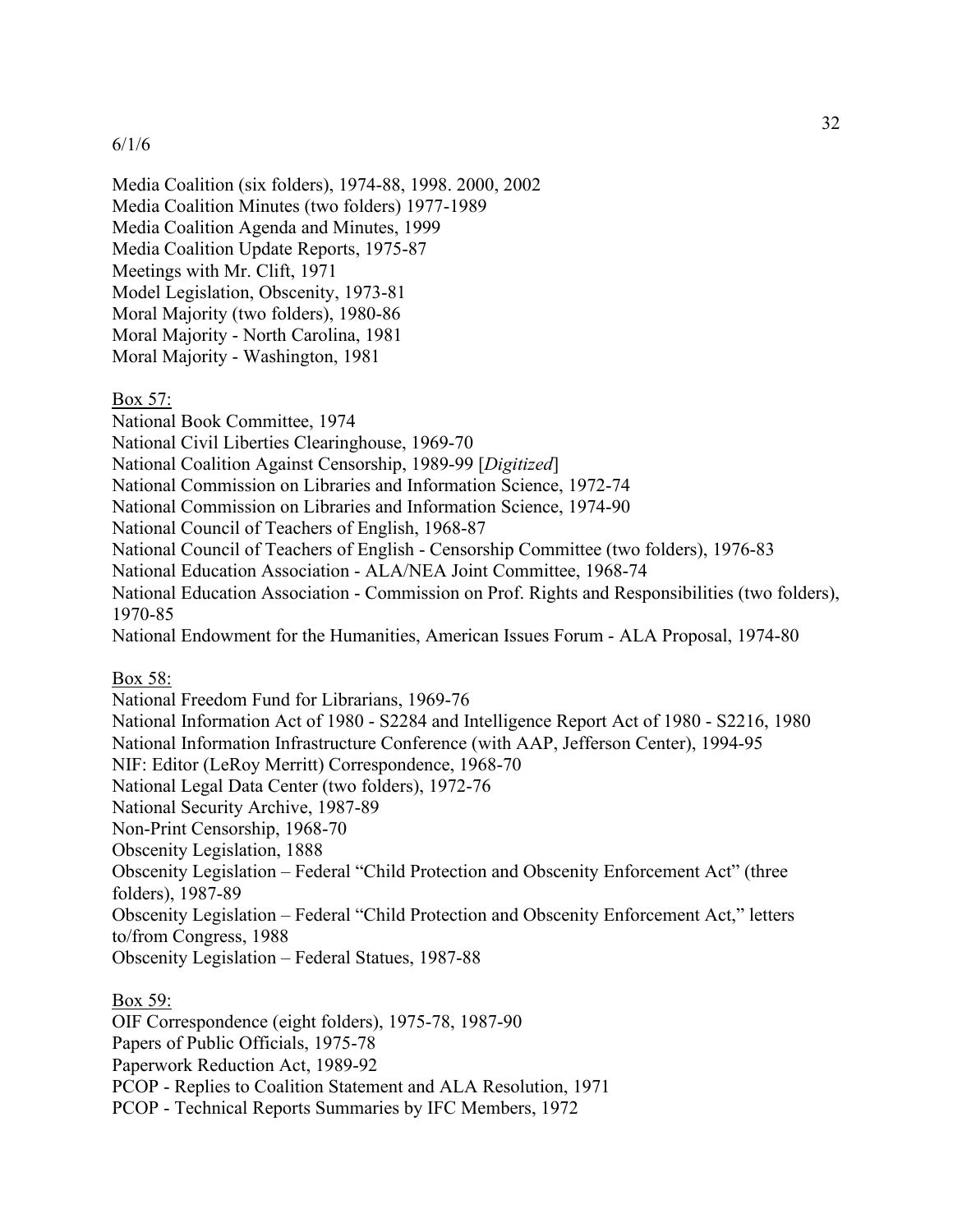#### Box 60:

People for the American Way - Texas Action, 1982-92 People for the American Way "May Group," 1982-85 Pornography Commission (two folders), 1984-86 Postal Service Amendments of 1981 President's Commission on Obscenity and Pornography, 1967-74 President's Commission on Obscenity and Pornography - Presidential Rejection, 1970-71 Program of Action in Support of Joan Bodger Request for Action (three folders), 1969-70 Final Report, 1970 Bodger Procedural Recommendations, 1970

## Box 61:

Program of Action in Support of Robert Scott - Request for Action (two folders), 1970 Program of Action in Support of Robert Scott - Final Report, 1970 Program Materials Guides for discussion Leaders, 1970 Materials Selection Policy Game, 1973 Program Planning Fact Sheet, c. 1970s Program Planning (General), c. 1970s Role Plays, ca.1970s Program Planning (two folders), 1970-71 Public Library Study (three folders), 1982-84 Pyramid Films - Don Roberts, 1978-80 Racism and Sexism Awareness, letters to ALA units, 1977-78 Racism and Sexism Awareness, 1977-78

## Box 62:

RICO (two folders), 1989-94 Rock and Roll Records, 1980-97 Rushdie Defense Committee, 1993-98 Rushdie, Salman - Satanic Verses, 1989-93 School Censorship, 1974-95 [*Digitized*] School Censorship - OIF/IFC Brochure, 1979 School Library Bill of Rights, 1984 Shield Laws, 1973-93 South Africa, 1990 South Africa I, 1985-87

#### Box 63:

South Africa II-IV (three folders), 1988-95 Students' Rights (two folders), 1971-91 Supreme Court Decisions - ALA Follow-up, 1973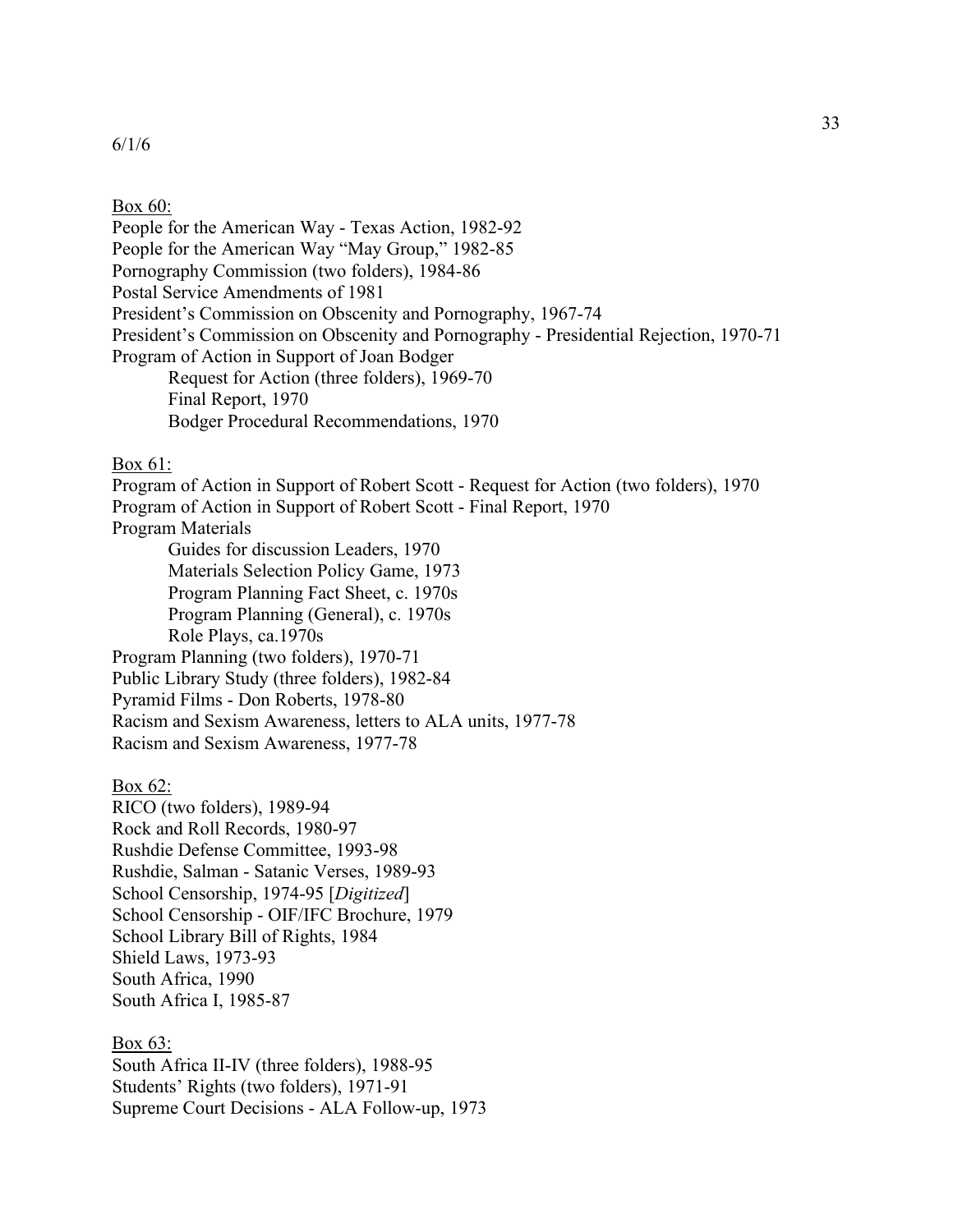Supreme Court Decisions - media Coalition, 1973-74 Supreme Court Decisions - Media Coalition, 1973-74 Sylvester and the Magic Pebble - General, 1971-72 Sylvester and the Magic Pebble - Requests for Packet, 1971-74

## Box 64:

Task Force on Preparation of Guidelines, 1991-93 Teacher's Rights, 1972-81 Telecommunications Bill Deregulation, 1983 Television Violence, 1992-94 Textbook Adoption, 1982-83 Textbook Adoption - California, 1988 Textbook Adoption - Texas, 1982-90 Textbooks, 1981-96 Textbook Videotapes, 1979-84 Thor Power Tool Case, 1986 Title IX - Ending Sex Bias in Schools, 1976 "Top Secret" - Russell Benedict, 1973-77 United National Publications Taiwan, 1971-72 Uris, Leon - Conflict Over *The Haj*, 1985 U.S. Chamber of Commerce - Attack on American Free Enterprise, 1971 USIS Libraries, 1969-72 Video (two folders), 1986-96 Video & Library Privacy Protection Act, 1988-96

Box 65:

Williams and Wilkins Suit, 1975 Women's Equal Educational Opportunity Act - S. 1338, 1975 Workshop, 1972-73 Correspondence with ALA/IFC Paid Participants Correspondence with "Open" Participants Evaluation Questionnaire Final Report IFC Subcommittee Meeting Form Letters General Correspondence Correspondence with Library School Deans Correspondence with State Library Association Executive Secretary Correspondence with State Library Association Presidents Follow-up **Materials Outlines** Press Releases Recorders' Reports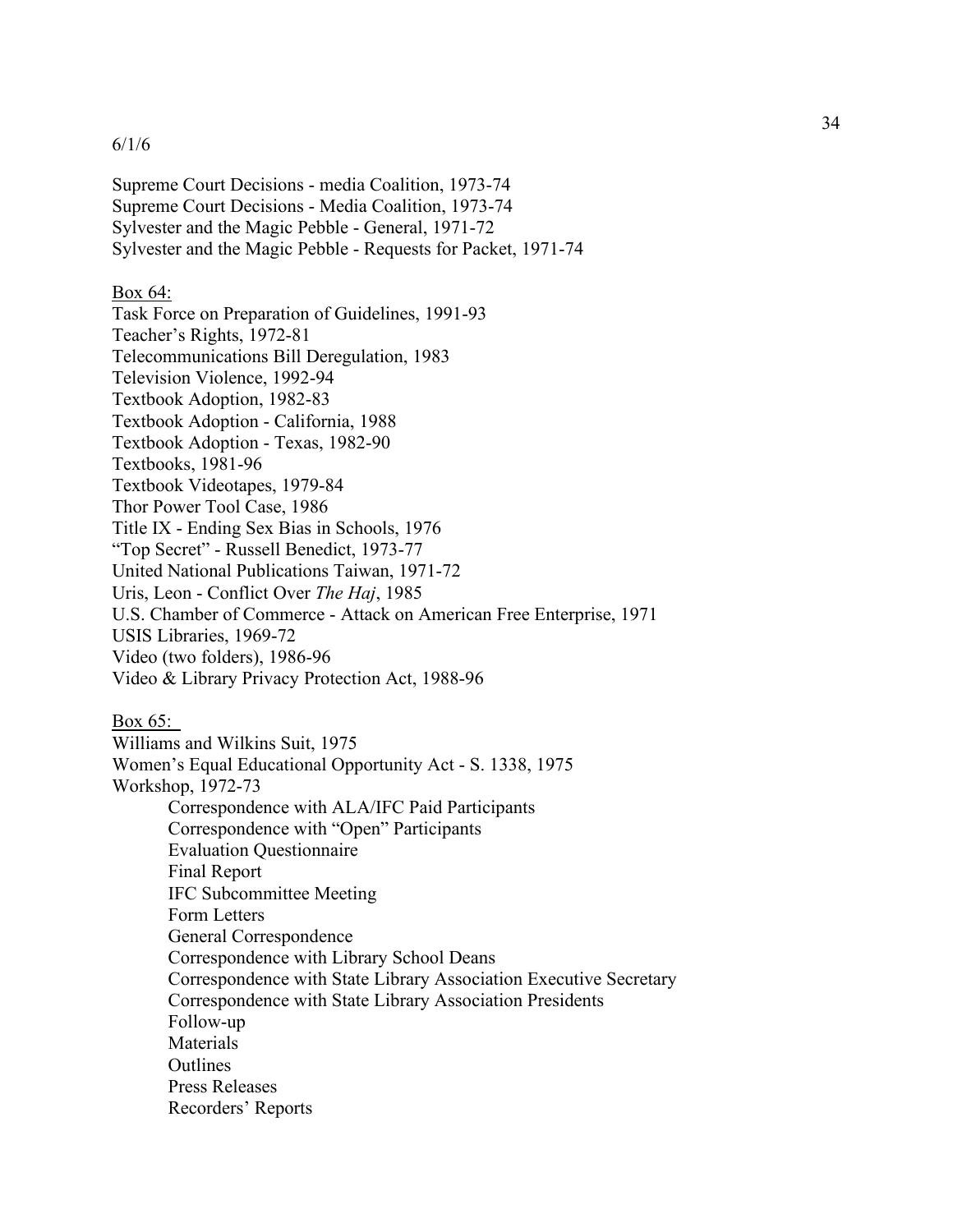```
6/1/6
```
Replies to Workshop Evaluation Questionnaire

Box 66: Blogs and Podcasts Cuba Articles, 2005 Book Burning, 2005 Book Burning, 2006 Correspondence, 2005 (2 Folders) Correspondence, 2006 Independent Libraries of Cuba, 2004 International Federation of Library Associations and Institutions, 2001-2005 Open Letter to ALA President, 2005 Trials in Cuba (CD), 2003 Intellectual Freedom Policy Revisions, 2000-2004 Policies and Guidelines Assignments - *Intellectual Freedom Manual*, 7th ed., 2004 Proposed Changes to Intellectual Freedom Policies in *Intellectual Freedom Manual*, 2000 Spring Meeting Minutes - Policy Revisions, 2004 Access for Children and Young People to Videotape and Other Nonprint Formats Access to Electronic Information Services and Networks Questions and Answers Access to Electronic Information Services and Networks Access to Library Resources and Services Regardless of Gender or Sexual Orientation Access to Resources and Services in the School Library Media Program, 2000 Challenged Materials Confidentiality and Coping with Law Enforcement Inquiries: Guidelines for the Library and Its Staff Dealing with Concerns About Library Resources Diversity in Collection Development Economic Barriers to Information Access Evaluating Library Collections Exhibit Spaces and Bulletin Board Expurgation of Library Materials Free Access to Libraries and Library Resources for People With Disabilities: LBR Interpretation Free Access to Libraries for Minors The Freedom to Read Statement Guidelines and Considerations for Developing a Public Library Internet Use Policy Guidelines for the Development and Implementation of Policies, Regulations and Procedures Affecting Access to Library Materials, Services and Facilities Guidelines for the Development of Policies and procedures Regarding User Behavior and Library Usage Intellectual Freedom and Censorship Q&A Intellectual Freedom Principles For Academic Libraries Libraries: An American Value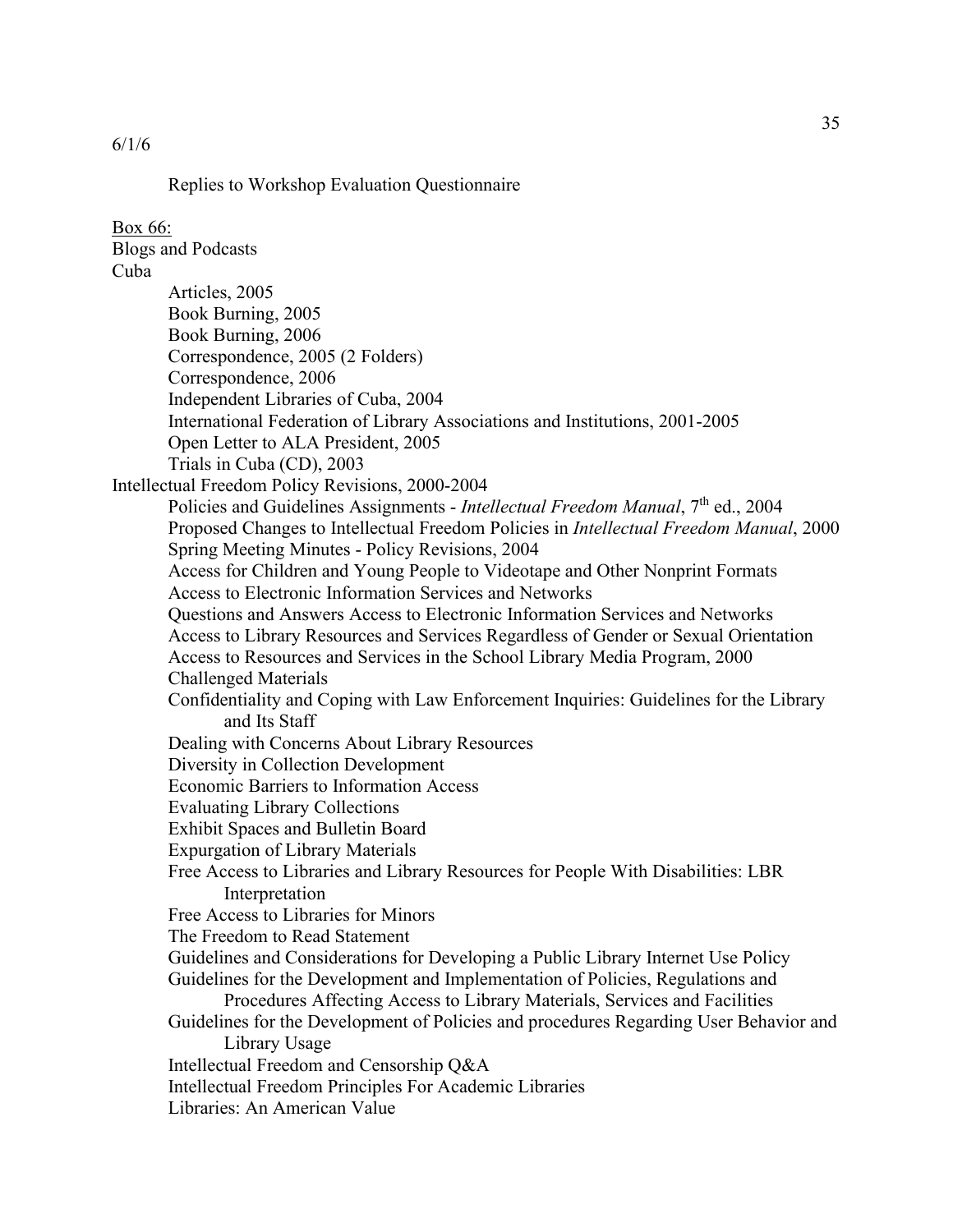Library-Initiated Programs as a Resource Meeting Rooms Policy Concerning Confidentiality of Personally Identifiable Information About Library Users Policy on Confidentiality of Library Records Policy on Government Intimidation Privacy Questions and Answers Privacy Resolution and Statement on Library Use of Filtering Software Resolution on Access to the Use of Libraries and Information by Individuals with Physical or Mental Impairment Restricted Access to Library Materials Statement on Labeling Suggested Procedures for Implementing Policy on Confidentiality of Library Records The Universal Right to Free Expression

## Privacy

ALA Privacy Initiative, ca. 2007 Articles on Privacy, 2007 The Many Faces of Privacy National Conversation on Privacy - Possible Speaker, 2007 Online Communities, Post 2006 Midwinter Meeting Online Community Radio Frequency Identification (RFID) Guidelines Social Media and Privacy, 2006 State of the Net Conference, 2007

## Box 67:

"A Bibliography of Publications Included in the Exhibit of the Office for Intellectual Freedom," 1977

Academic Freedom Group

Budget and Finances, 1977-82 Completed Evaluation Forms and Feedback Conference Planning Correspondence Correspondence, 1978-81 [2 folders] Correspondence and Meeting Summaries, 1976-79 Correspondence and Memoranda, 1977-82, 1998 Education and Censorship, 1978-81 Evaluation Forms Jenkinson, Edward, "Who Will Control the Minds of the Students," 1978 Meeting Agendas and Minutes, 1977-81 [2 folders] Montana Coalition for Intellectual Freedom Steering Committee News Clippings and Articles for Reference, 1972-77 Newsletter of Nebraska Coalition Against Censorship Planning Committee, 1980-81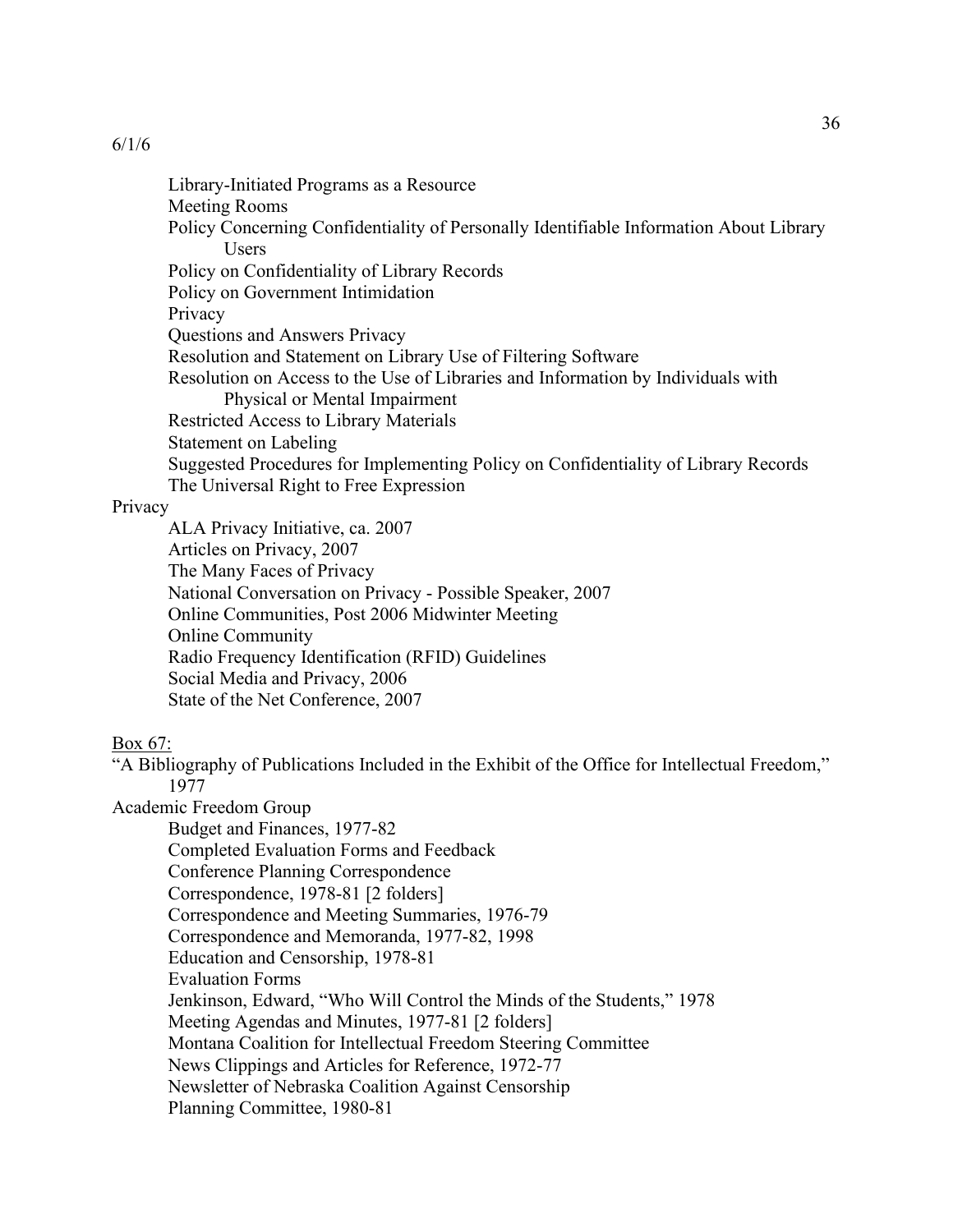Principles and Guidelines, 1977-78 Report to the Academic Freedom Group on a Survey of Members, June 2, 1981 State Caucus Follow-up Survey, 1981 Workshop Atlanta, GA, Nov. 2-4, 1979 Workshop Attendees, 1981 Workshop II Boston, MA, Nov. 17-19, 1978 Workshop Correspondence, 1980-81 [2 folders] Workshop Dallas, TX, 1979

### Box 68:

Academic Freedom Group, continued Workshop Income and Expenditures, 1977-78 Workshop Materials Workshop Packets and Materials, 1975-81 Workshop Planning Correspondence, 1978 Workshop Publicity, 1978-79 Workshop Resource Books, c. 1979-81 Workshop San Francisco, CA, Apr. 11-13, 1980 Workshop Sessions - Community and Public Relations Workshop Sessions - Introduction, 1978-79 Workshop Sessions - Legal Scene Workshop Sessions - Legislative Process Workshop Sessions - Panel Workshop Sessions - Policies and Procedures, c. 1973-79 Workshop Sessions - Role Play, c. 1979 Workshop Spokane, WA, Sept. 18-20, 1981 Workshop State Caucus Organization Workshop IV Washington DC, Nov. 7-9, 1980 Workshop: William (Bill) D. North Participation, Correspondence and Presentation Transcripts, 1978-80

## Budget

Budget files, instructions, preparations, overviews, and requests, FY 1985-1991 [4 folders]

#### Box 69:

Budget, FY 1991-1997 [13 folders]

# Box 70:

Budget, FY 1998-2007 [18 folders] "Censorship and Black America," Exhibit, 1984 "Censorship and Libraries" Exhibit Files Background, 1983-85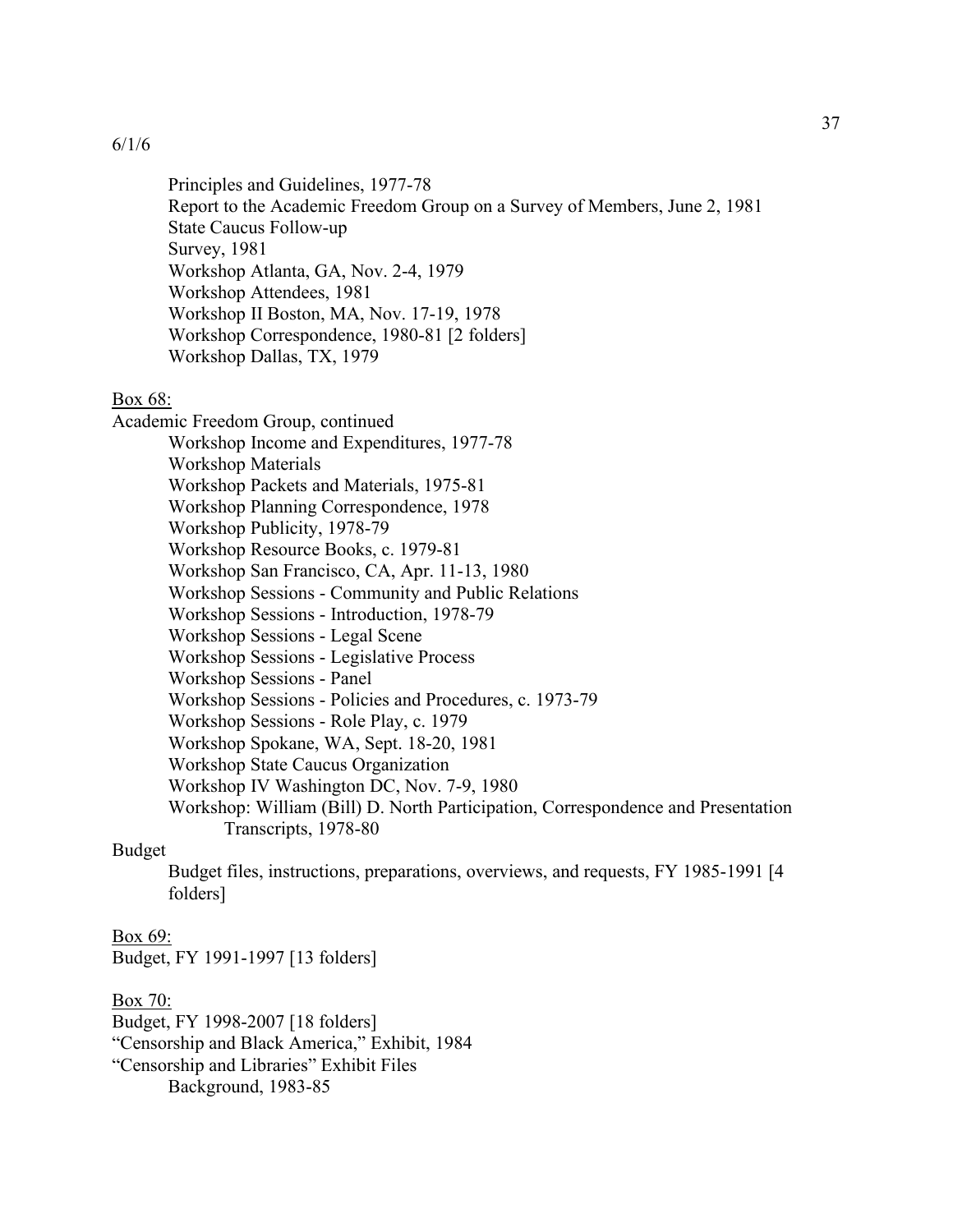### Box 71:

"Censorship and Libraries" Exhibit Files, continued

Correspondence, General

Correspondence with National Endowment for the Humanities - T. Phelps

Correspondence - Saidenberg

Expenditures Against Budget I, 1985

Expenditures Against Budget II, 1986 [2 folders]

Expenditures Against Budget III, FY 1987-88

General Mailings to Host Sites

Host Site - Atlanta-Fulton Public Library, 1985-87

Host Site - Chicago Public Library, 1985

Host Site - Dallas Public Library, 1984-87

Host Site - Denver Public Library, 1986

Host Site - Detroit Public Library, 1985

Host Site - Enoch Pratt Free Library, 1985-88

Host Site - Kansas City Public Library, 1986-87

Host Site - Los Angeles Public Library, 1986

Host Site - Miami-Dade Public Library, 1987

Host Site - Minneapolis Public Library, 1986

Host Site - New Orleans Public Library, 1987

Host Site - Phoenix Public Library, 1985-86

Host Site - Providence Public Library, 1985

Host Site - Salt Lake City Public Library, 1986

Host Site - San Francisco Public Library, 1986

# Box 72:

"Censorship and Libraries" Exhibit Files, continued Host Site - Seattle Public Library, 1985 National Endowment for the Humanities Application, 1984 Promotional Packet Shipping and Production, 1985 Slide Presentation Videotape [correspondence] "Censorship: 500 Years of Conflict" Exhibit Files Educational Material, 1984 Event and Promotional Materials, 1984 Immroth Memorial Award Photographs and Slides, 2005 Intellectual Freedom Brochure [*Digitized*] Statutes Canada - Statutes General Memorandums Labor - HHS - Education Appropriations, H.R. 4577 Legislative Updates, 1987-2007 [2 folders] State Bill Summaries [2 folders]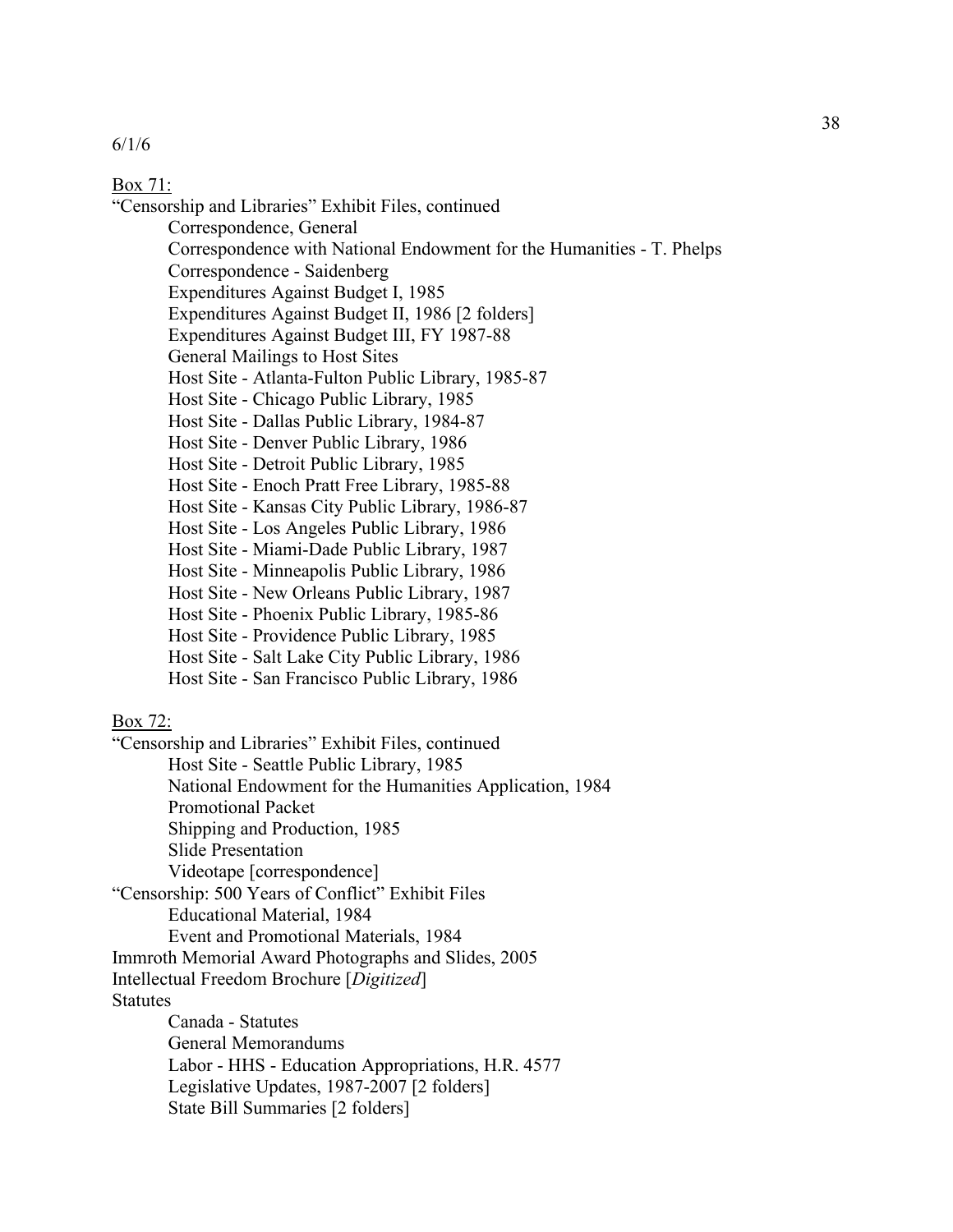State Bill Tracking [2 folders] State Statutes A - L State Statutes M - W State Statutes - Alabama State Statutes - Alaska State Statutes - Arizona State Statutes - Arkansas State Statutes - California State Statutes - Colorado State Statutes - Connecticut State Statutes - Delaware State Statutes - District of Columbia State Statutes - Florida State Statutes - Georgia State Statutes - Hawaii

### Box 73:

Statutes, continued State Statutes - Idaho State Statutes - Illinois State Statutes - Indiana State Statutes - Iowa State Statutes - Kansas State Statutes - Kentucky State Statutes - Louisiana State Statutes - Maine State Statutes - Maryland State Statutes - Massachusetts State Statutes - Michigan State Statutes - Minnesota State Statutes - Mississippi State Statutes - Missouri State Statutes - Montana State Statutes - New Hampshire State Statutes - New Jersey State Statutes - New Mexico State Statutes - New York State Statutes - North Carolina State Statutes - Ohio State Statutes - Oklahoma State Statutes - Oregon State Statutes - Pennsylvania State Statutes - Rhode Island State Statutes - South Carolina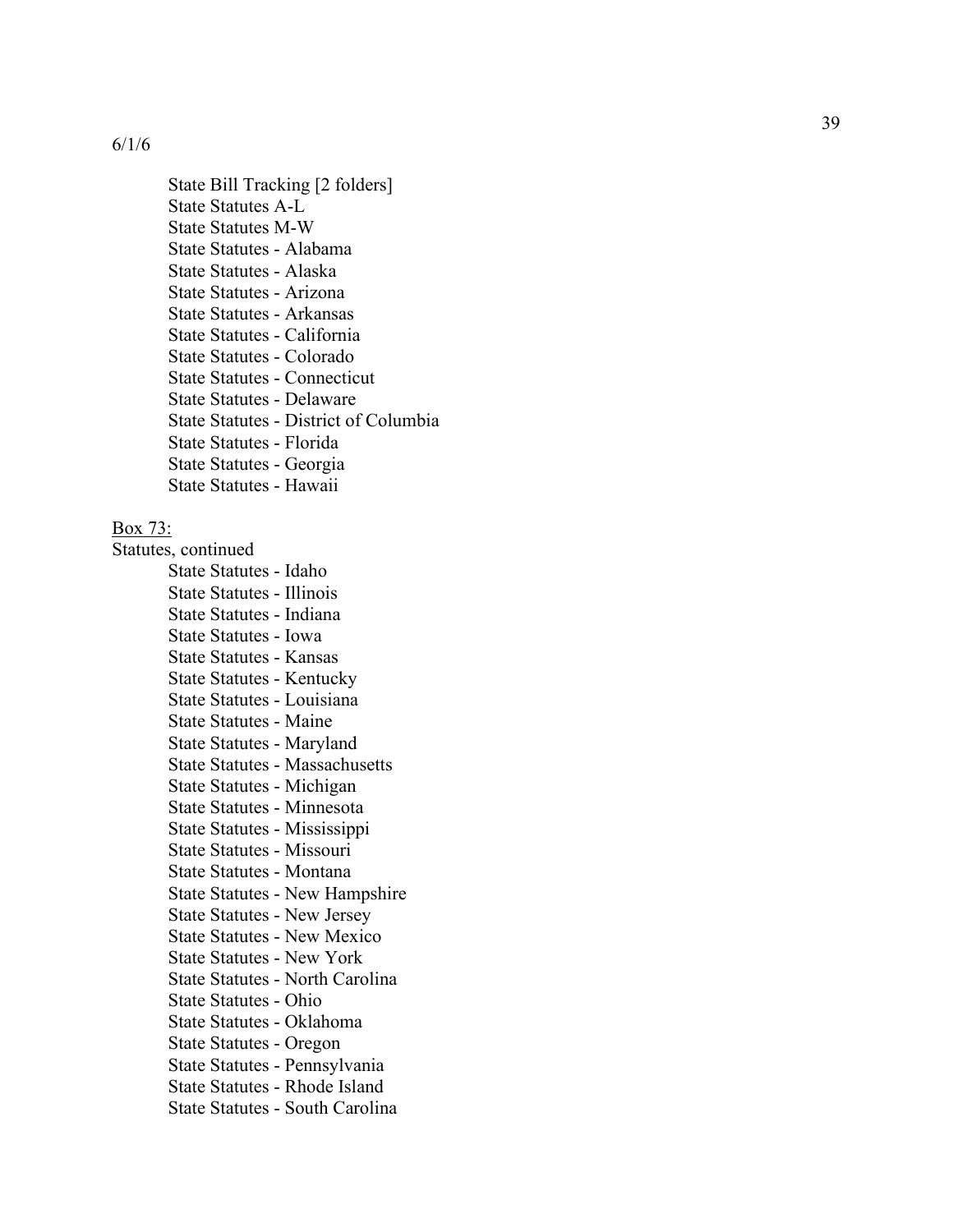State Statutes - South Dakota State Statutes - Tennessee State Statutes - Texas State Statutes - Utah State Statutes - Vermont State Statutes - Virginia State Statutes - Washington State Statutes - West Virginia State Statutes - Wisconsin State Statutes - Wyoming

#### Box 74:

ABA (American Bar Association) Bill of Rights in Action Conference, 1989-1990 General, 1990-2004 National Conversation Project, 1996 Online Youth Summit, 2000, 2003 ABA (American Book Sellers Association) Board of Directors, 2003 Foundation for Free Expression (ABFFE), 1990-2007 (including "Censorship and First Amendment Rights: A Primer," 1992, and ACFFE Issues Series #1-3 on the First Amendment) Abortion, 1979-2002 Academic Bill of Rights, 2005 Academic Freedom, 1973-2002 Access to Government Documents, 1981-1998 Accuracy in Media, Inc. (AIM) Reports, 2000-2005 ACLJ (American Center for Law and Justice), 2001 Adam and Eve (PHE, Inc.), 1990-1993 Adamson v. Minneapolis Public Library, 2003 Add Health Project, 1997 Advertising - General, 2001 Advertising Bans, 1987-1997 Advocacy, 1998-2004 AIDS, 1985-1993 Alameda Books, 2000 All Kids Count, c. 2006 Alliance for Justice, 2004 [including CD: The Supreme Court: Just One Vote, ripped 2/4/2015] Alms for Jihad, 2007 Alternative Press, 1993 [Samek, Toni, "Barnacles and Watch Dogs: Librarianship And the Alternative Press in Recent History," dedication to James Danky, 1993] Altgeld, John Peter, Award, 2006 Amatel v. Reno, 1998 Amazon.com, 1999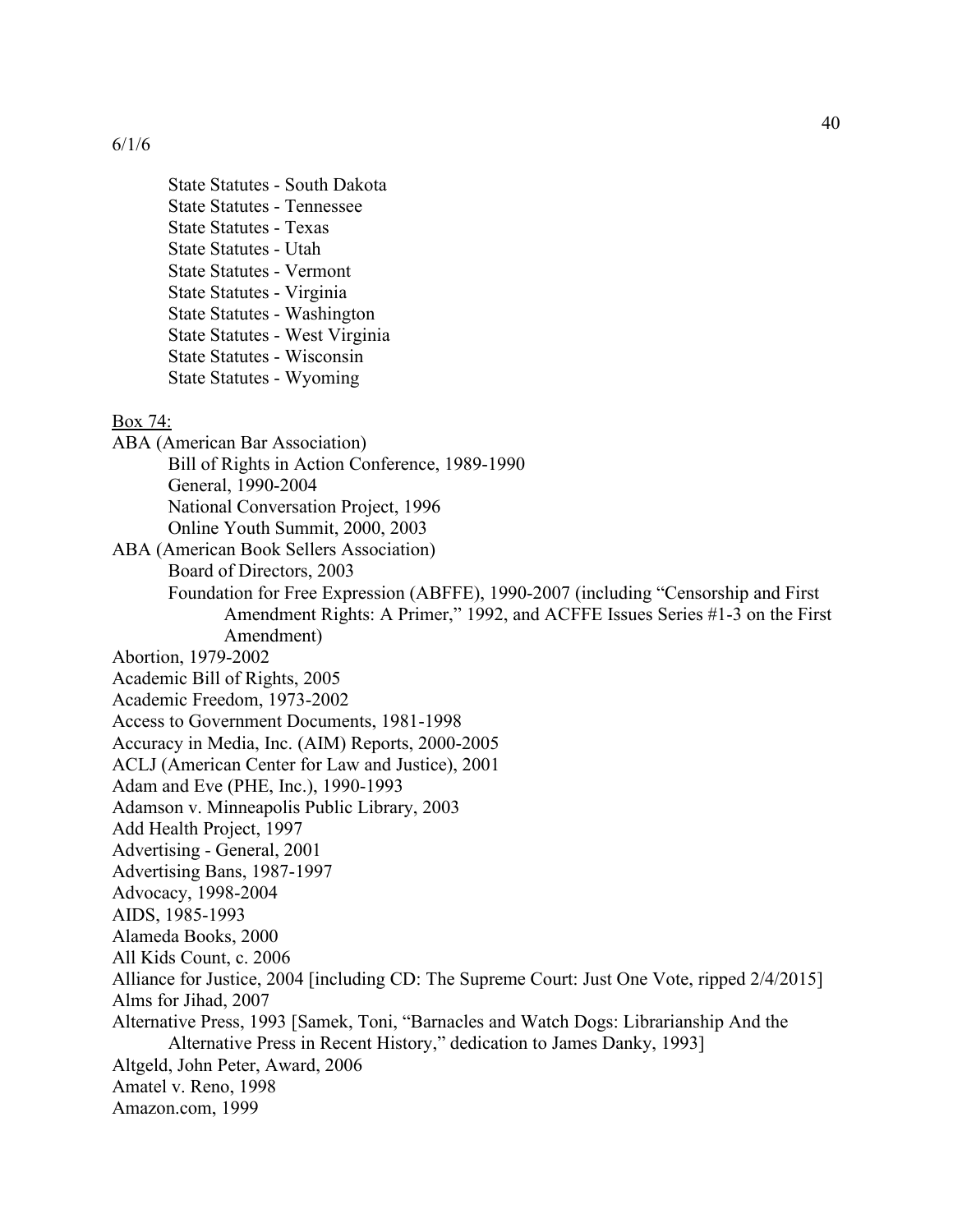America Links Up, 1998 America Online (AOL), 1995-1998 American Association of School Administrators (AASL) 1981-1994 2007 American Association of University Professors (AAUP), 1967-2005 Box 75: American Civil Liberties Union (ACLU) 1990-2008 [3 folders, including one floppy disc] ACLU v. Ashcroft, 1992-2004 [see also folder: "Ashcroft, 2003"] ACLU v. Johnson, c. 1998 ACLU v. Napolitana, 2002-2003 ACLU v. Reno, 1996, 2000 American Constitution Society, 2001 American Family Association, 1997-2000 [*Digitized*] American Film and Video Association, 1977-1995 Americans with Disabilities Act (ADA), 1992 American Library Association (ALA) Budget Materials, 2004-2005 Budget, 2006 Communication Study, 2006 General, 1991-2002 Goals Training, February/March 2002 Knowledge and Networking, 2005 Membership, 1999 Multnomah, ALA v., 2001 Policies on Electronic Communications, 2005 Talking Points, 2005 American Society of Journalists and Authors (ASJA), 1981-2003 (including "I Read Banned Books" red buttons) America's Future, 1999 Annual Conference Program Tracks, 2000-2001 Annual Reports: Dreyfus Strategic Governments Incomes, Inc., 1999; Valley National Bancorp, 2002 Anonymous Library Cards, 2005 Anti-Terrorism, 2001 Appeal to Reason/Appeal to Hollywood, 1999 Approve Ex. Comm. (Opposition to New York State Safe Games Act), August 7, 2007 Archives ("Lost Memory - Libraries and Archives Destroyed in the Twentieth Century," report by IFLA to UNESCO), 1996 "Arming America," (Gorman, Linda, "Do Libraries Need Lie Detectors?", Denver Post), c. 2002 Army Libraries, 1977 Art (General), 1988-1997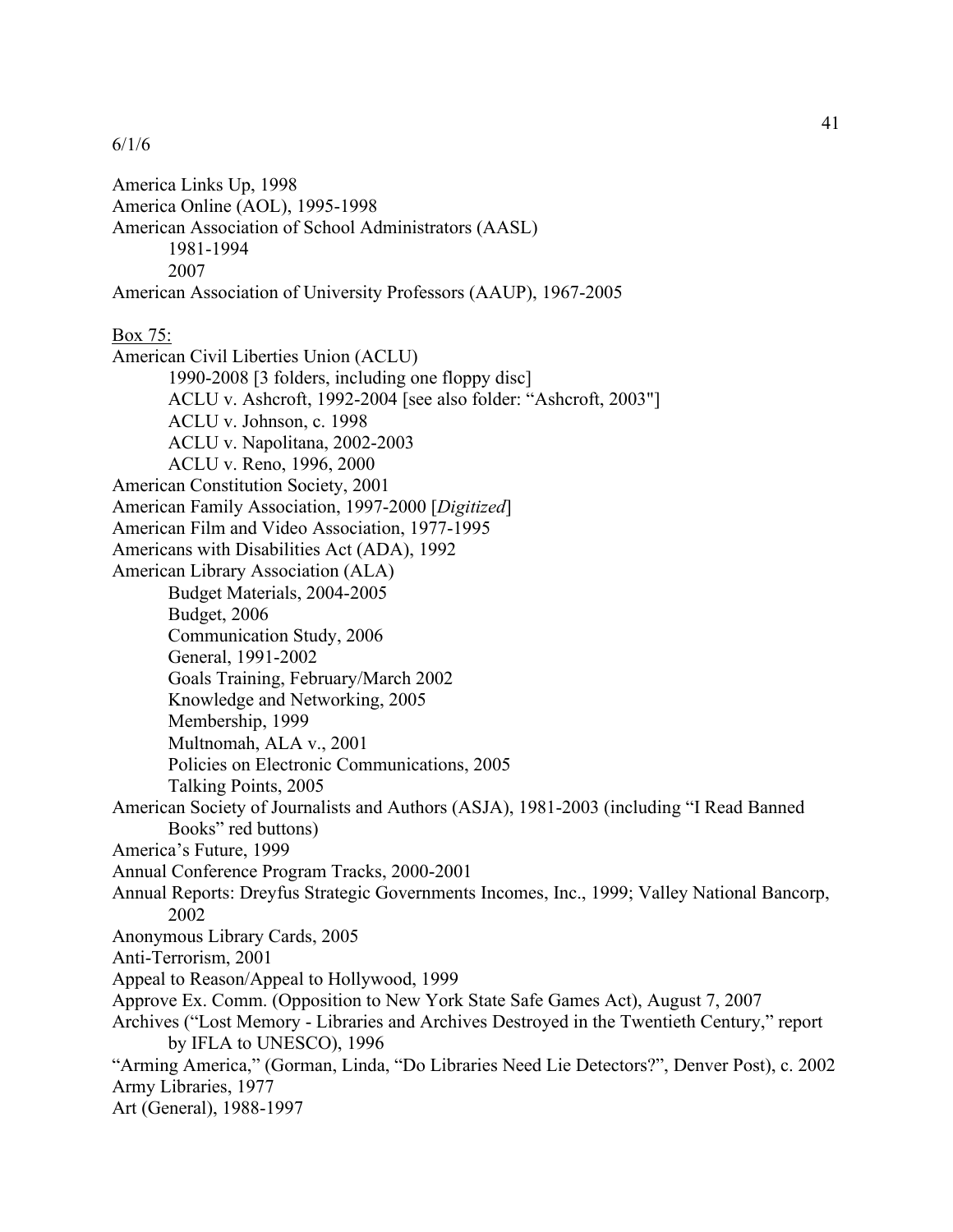Articles

About ALA, 1997-2004

Awards, 1976-2003 [2 folders]

## Box 76:

Articles About Judy [Krug] and OIF, 1982-2004 General, 1996-2004 Written by Judy Krug 1985-2005 1988-2001 1993-2004 [including CD of interview "Constitutional Controversies" on VOICEOFAMERICA.COM, 7/25/2002 - temporarily removed for ripping 2/6/2015] Association of American Publishers (AAP) 1999 2000 2001 (including Judith Krug name tag for AAP annual conference) 2002 AAP General, 2003-2005 AAP/PSP (Professional Scholarly Publishers) Speech, Association of university Presses v. Office of Foreign Assets Control, 2005 Curtis Benjamin Award, 2004 Freedom to Read Committee 1998 1999 2000 2001-2006, Minutes and Agendas 2001 2002 2003 2005 2006 2007 2008 Arundel Books, "Spread Democracy" Issue, 2003 Ashcroft, 2003 Atheism, 1983-1988 Attacks on ALA, 1965, 1970-71, 1993-99 Attorney General - Opinions, 1972-2003 Box 77: AU (American's United) @ctivitist, 2007 Author's Guild, 1994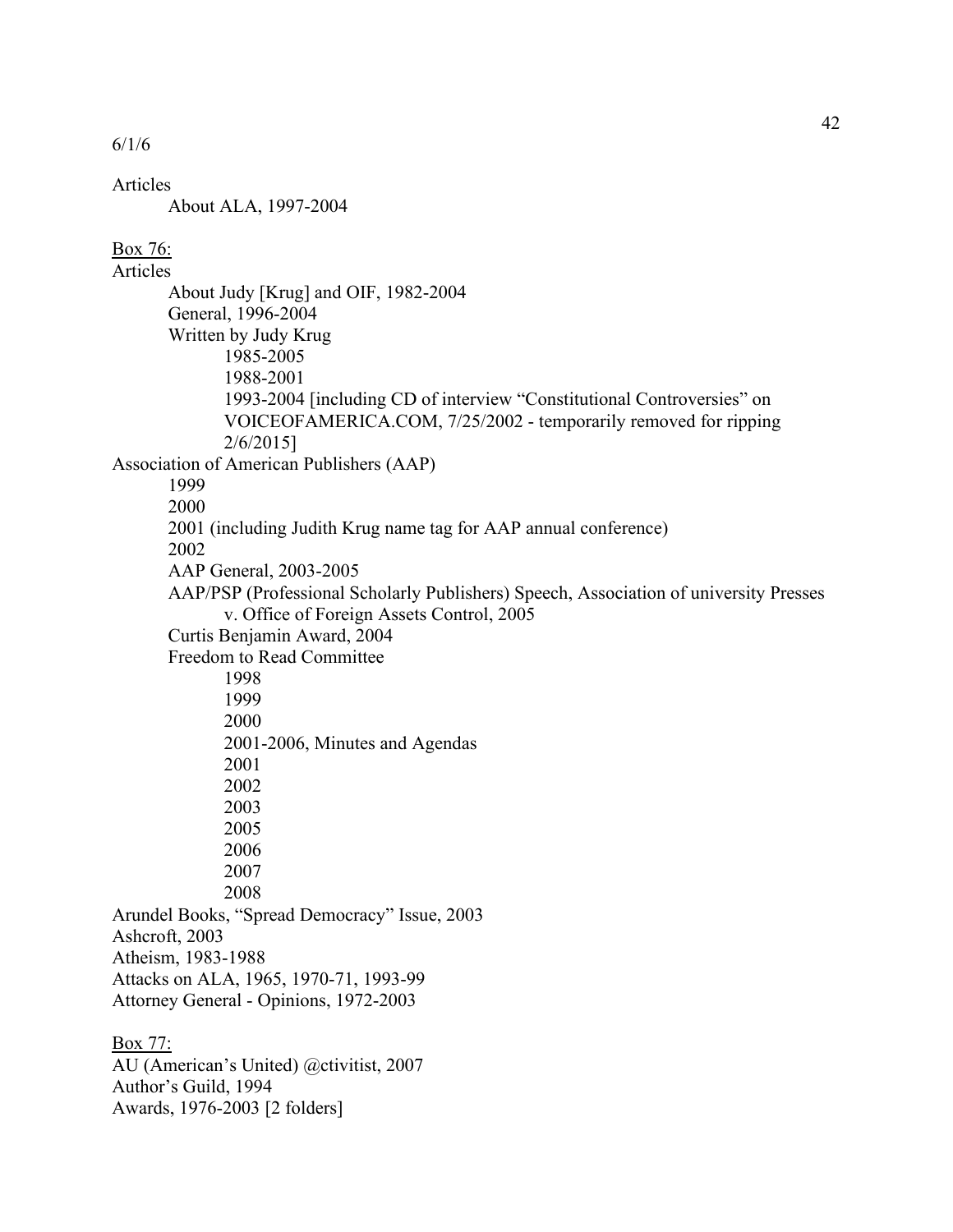Banned Books - General, 2000-2005 [2 folders] (including CD, ripped 2/9/2015, and photographs) "Banned" Documentary (John Zaritsky), 2000 Barcelona Forum, 2004 Bartnicki v. Vopper, 2000 Dave Baum Media Training, 2000 Behavior Policies, 2005-2006 Berman's (Sanford) Letter to William R. Gordon, 2001 Bertelsmann Foundation (Reports: Internet Codes of Conduct: An Analytic Report on Current Developments; Responsibility and Control for Illegal and Harmful Contents in the Internet; Self-regulation for Responsibility and Control on the Internet), 1999-2000 [3 folders] The Bible, 2001-2005 Bill Moyers' Speech in Madison, 2004 Biometrics, 2006 Blacklisting, 1992 Book Burning, 1980-1996 [*Digitized*] Book Review Policies, 2003 Boy Scouts of America, 1993-1998 Boycotts, 1984-185, 1988 Broadcast Decency Enforcement, 2004 Broadcasting, 1988 Broderick, Dorothy, 1997 Brooklyn Museum of Art, 2000-2001 Buckley Amendment (Privacy of student records), 1976-1992 - for related information see "Student Rights" Burt, David (Filtering Facts FOIA requests to libraries regarding internet filtering in libraries), 1999-2001 [4 folders] Box 78: Bush Administration, 2002-2006 Bush Administration - Manipulation of Science, 2002-2004 Campaign for Reader Privacy, 2004-2007 Canada - General, 1973-2000 [4 folders] Canadian Bill - C-54, 1987-89, 1999 Cartoons, 2002-2007 Cartoons of Mohammad, 2006

CDA II (Oxley Bill, Communications Decency Act), 1993-2001

CDA II - Possible Litigation, 1998

Censorship - General, 1991-2007 [2 folders]

Censorship Database, 1986-1990, 1999

Censorship News, 1999-2000, 2005

Censorship Programs, 1999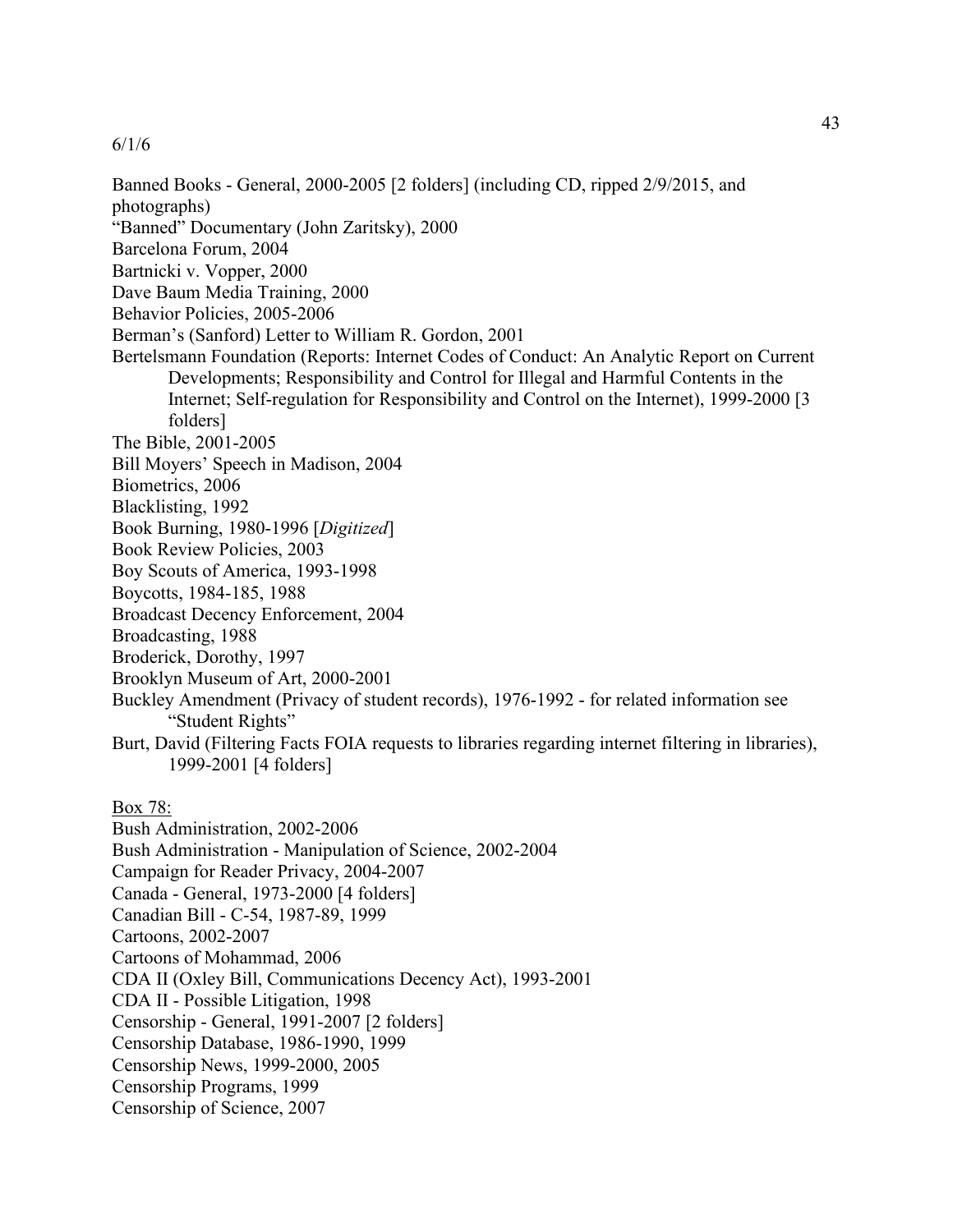Box 79: Center for Democracy and Technology (CDT) 2001 2002 2003 2004 2005 2006 2007 2008-2009 Center for Democracy and Technology (CDT)'s "PA case" (regarding internet filtering in Pennsylvania), 2000-2005 Center for Democracy and Technology (CDT) Policy Posts, 2002-2006 Center for Governmental Studies, 2002-2003 Center for Science and Technology, microfiche, c. 1996(?) Charter Schools, 1998 Cheney: Energy Group, 2004 Citizen Access Project, 2003 COPA (Child Online Protection Act), 2003-2007 Child's Obscenity and Pornography Prevention Act, 2002 Child's Online Privacy Protection Act (COPPA), 1998-2006 Child Pornography, 1977-2001 [2 folders] Child Pornography Legislation, 1996-2001 Box 80: Child Pornography Prevention Act (CPPA), 2001-2004 Child Pornography Prevention and Obscenity Prosecution Act, 2005 Children's Book Council, Inc., 1973-1998 Children's Cards, 1996 Children's Internet Protection Act (CIPA), 2003 Children's Literature, 1971-1999 Children's Rights, 1970-1999 Christian Coalition, 1998, 2004 Church and State Newsletter, 2005 Church and State, Separation of, 1976-2002 [2 folders] Cincinnati Contemporary Art Center, 1990-2002 Citizen Empowerment and the Internet, 1997-1999 City of Littleton v. Z. J. Gifts, 2004 Civil Liberties, 2001-2004 Civil Rights Memorial Classification, 1993-1994 Clinton, President William Jefferson, 1993-1999 Clipper Chip, 1994-1995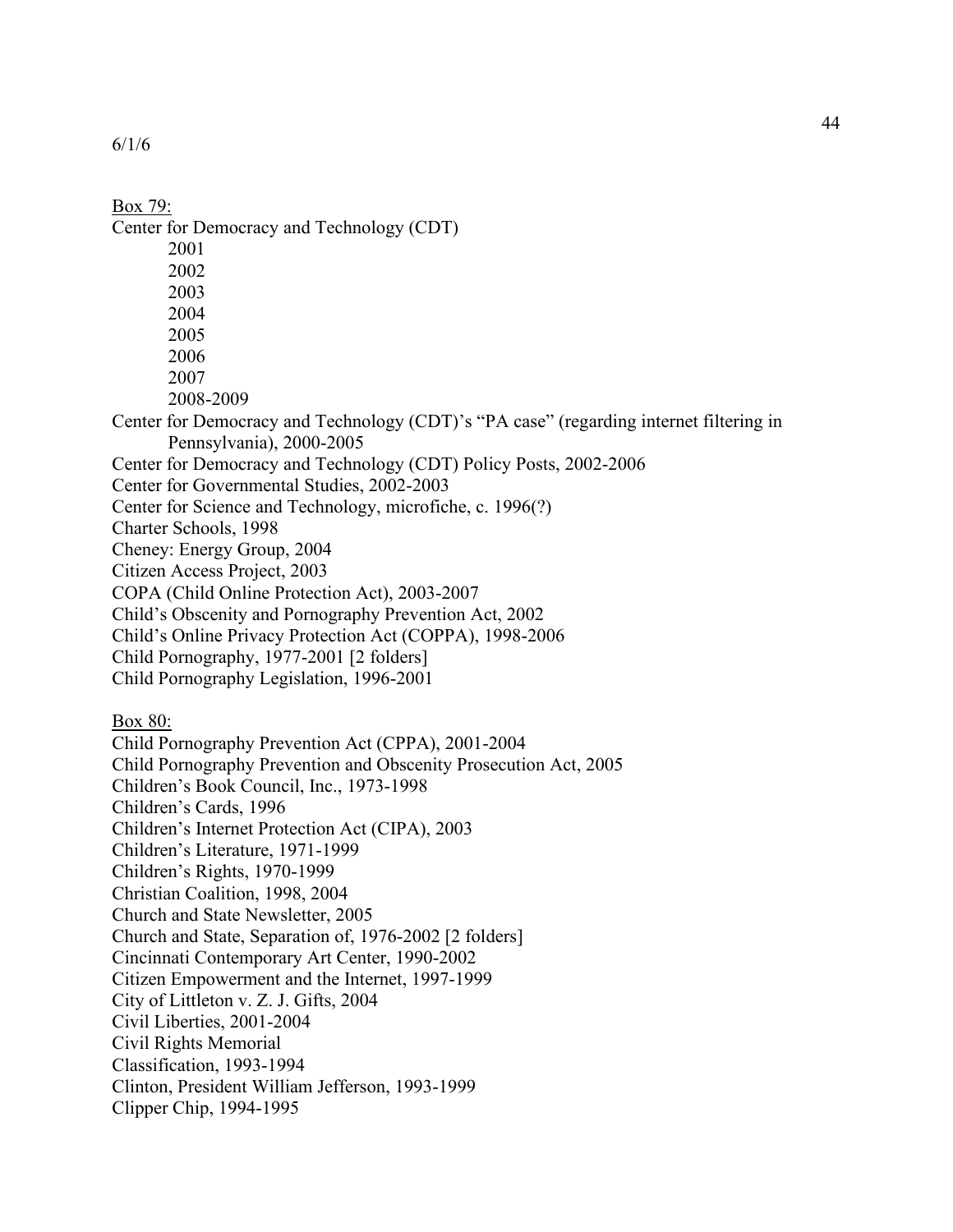Coalition for Networked Information, 1993 Coalitions, 1992 Collection Development Policy, 2006 Colleges and Universities - General, 1996 Columbus Quincentennial, 1990-1993 Comic Books, 1985-2006 Commercial Speech, 1992-2003

Box 81:

Commission on Freedom and Equality and Access to Information (See also EO file), 1984-1986 Committee for International Academic Freedom/Fund for Free Expression, 1992 Communications Assistance for Law Enforcement Act (CALEA), 2006' Communitarianism, 1991-1994 Community Standards, 2001 Compact Disc Settlements, 2002-2004 Computer Security Act, 1984-1997 Computers, Freedom, Privacy Conferences, 1991-1997 Confidentiality: Articles, 1970-2001 Confidentiality: Cases, 1970-2001 [2 folders] Confidentiality: Federal Legislation, 1988, 2001 Confidentiality: Library Records, 2000 Confidentiality: State Laws, 1976-1993 Confidentiality: State Statutes Compilation, 1988-2003 Congress, 1994-2006 Congressional Legislation, 1995-1997 Connecticut Librarians, 2005-2007 Consumer Privacy Laws, 2007 Contributions, 2007 Coping With Challenges, 1999 Copyright, Librarian's Copyright Kit, 1977 Copyright III, 1990-2004 Box 82:

Core Values, 2000 Cornerstone Project, 2000-2002 Corporation for Public Broadcasting, 1989-1995 Correspondence, 1999-2007 Council on Library Resources, 39<sup>th</sup> Annual Report, 1995 CLMP (Council of Library Magazines and Presses) 2002 2004 2005, merger with Literary Ventures Fund Counter-Terrorism Bill, 1995-1996 Courts - General, 1997, 2000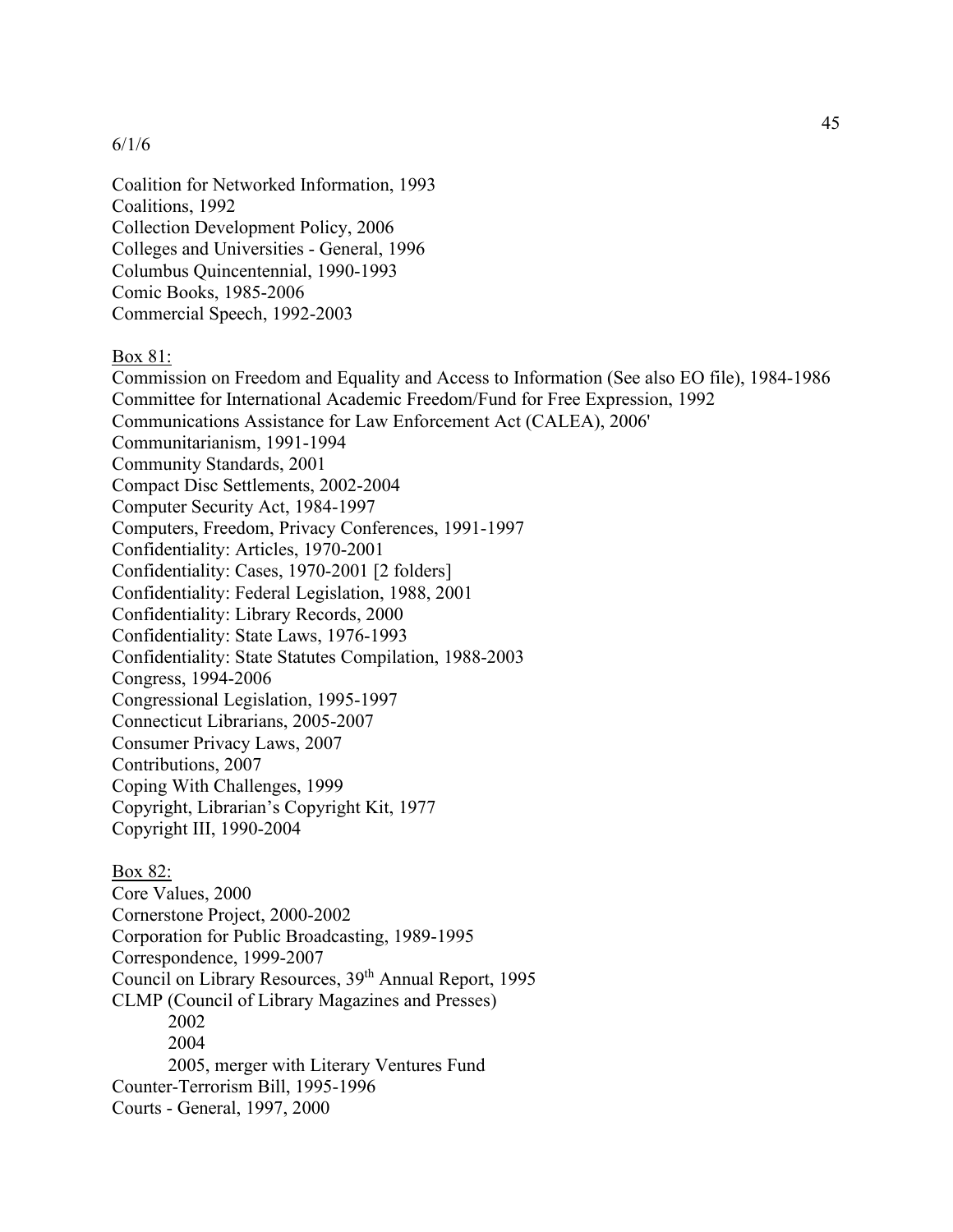Cox/Wyden Bill, 1995 Creationism III, 1982-2006 Crime - General, 199-2002 Critical Issues Facing Illinois Conference, 2006 Cross Burning, 2002-2003 Cuba, 2001-2008 [2 folders] Curtis Benjamin Award, 2003 Cybercrime: Council of Europe, 2002 Dalglish, Lucy, 1998, 2004 Damned in the USA: Film About Censorship, 1991-1993 Dan Kleinman, 2007 Dangerous Access, 2000 Edition: Uncovering Internet Pornography in America's Libraries, 2000 Database (Scary Stories banning petition news article), 2006 Datacenter - Culture Watch, 2000 Box 83: Dead Sea Scrolls, 1991-1993 Decency Legislation, 2005 Definitions of Intellectual Freedom, 1983-1985 Deleting Online Predators Act, 2006 Democracy - "How Democracy Works: A Guide to Civil Rights, Civil Liberties, and the Issues of our Day" pamphlet, 1996 Democratic Communication and the Library As Workplace, 2003 DNC (Democratic National Convention), 2000 Digital Divide, 2002-2006 DMCA (Digital Millennium Copyright Act), 2002 Distance Education Workshop, 1990 District 214, 2006 Diversity, 2004 Divisions - IFC, 2006 Divorce - General, 1999 Dobson, James, 1997 Dr. Laura, 1999-2001 Dot Kids, 2002-2003 Dot-US, 2001 Downs, Robert B., Award, 1970-2009 Education - General, 1997-98, 2001 Electronic Communication, 2005 Electronic Frontier Foundation, c. 1992 Electronic Privacy Information Center (EPIC), 1994-2008 [2 folders] Eli M. Oboler Memorial Award, 1996 Employee Speech, 1990-2001 Encryption, 1997 Encyclopedia of Democracy, 1997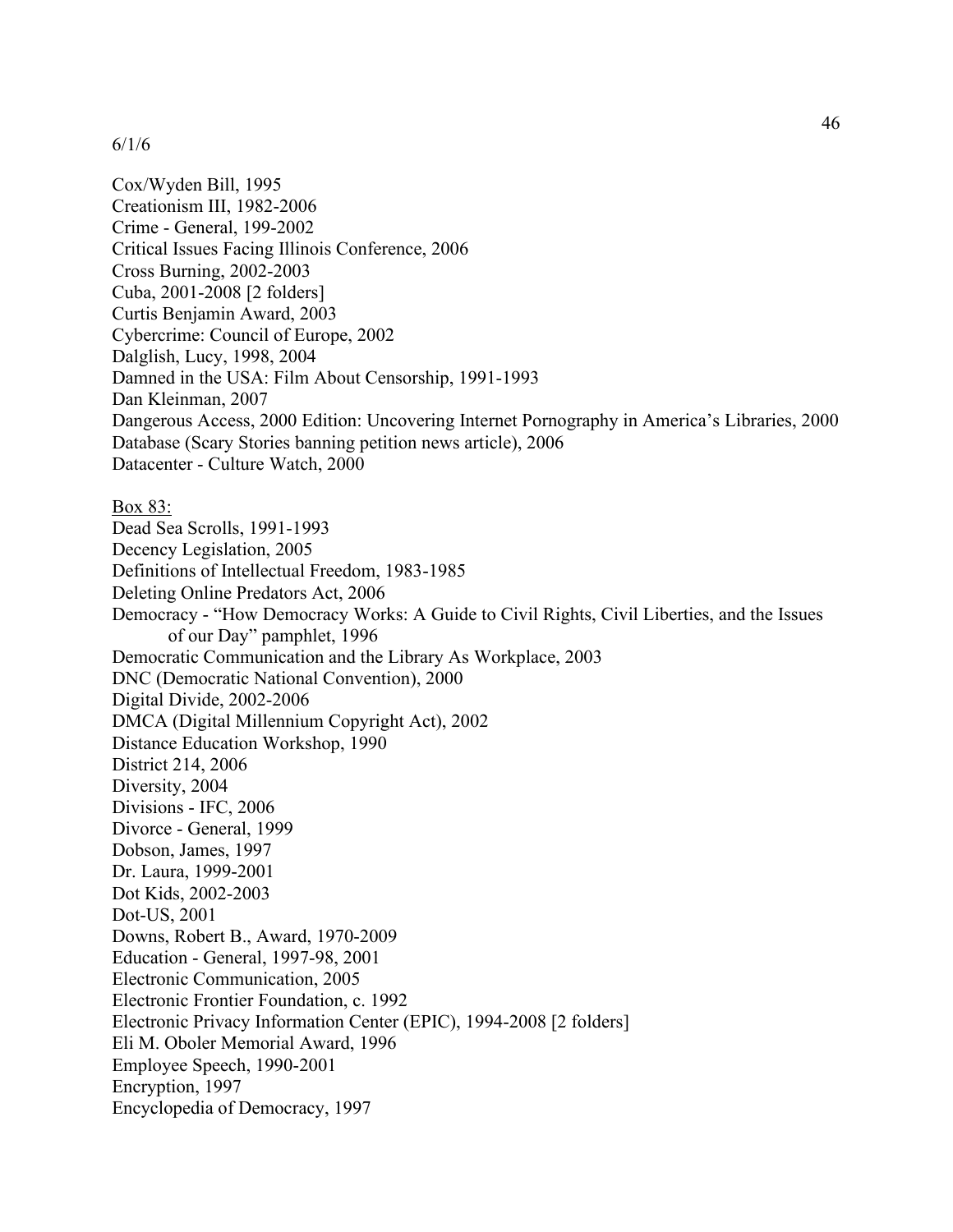English Only, 2007 Ennis Foundation, 2000-2004 EPA's Libraries, 2007 Equal Access Act, 1990-1998 Ethics c. 1997 2006 Ethics and Librarianship, not dated Evaluation Forms: Teens in the 21<sup>st</sup> Century - Access for the Future: An intellectual Freedom Leadership Development Institute for Librarians Working With Young Adults, 1999 Evolution, 1999-2005 Excess Access, 2000 Executive Order, 13,233, 2002 Expurgation of Library Materials, 1972-1989 Fair Use, 1992-1996 Faith and Values Coalition, 2004 Faith Center Church, 2006 Families Online Week, 2000-2001 Family Friendly Libraries, 1995-2000 [4 folders] [*Digitized*] Box 84: Family Friendly Programming Forum, 1999 Far Right Media Task Force, 1993-1994 FCC (Federal Communications Commission), 2004-2008 FCC Fairness Doctrine, 1972-1993 [3 folders] FCC Indecency and TV Censorship, 2004 Federal Depository Library Documents, 2002 Federal Government - Criminal Justice Services, 1989 Federal Government - Disinformation and Democracy: A discussion on the disinformation campaign against Libyan leader Khadafi, 1986 Federal Government - FBI Administrative Appeal, 1989-1990 Federal Government - FBI Articles - General, 1987-2006 Federal Government - FBI - Carnivore, 2001-2002 Federal Government - FBI Harassment of Arab-Americans, 1983-1991 Federal Government - FBI Guidelines, 2002-2003 Federal Government - FBI Library Awareness Program Legal Background, 1987 Letters to Congress, 1988-1992 1992-1993 Federal Government - FBI & Library Confidentiality, 2001-2002 Federal Government - FBI Oversight, 2006 Federal Government - FBI and Protesters, 2004 Federal Government - IRS, 1986 Federal Government - McCarran Walter Act - Ideological Exclusion, 1983-1990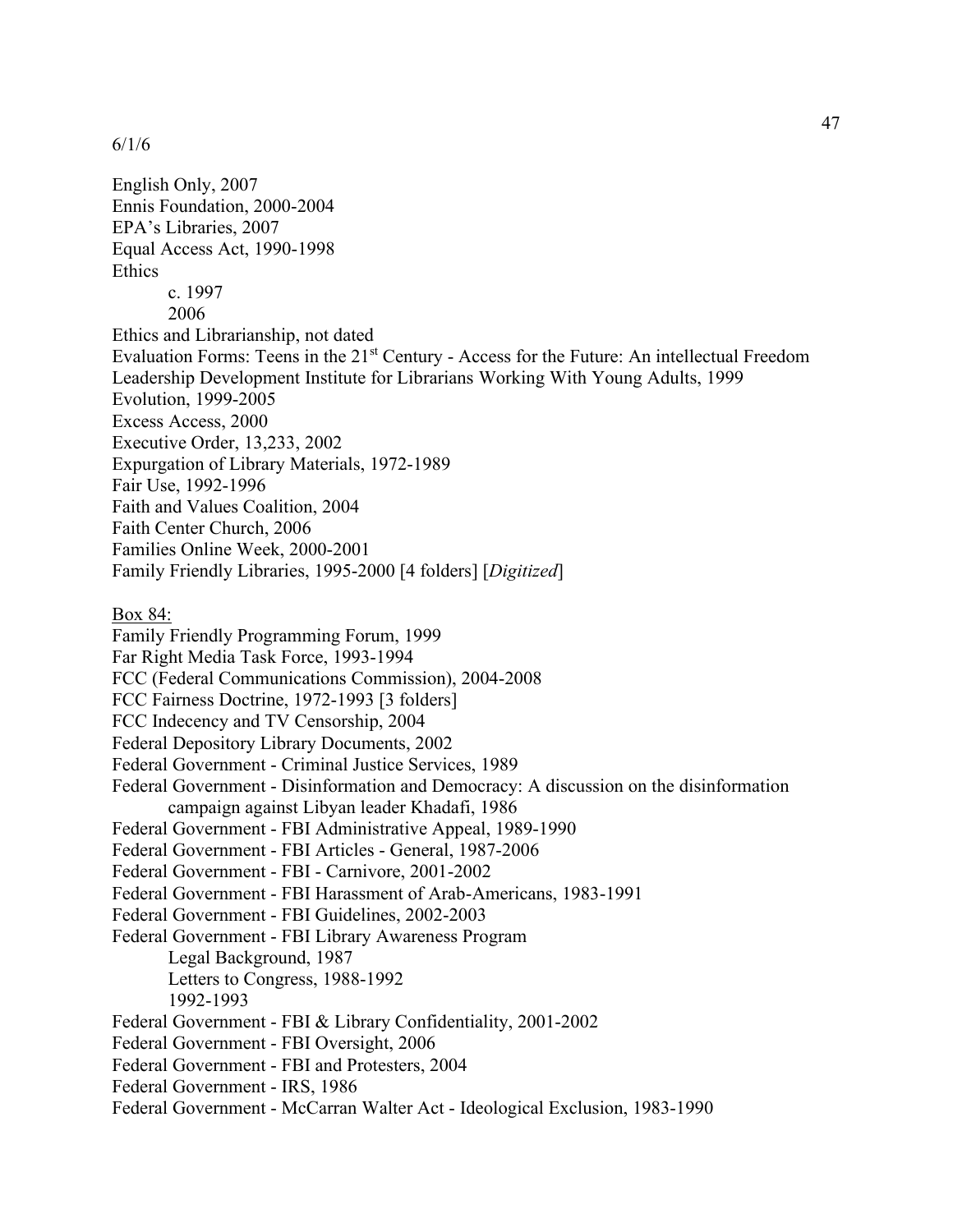## Box 85:

Federal Government - Less Access, Availability of Government Information, 1982-1989 [2 folders] Federal Government - Sensitive, Unclassified Government Information, 1986-1988 Federal Trade Commission (FTC), 2000 Federalist Society, 2001 Fees for Library Service, 1976-2004 [3 folders] FEN (Free Expression Network)/Steering Committee, Washington D. C., March 27-28, 2006 Filtering Software, 2005-2008 Filtering - Cyberbullies, 2004, 2007 Finley, 1998-1999 First Amendment, 1981-2001 First Amendment Advisory Council, 2000 First Amendment Center, 1997-2003 First Amendment First Aid Kit (including pin and bookmarks by Random House), c. 2004 First Amendment - General, 1997-2007 First Amendment Rights Working Group, 1995-1997 First Amendment Schools Project, 2001 FISA (Foreign Intelligence Surveillance Act), 2002-2008 FGCU (Florida Gulf Coast University) Scandal, 2001 Flag, 1998-2001 Flag Amendment, 1989-2001 Flag Desecration, 2005 Flikr, Challenge to Use of, 2006 Focus on the Family, 1998-2004 Foodspeak Coalition, 1998 Box 86: Ford Foundation, 2005, 2007 Foreign Affairs Reform Act, 1998 Foreign Agents Registration Act of 1938-1990 Amendment (FARA), 1989-1990 Forum for Responsible Advertisers, 1998 France, 1997-1998 Free Air Time - Political Candidates, 1998 Free Exchange Coalition, 2006 Free Exchange on Campus, 2006 Free Expression Network, 1994-2006 [2 folders] Free Expression Project (Formerly Fund for Free Expression), 2003 Free Speech Pamphlet Series, c. 2000 Freedom Forum, 1998-2003 [2 folders] Freedom of Information Around the World, 2004 Freedom of Information Day, 1989-2003 Freedom of Information - General, 1999-2006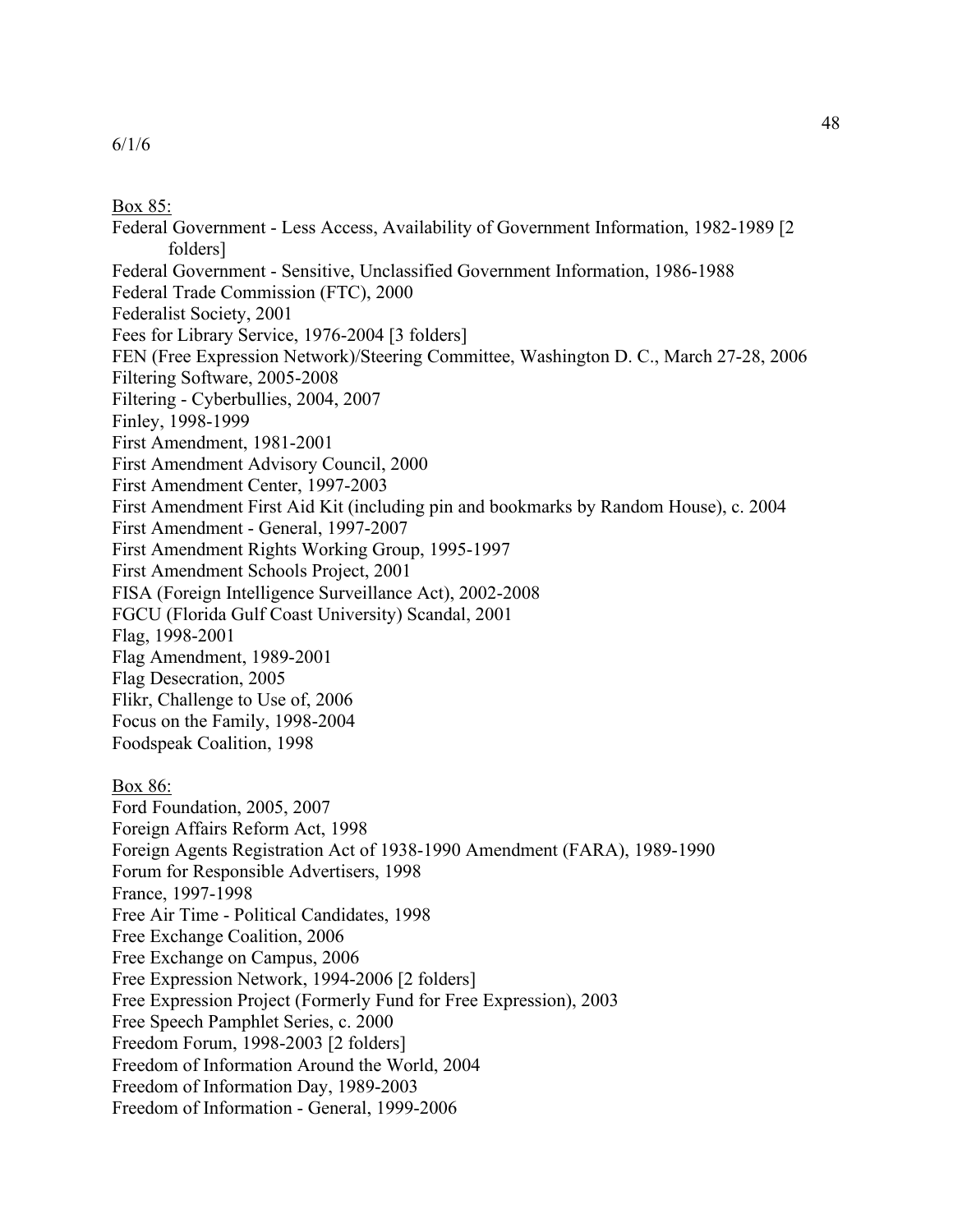FOIA Letter, 2003-2007 Freedom of Information Paper (Mendel: *Freedom of Information: A Comparative Legal Survey"*), 2003 Freedom to Learn, 2002 Freedom of the Press, 1971-2004 Freedom of Speech, 1993-2006 Freedom to Read Committee, 1998-2002 Freedom to Read Protection Act, 2003-2004 Freedom to Read Statement - Revision, 1991 Freedom to Read Week (Canada), 1992-1999 Freedom to View Statement, 1990, 1996 Fundamentalism, 1993 Fundraising, 2001 Gardner, Carrie, 2000-2001 Box 87: Gay/Lesbian: ALA Resolutions, 1993-2005 Gay/Lesbian: Discrimination, 2005 GLAAD (Gay and Lesbian Alliance Against Defamation), 2000 General Correspondence, 2000-2002 George Christian Testimony, 2007 Georgia First Amendment Foundation, 1998-2003 Georgia Public School and the Open Records Act, 2007 Gerald Hodges Fund, 2006 Germany, 1997, 1999 GetNetWise, 2000-2005 [Including DVD] GIPI (Global Internet Policy Initiative), 2002 Giuliani, Rudolph, 2001-2002 Global Internet Freedom, 2003 Gore Commission, 1998 Government Secrecy, 2005 Graphic Novels, 2006 Graphic Novels, ALA/ACAC/CBLDF, 2005-2006 Graphic Novels ALA/ACAC/CBLDF, Librarian's Guide to, 2005-2006 [2 folders] Graphic Novels Correspondence, 2004-2006 Greenberg v. National Geographic, 2001 Groninger, Stephen T., 1997-2003 Guidelines for the Development of Policies, etc., 1994-2001 Gulf War II, 2002, 2004 Halloween, 1989-1990 Handouts, leaflets, etc., 1993 Harmful to Minors, 2002-2005 Harmful to Minors Statutes, 1997 Harris, Leslie, 1997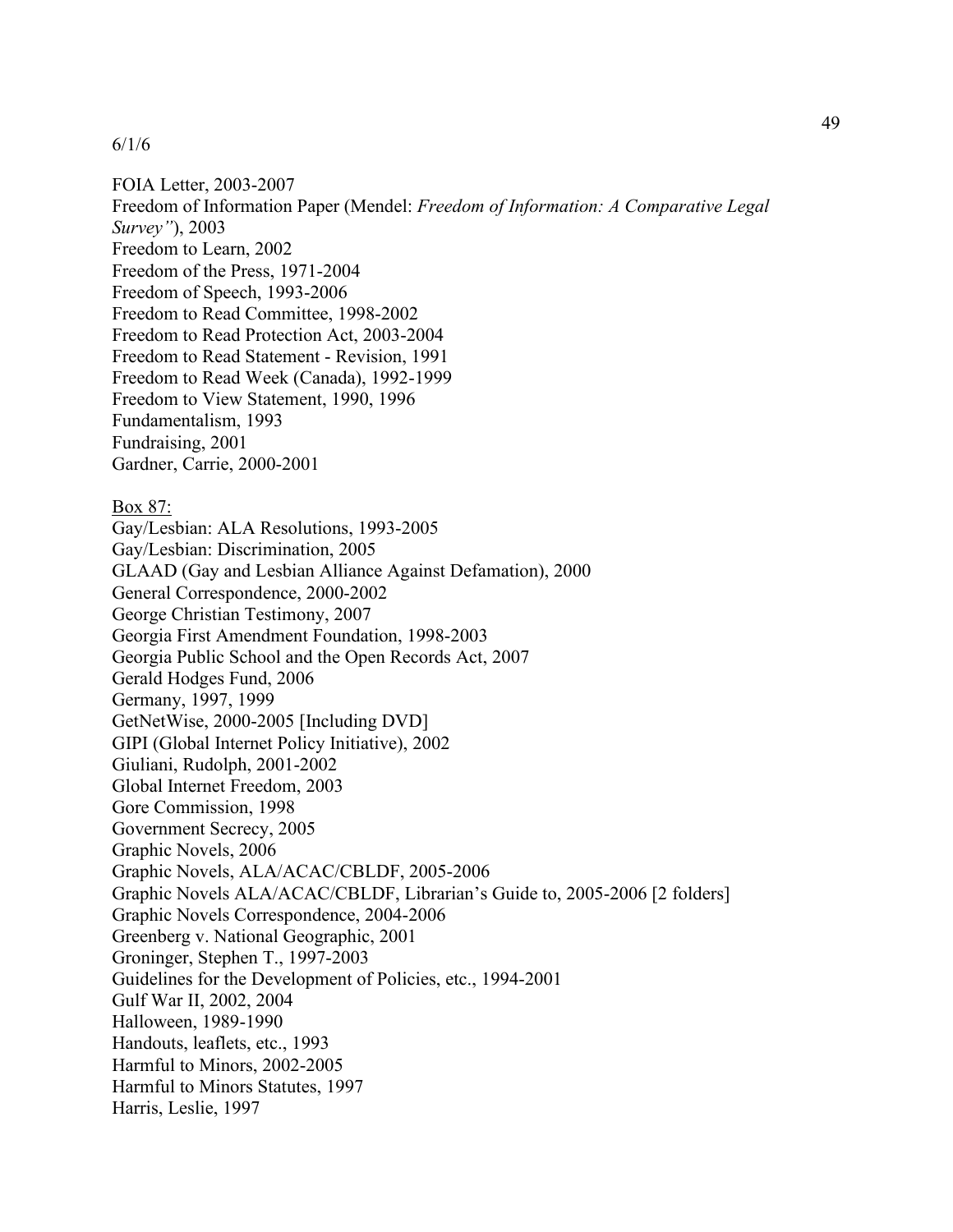Harvest House Publishers, 2006 Harvest House Case, 2006 Hatch Amendments, 1999 Hate Speech, 1997-2005 Hauppage School District, 1998 Hayden, Carla, 2003 Hentoff, Nat, 2003-2004 Hicks V. Unified School District, 2002, 2004 [including CD, ripped 2/27/2015] History of OIF (Office of Intellectual Freedom) - Second Draft, c. 1998 Hit Man, 1999-2000 Holocaust, 1998-1999 Home Schooling, 1994-2004 The Homeless and the Library, 1990-1991 Homepage Promotion 101, 2005 Homeland Security, 2002-2005 Homosexuality and Legislation, 2004-2005 Horn, Zoia, 2004 Horowitz, David, 2001, 2004 "Hostile Work Environment," 2002, 2004 Hugh M. Hefner First Amendment Awards, 1991-2008 [2 folders] Human Rights, 1972-2004 Hyde Amendment, 1999 Hyperlinking, 2002 Idaho Center for the Book Newsletter, 2006 Illinois Arts Alliance, 1998 Illinois Family Institute, 2006 Illinois First Amendment Center (IFAC), 2006-2008 Illinois Library Association, 1997-2003 Box 88: Illinois Library Association - Internet and Children, 1998-2002 Illinois Library Association Reporter, 2006

Immigration, 1996 Immroth, 2006 Impressions, 1980-1993 In Loco Parentis, 1989, 1999 Independent Contractors, 1995 Industry-Sponsored Materials, 1981-1984 Institute for Democracy Studies, 1999-2001 Institute of Museum and Library Services, c. 2000 Intellectual Freedom and Censorship Q & A, 1994 Intellectual Freedom - General, 2003, 2006 Intellectual Freedom Guidelines and Policies, 1948-1996 Intellectual Freedom Committee (IFC)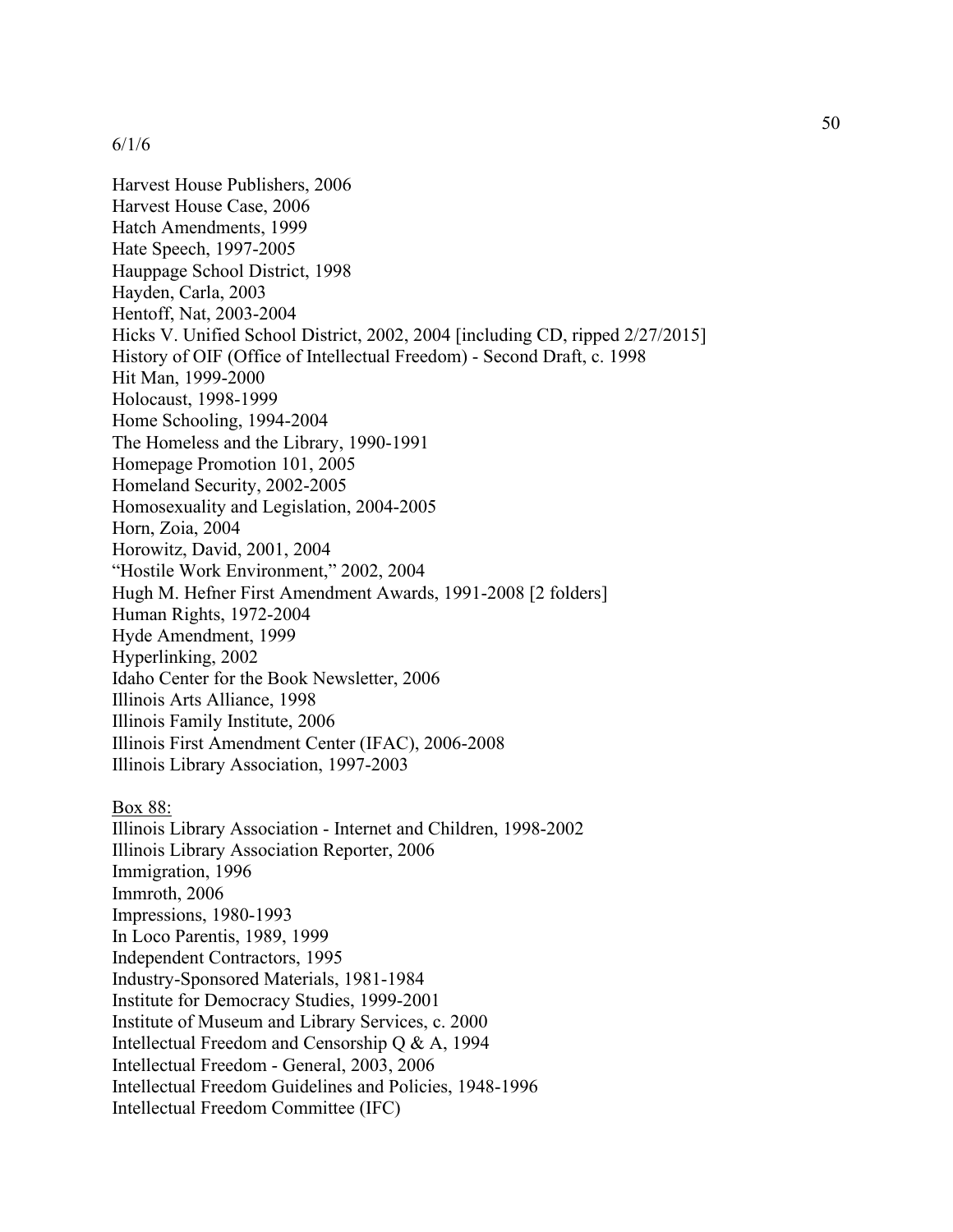2000-2003 2002, General 2002-2003 2004-2005 IFC Correspondence, 2003 IFC Endowment Fund, 2000 IFC Interns, 2007 IFC Public Awareness Campaign, 1994-1995 IFC Response to Kniffel Editorial, 1999 Intellectual Freedom Frontline, 2006 Intellectual Freedom Manual, 6<sup>th</sup> edition, Correspondence, Agreements, Revisions, 1990-2004 Intellectual Freedom Manual,  $7<sup>th</sup>$  edition, Agreements and Revisions, 2004 Intellectual Freedom Manual, 8<sup>th</sup> edition, Request for G/L Transfer, 2008 Intellectual Freedom Round Table (IFRT), 1998-2001 Intellectual Freedom Tool Kit, c. 1998 Intellectual Property, 1995, 2003 Intelligent Design, 2005-2006 Interactive Working Group (Internet Restrictions), 1995, 1997 IFLA/FAIFE, 1998-2008 [3 folders] IFLA/FAIFE, 2002, 2004-2006 International Freedom of Expression Exchange Clearing House, 1998 International Reading Association, 1982-1995 Internet and Libraries, 2002-2004 [2 folders] Box 89: Internet, 1995-2002 Internet: Adult Domain, 2004 Internet - Advocacy, 1999, 2001 Internet Education Foundation, 2000-2007 Internet Freedom Network, 1996 Internet - General, 1994-2006 [2 folders] Internet Privacy, 2007 Internet Safety, 2002 Internet Tax Freedom Act, 1998-2007 Internet - Writing Internet Use Policies, 1999-2000 Islam, 2008 Israel - Censorship in the Occupied Territories, 1989-1992 Istook Amendment (limiting non-profit advocacy), 1995-1999 Japan - General, 1974-1976 JCLC (Joint Conference of Librarians of Color), 2006 Jefferson, Thomas, Center for the Protection of Free Expression, 1990-2005 Jefferson Muzzles, 2001 Jehovah's Witnesses, 2001 Jenner & Block, 1988, 1998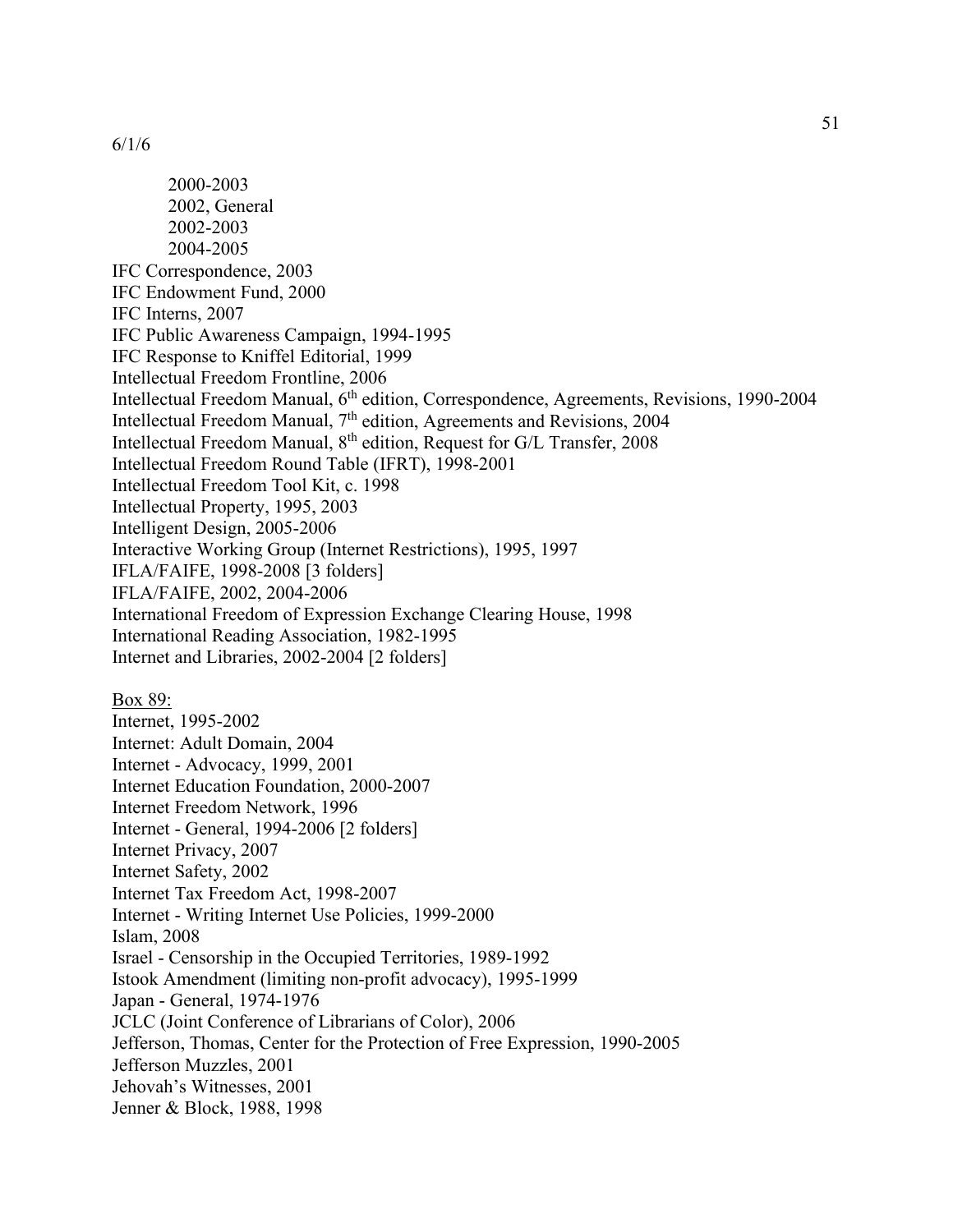Jenner & Block - Illegal Materials, 2001 Joan Pinder Firing, 2006 John Doe Case, 2006 Jones, Sarah, 2001 Justice Talking, 2002 Juvenile Justice Act, 1999 Kaczynski v. United States, 2005 Kaiser Survey, 2002 KerouacFest, 2006 K.I.D.S., 1998 Kids' Reaction to Censorship, 1990 Kids Safe, 1997 Box 90: Kranich, Nancy, 2002 Labeling, 1976-1997 Labeling: Soviet Politburo Resolutions, 2005 Labeling and Record Keeping, 2004 Lakoff, George, 2006 Laughing Librarian, 2002 Lawrence v. Texas, 2003 Lawyers for Libraries 1999 Revisions and Correspondence, 1997-2001 List Foundation Grant, 1995-1997 Lawyers for Libraries II: Internet Albert A. List Foundation, 1995-2001 Leadership Development Institute Participants, 1995 Lee, Donna, 2003 Legion Magazine, 2005 Letters to the Editor, 2000-2001 Levendosky, Charles, 2004 Lewinsky, Monica, 1998 Libel, 2000-2006 Librarian Liability, 1972-1995 Librarian's Guide to Cyberspace, 1997 Libraries: An American Value, 1998-1999 Libraries, Internet and 1<sup>st</sup> Amendment Region 1, AK, OR, WA, MT, ID, 1998 Region 3, 1998 Region 8, KS, CO, WY, UT, ND, SD, NE, OK, 1998 Libraries, Internet and 1<sup>st</sup> Amendment Workshop folders, 1997 Libraries and the Internet Toolkit, 2000-2001 [3 folders] Libraries and the Internet Toolkit Facts, 2000 Libraries and the Internet Toolkit Supporting Articles, 1998-2000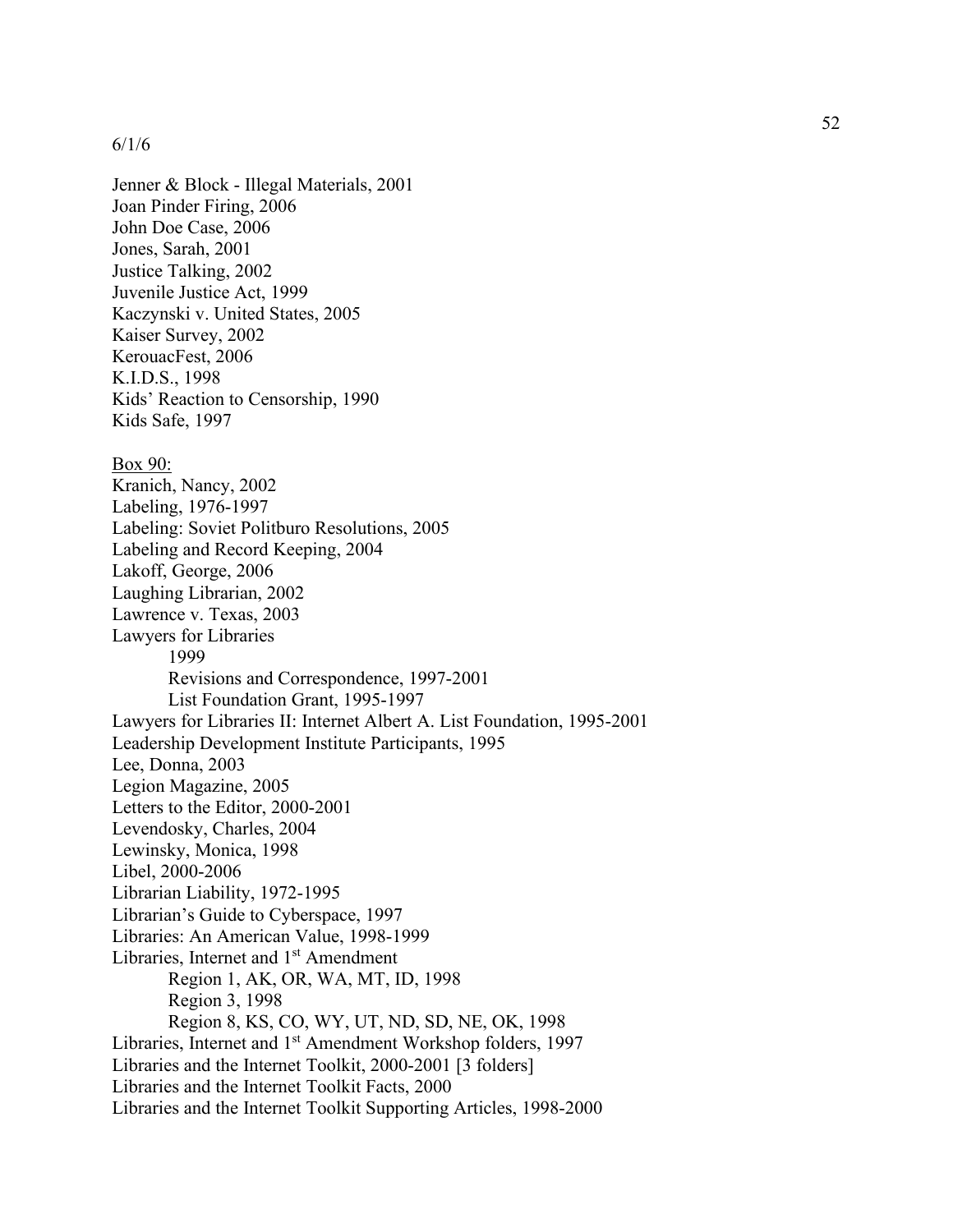```
6/1/6
```
Library Bill of Rights, 1966-2002 Library Bill of Rights, Access to Electronic Information, 1995-1997

# Box 91:

Library Bill of Rights Access to Electronic Information, IFC Hearing Transcript, Spring meeting, 1995 Circulation Policy, 1985 Correspondence on Interpretation Revisions, 1990 Evaluating Library Collections, 1989-1991 Interpretations: Access to Videotapes for Children and Young People, 1988-1989 Interpretations of Administrative Procedures, 1981-1992 Interpretation of Free Access to Libraries for Minors, 1989-1991 Interpretation of Gender and Sexual Orientation, 1993 Interpretation of Library Initiated Programs as a Resource, 1982-1990 Interpretation of "Sexism, Racism, and Other -Isms in Library Materials," 1982 Interpretations: Statement on Labeling, 1989-1990 Interpretation: The Universal Right to Free Expression (The Free Flow of Information), 1990-1991 Responses to "Economic Barriers To Information Access," 1992-1993 Revision of Interpretations, 1980-2001 Spanish Translation, 1997-1998 State Adoption, 1990-1993 "Library Confidential," 2006 Library of Congress, 1988-1995 Library of Congress - Licensing Agreement, 1989 Library Exemptions, 1977-1988 [2 folders] Library Meeting Room Policies, 2000 Library Programming - Problems, 1982 Library Schools - Courses on Censorship, Intellectual Freedom, etc., 1967-1996 License Agreements, 2007 Lima County Hazardous Chemical Case, 2003 Listserv, 1993 Literacy, 1989-1998 Litigation: General, 2001-2004 LitNet, 1997 Little Sisters, c. 2000 Long, Sarah, 1999 Loudon County, 1998-1999 Loyalty Oaths, 1967-2003 Lyle v. Warner Brothers Television, 2005 MacKinnon, Catherine A., 1993-1994 Madison Quote, 2001 Mailing Lists, 2000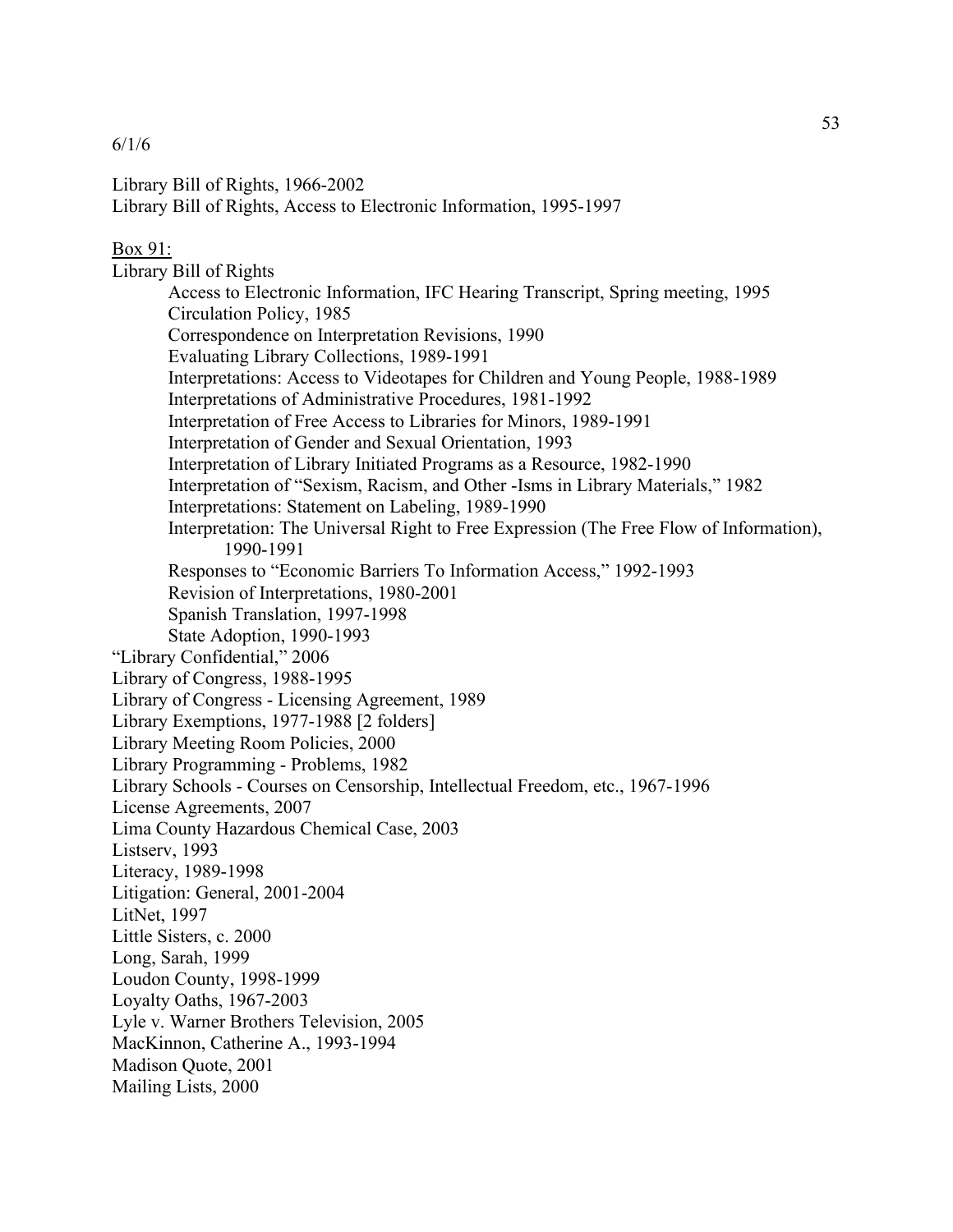Box 92: Manhattan Theatre Club, 1998 Mapplethorpe, Robert, 1998 Marion County Commission, 2005 Markle Foundation, 2002 Marshall, Thurgood, Papers Release by the Library of Congress, 1993 Matthews, Larry, c. 1998 McCain S97, 1998-2001 McCormick Tribune Freedom Museum, 2005-2008 [included DVDs "The First Amendment - Keep It Strong! Teachers Curriculum Guide" Grades 5-6-7 and 8-12] McGraw-Hill, 2000 Media Coalition 2000 2001 2002 2003 2004 2005 2006 2007 2008 Media Conglomeration, 1995-2004 Media Contact Forms, 2002-2005 Media Institute, 2000-2004 Media Marketing Accountability Act, 2001 Media Training, 1996-2000 Medical Library Association, 1992 Meeting Rooms - Clippings, 1969, 1990-1993 Meeting Rooms - Concerned Women for America, 1989-1990 Meeting Rooms - Correspondence, 1973-2007 Meeting Rooms - General Info Packet, 1989-1991, 2001 Meeting Rooms - LBOR Interpretation, 1981, 1989-1990 Meeting Rooms - Sample Policies, 1976-2003 Meeting Room Policy, 2007 Box 93: Michigan Obscenity Package, 1990 Microsystems Software, Inc., 2000 Middletown Public Library, 2006 Military Honor and Decency Act, 1998 Military Trials, 2001 MINI-CDAs, 2002 Minor's Access, 1983-2002 Minors Access Statutes, 1982-1992 (see also: FTRF case file, Virginia v. ABA et al.) [3 folders]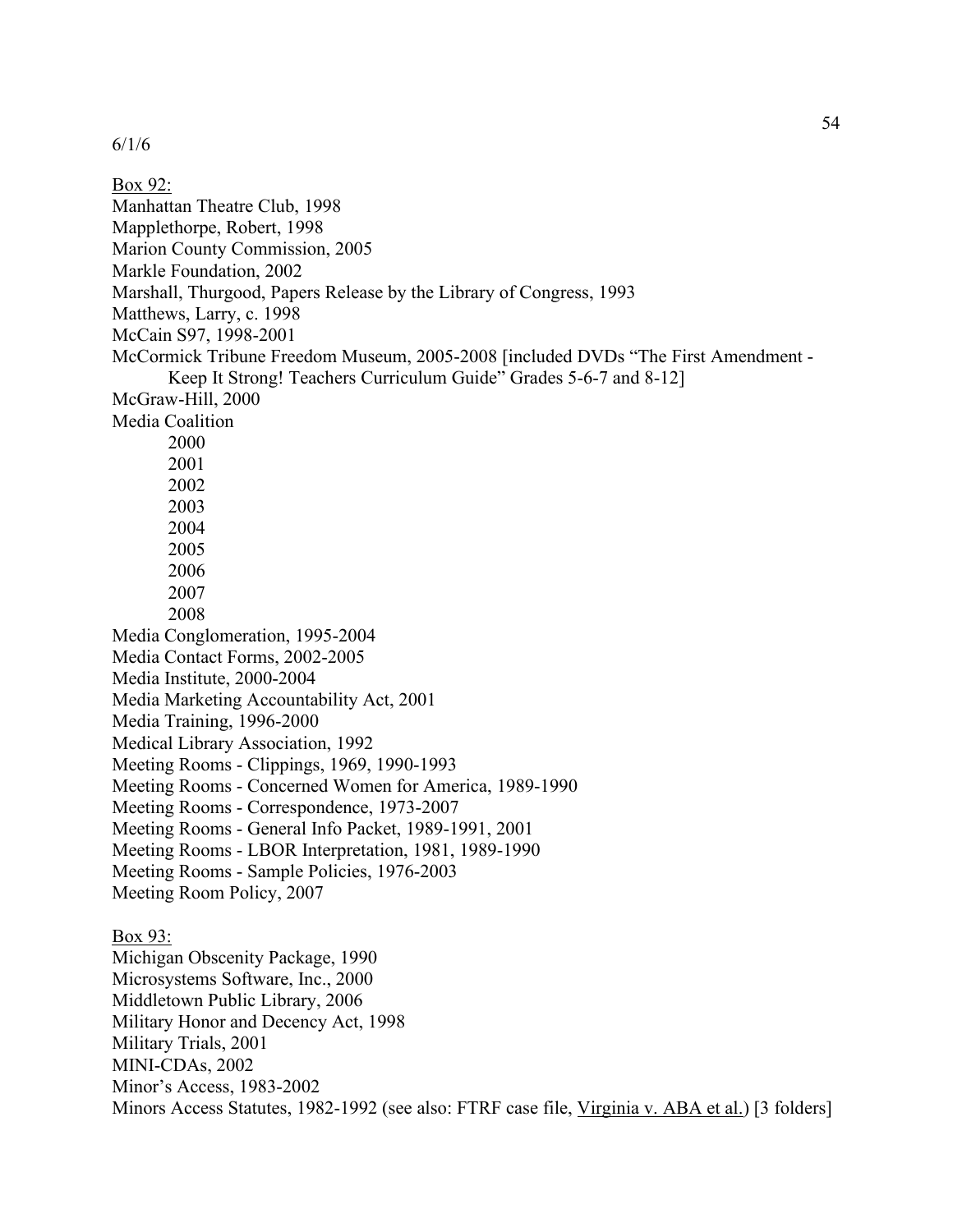Minors - Privacy, 2007 Minuteman, 2006 MKB v. Warden, 2004 Modular Education Program, 1989-1993 [5 folders] Modular Education Program, continued, 1991-1993 Modular Education Program II, 1989-1992 (including participants' workbook) [2 folders] Modular Education Program: Confidentiality in Libraries, n.d. (ca. 2000) Modular Education Program: Confidentiality in Libraries – first field test (with notes), 1991 Moldea v. New York Times, 1994 Montgomery County, 2007 Monticello Fund, 2005 Moore, Michael New York Times, 2004 "Stupid White Men," 2004 Motion Picture Association of America, 1968-2005 Box 94: MPAA (Motion Picture Association of America) Ratings and Delegation - Cases, 1989, 2003 Use of Rating System, 1971-2003 [5 folders] Muggles for Harry Potter, 2000 Museum of Sex, 1999 Music Lyrics, 1998 MySpace, 2007 Nathan Cummings Foundation, 2000-2004 National Archives, 2004 National Academy of Science Study, 1999, 2002 National Association of Broadcasters, "The Unconstitutionality of Federally Mandated 'Free Air Time'" Summary, 1998 National Association of Biology Teachers: Science Education and Creationism, 1981, 1993 NAACP, 2004 National Book Foundation, 2000-2002 National Campaign for Freedom of Expression, 1991-1997 National Center for Education Statistics, 1997, 2001 National Center for Missing and Exploited Children, 1997 National Coalition Against Censorship, 2001-2007 [*Digitized*] National Coalition Against Violence, 1994 National Committee Against Repressive Legislation (NCARL), 2004, 2006 National Congress of Parents and Teachers, 1993 National Council of Social Studies (NCSS), 1977-1986 National Council of Teachers of English, 1990-1999 National Education Association (NEA), 1995-1996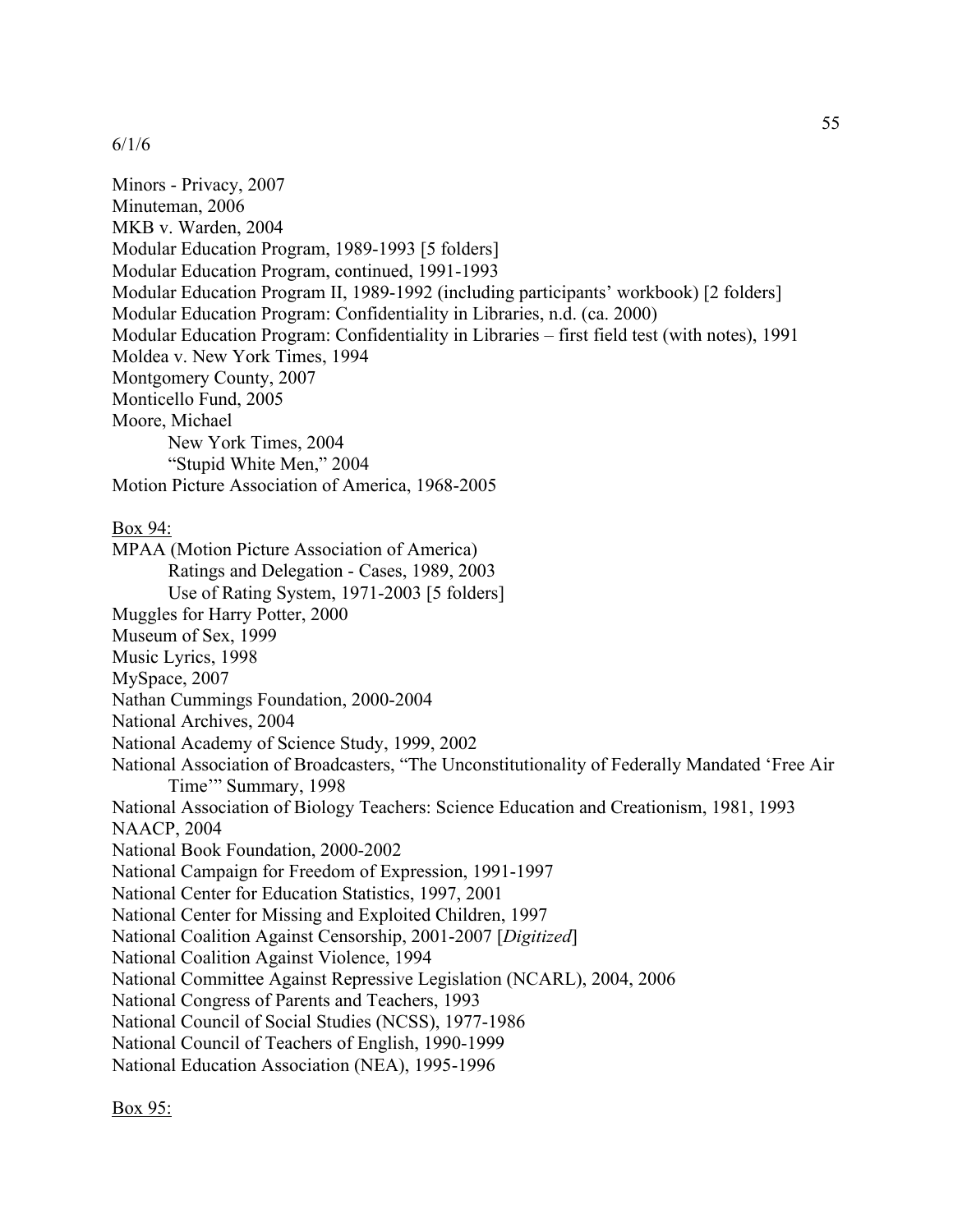National Endowment for the Arts, 1989-1999 National Endowment for the Humanities, 1978-1995 National Film Board of Canada - Foreign Agents Registration Act, 1983-1986 National Information Infrastructure, 1993-1994, 2001 National Library Council "Internet Use Policy for Implementation in Public Libraries and Memorandum of Law in Support Thereof" Report, 2000 National Library of Medicine, 1989 National Library Week, 2001 National Reading Penal, c. 2000 National Research and Education Network (NREN), 1990-1991 National Security Archive - ALA Profs Suit, 1989 National Security Agency (NSA) Mining and Spying, 2006 National Security Letter, 2004-2007 National Writers Union, 1995-1996 Natural Born Killers, 2001 Neighborhood Children's Internet Protection Act (S. 1545), 1999 Neinast, Robert A., 2007 Net Neutrality, 2006 Net Privacy, 2001, 2005 New York Library Association, 2005 New York Regents Exams, 2002-2003 New York Times v. Tasini, 2001 Newsletter on Intellectual Freedom Non-Production, 1988-2007 Newsletter on Intellectual Freedom Online, 2003-2004 Newsletter on Intellectual Freedom Production, 2002-2006 Newspapers, 1994 Newspaper Insert, 2000 Newton v. Slye, 2000 Nick News, 2002 Nike v. Kasky, 2002-2003 NOLO Press, 1998-1999 Non-Profit, 2001-2002 NRC Study, 2000 NSA/AT&T Lawsuit, 2006 Nuremberg Files Website, 1999-2002 Obscenity, 1983-2005 [*Digitized*] Obscenity Legislation, 1990-2007 Box 96:

Obscenity Legislation - Child Protection and Obscenity Enforcement Restoration Bill, 1990- 1992 Obscenity Statues, 1987-2000 OFAC (Office of Foreign Assets Control), 2004 Ohio House Bill 8, 2002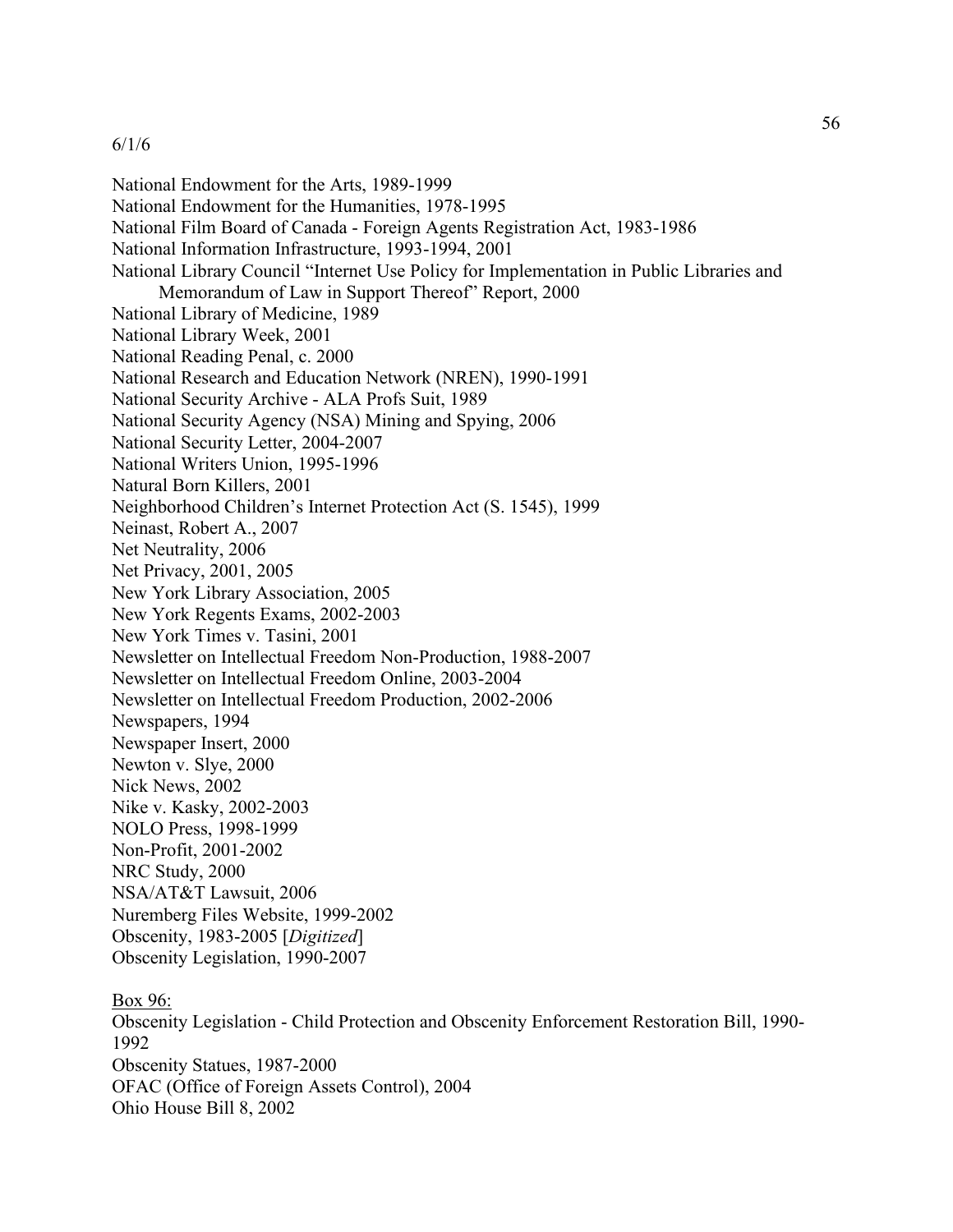Ohio Legislation (Anti-Terrorism), 2006 OIF (Office of Intellectual Freedom) Business Retreat, April 15, 1998 Gift Log Report, 2007 OITP, 2006 One Click Away, 1998-2000 Onion, The, 2000-2001 Online Communities, c. 1999 Ontario Human Rights Commission, 1993 Oregon Measure 31, 1996 Open Meeting Policy, 1971-2000 Open Mind, The, 2006 Opus Dei, 1989 Oregon Anti-Gay Initiative 1996 Ballot, 1995-1996 [*Digitized*] Oregon Ballot Measure 9, 1992-2002 [*Digitized*] Oregon Ballot Measure 19, 1993-1994 [*Digitized*] Outcome Based Education, 1993-1995 **Outsourcing** 1999-2001 1999-2002 (including "The Impact of Outsourcing and Privatization on Library Service and Management," June 2000) 2002 Outsourcing - Post 2002 Midwinter, 2002 Outsourcing Task Force, 2001 Outsourcing Toolkit, 2002 Oxley, 1998 Pacifica Foundation, 1990 Parent's Empowerment Act, 2004-2005 PABBIS (Parents Against Bad Books In Schools), 2005 [*Digitized*] Parental Rights Amendments, 1994-1997 Patriot Act, 2006 Patron Behavior Policy, 2001 [RESTRICTED] PBS (Public Broadcasting System), 2001 Peck, Robert (articles and book), 1990, 1998 Pedophilia, 2001 PEN International, 1994-2006 PEN/Newman's Own First Amendment Award, 2005-2007 Pennsylvania Alliance for Democracy (PAD), 2000 Pennsylvania Senate Bill 583, 2001-2002 People for the American Way, 1987-2002 [3 folders]

Box 97: People Making a Difference (featuring Krug), 2001 Permissions, 2007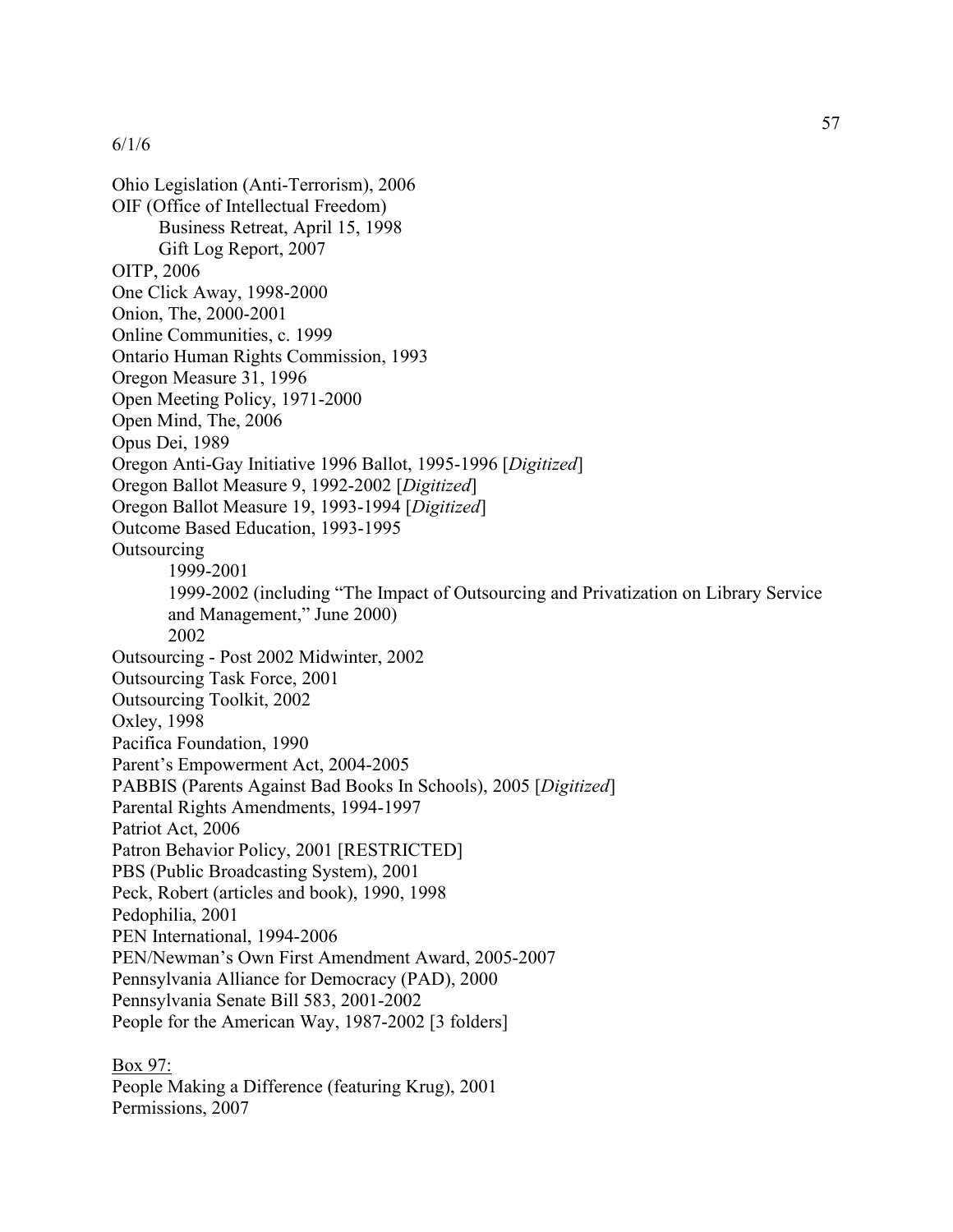Pew Research Center, 2001 PFLAG (Parents, Families and Friends of Lesbians and Gays), 1998 Phi Beta Kappa, 2000-2008 PICS (Platform for Internet Content Selection), 1996-1997 PLA (Public Library Association), 1997 Plan to Scan, 2004 Planned Parenthood (Planned Parenthood of the Columbia/Willamette, Inc. V. American Coalition of Life Activists, et. al.), 1999 Playboy 1984-1989 1989-2001 Playboy in Braille Case, 1985-1986 Polacco, Patricia, 2006 [*Digitized*] Political Correctness, 1990-1995 Political Paraphernalia, 1991-1994 Poor People's Policy, 1990-1991 Pornography, 1989-2005 Pornography - Child, 1997-2001 Pornography - Effects on Children, 2000 Box 98: Pornography/Equal Employment Opportunity Commission/Libraries/Minneapolis, 2001, 2003 Pornography and Civil Rights of Women, 1981-2000 [2 folders] Pornography Commission, Effects of, 1986-1991 Pornography Victims Acts (Compensation or Protection), 1991-1992 [3 folders] Pornography Victims Compensation Act, 1989-1993 [3 folders] Pornography Victims Protection Act, 1984-1987 "Preserving Security and Democratic Freedoms in the War on Terrorism" report by Heymann and Kayyem, c. 2004 Presidential Records Act, 2001-2007 Press Censorship, 1980-1997 Press Freedom (Washington State), 2007 Prison Libraries (including "Burning Yourself Out: A Prisoner's Right to Read" by K. Molz), 1971-2000 [2 folders]

Box 99:

Prison Libraries, Chapel Book Lists, c. 2004

Prison Libraries, Correspondence, 1966-1996

Prisons - Religious Materials, 2007

Privacy [See Also — Confidentiality of Library Records]

Privacy Act of 1974, Federal, 1974, 1981

Privacy - ALA Policies, Reports, and Statements, 1998, 2000, 2004, 2007

Privacy - Articles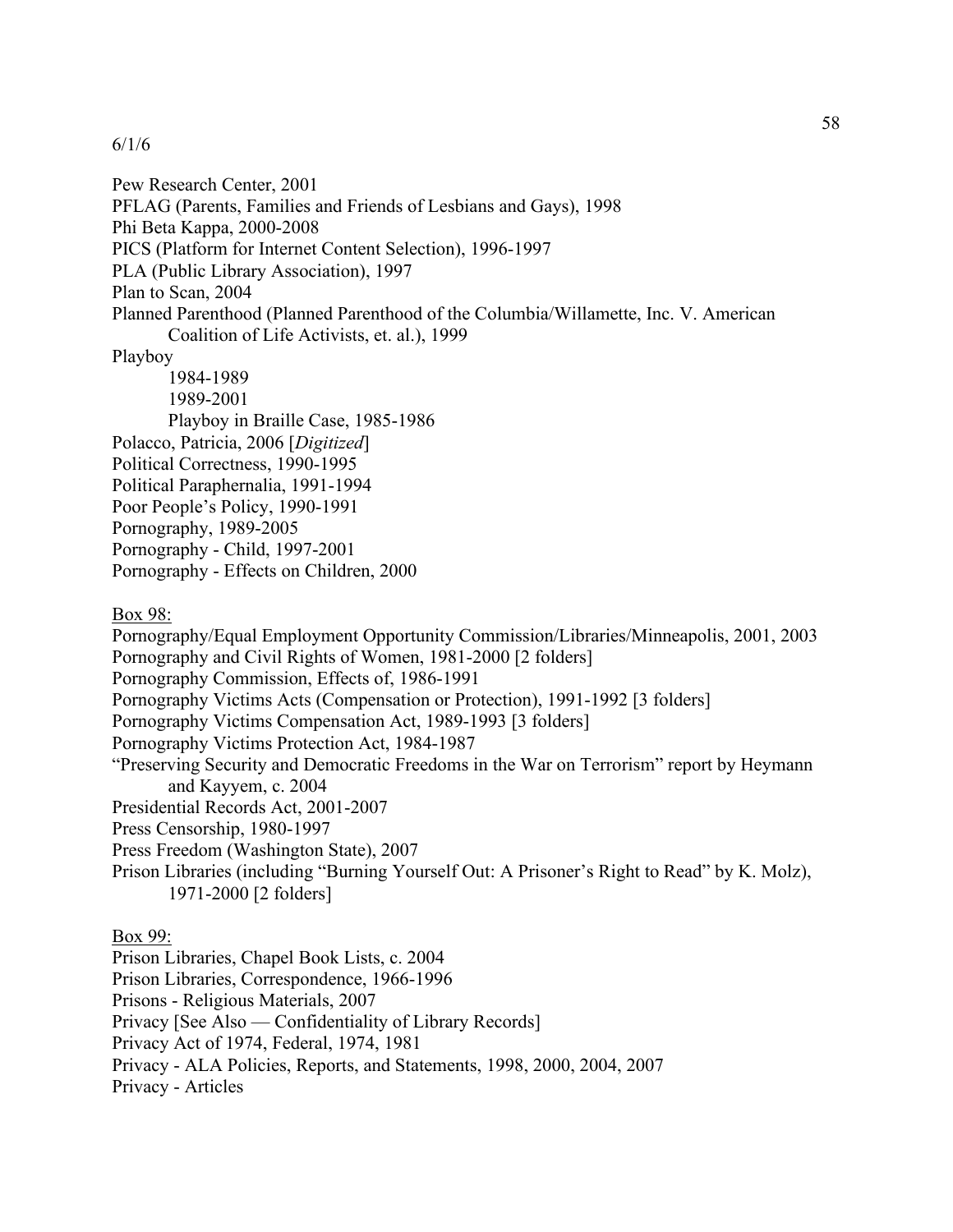1996-1998 1999 Privacy Papers, 1998-2000 2000 [2 folders] 2001 2002 Privacy Journal, 2002-2008 2003-2007 Privacy Audit 1998-2004 2005-2006 Privacy - Children's Online, 1997-2001 Privacy - Correspondence 1990-1999 2000 2000-2007 Privacy - Electronic Privacy Information Center, 2000 Box 100: Privacy - Intellectual Freedom Committee (IFC) Privacy Subcommittee correspondence, 2000 Privacy - Software, c. 2000 Privacy Summit (June 1998), 1997-1998 Privacy Task Force, 1999-2000 Privacy Toolkit, 2003-2004 Project Censored undated, group photograph 1992 1993 1994 1995 1996 1997 1998 1999 2000 [including 2 DVDs] 2001 2002 2003 2004 2005 Project Open: Online Public Education Network, 1997 Project Watchdog, 1986-1990

Propaganda, 1989, 1993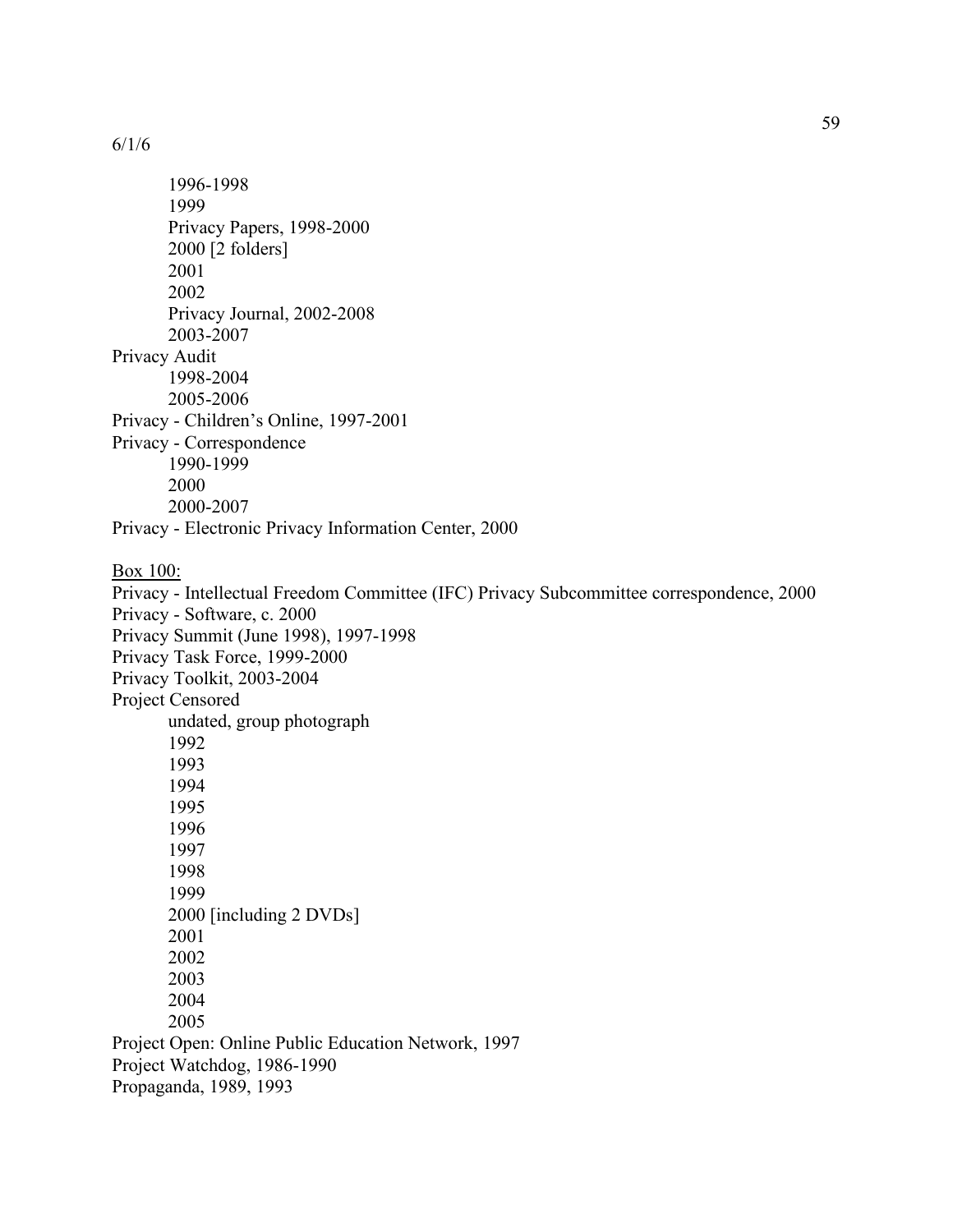## PROTECT Act, 2003

PSInet v. Chapman, 2001, 2004

Public Broadcasting (including "Freedom of Expression in Public Broadcasting: A Report and Analysis Prepared for the Organization of State Broadcasting Executives" c. 2000), 1972 c. 2000 [3 folders]

Public Forum Case, 1991-1992

Public Forum - General, c. 2000

Public Information Exchange, 1994

Public Library Association (PLA) (including presentation "Intellectual Freedom Still Matters: Communicating Our Mission and Role in a Post-CIPA Society"), 2006

### Box 101:

Public Library (and Democracy), 2005 "Public Libraries and the Internet 2004: Survey Results and Findings," 2005 Public Relations in the Library, 1973-1978 Public Service Announcements on Intellectual Freedom, 1982 Publisher Censorship, 1989-1999 Racism and Sexism Awareness ('76), 2002 RFID (Radio Frequency Identification), 2002-2006 [2 folders] RFID Working Group Agenda, 2004 Radio Interview, 2008 Rap Music, 1994, 2001 Rap Music (2 Live Crew), 1989-1997 Reader Privacy and PATRIOT Act, 2004 Reading and the First Amendment, c. 2000 Recommendations [RESTRICTED] Record-Keeping Provisions 2257, 2006-2008 Record-Keeping Requirements, 2004 Recording Industry Association of Americas (including RIAA report 2000 with CD), 1995-2002 Red State/Blue State, 2005 Reed, Ralph, 1998 Religious Freedom Amendment 1997, 1996-2006 Reports Inquires 2000 2001 2002 Restricted Circulation of Library Materials - see also Policy Statement, 1971-1994 Review Committee Final Reports (Samples), 1991, 1993 Revisionist Literature (regarding the Holocaust), 1981-1998 [2 folders] [see also: Institute for Historical Review (group files) and Torrance, California case file] Richard Viguerie Fundraising Award, 1999 Right Wing Watch Online, 1998

Rights and Permissions, 2000-2004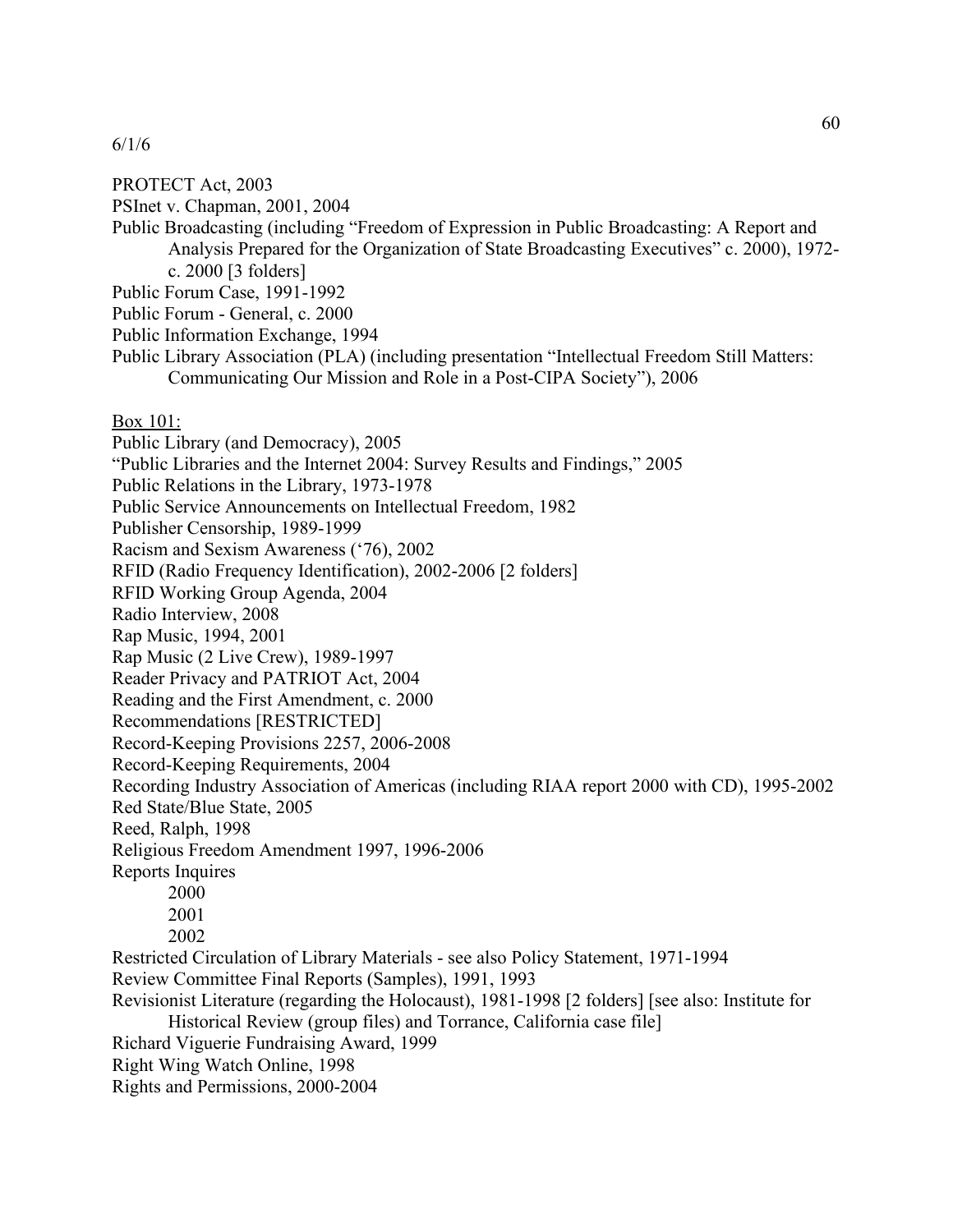Role Plays (Mississippi Library Association Intellectual Freedom Committee, Workshop Vignettes), 1992

Box 102:

- Roll of Honor ("File 2") (including some photographs), 1987-2000
- Royalties, 1999-2005
- Rudomino Library Council USA, 2005-2006
- Safeguarding Privacy in the Fight Against Terrorism, 2004
- SAFE Act, 2003
- Sanders, Bernie, 2002
- Saudi Arabia and American Mosques, 2005
- Schmidt, Jim, 2001
- School Boards, 1975-1996
- School Censorship, 1976-1993 [3 folders] [*Digitized*]
- School Libraries, 1990-1994 [*Digitized*]
- School Litigation, 1981-1999 [RESTRICTED material separated in 2nd folder] [*Digitized*]
- School Prayer, 1992-2002
- School/Public Libraries Combined, 1978-1997 [*Digitized*]
- School Violence, 1999-2001
- Schumann, Ralph J., (Internet Filtering at Elk Grove Village Library), 2000 [RESTRICTED material separated in 2<sup>nd</sup> folder]
- Section 2257, 2006
- Security, 1996-1997
- Self-Censorship, 1981-1994 [*Digitized*]
- September  $11^{th}$  Aftermath, 2001-2005 [2 folders, including CD]
- Seven Dirty Words, 2005
- Sex Education, 1993-2001
- Sex Information and Education Council of the U.S. (SIECUS), 1995-2000
- Sexual Harassment (Ohio State University), 2006 [RESTRICTED]
- 700+ Great Web Sites for Kids and Parents, 1997-1999
- Shield Laws, 2005-2007
- Shooting the Messenger, 2000

Box 103: 65 Percent Solution, 2006-2007 SLAPP (Strategic Litigation Against Public Participation) Suits, 1988-1999 Smart Card, 1999-2005 "Sniffler" Technology, 2006 Social Issues Resources Series (SIRS), 1981-2000 Social Networking Sites, 2006-2008 Son of Sam Legislation, 1985-2002 [2 folders, RESTRICTED material separated to 3<sup>rd</sup> folder] Sonnenschein, 2003 Sopranos Defamation Case, 2001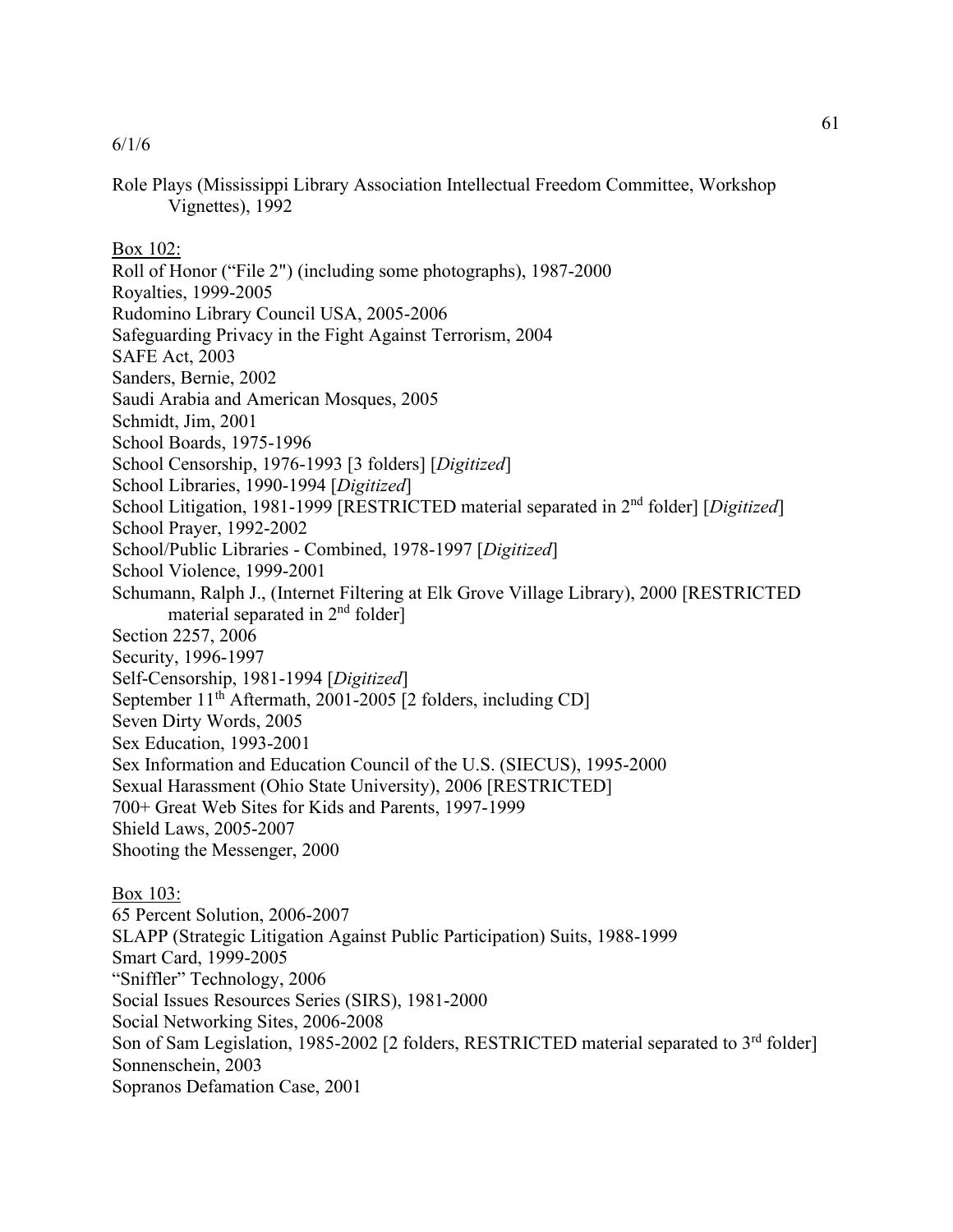Sound Bytes for Librarians, "Confidentiality in Libraries: An Intellectual Freedom Modular Education Program" by Judith Krug and Anne Penway, c. 1993 *Confidentiality in Libraries: An Intellectual Freedom Modular Education Program*, Judith F. Krug and Anne Levinson Penway, Modules 1-5, 1993 Spam, 2003 Speech by Patrick Leahy at Georgetown University, 2006 Speaker Agreement, 1995, 2002 Speaker Suggestions, 1981-1994 Speech Codes, 2007 Spotswood (VA) High School (Newton et. al. v. Slye et. al.), 1999-2000 [9 folders, Folders 2 and 3 RESTRICTED] Starr Report, 1998 State of the Net Conference, 1998, 2007 Story of Colors, 1999 Student Press Law Center, 1999-2006 Student Press II, 1985-2002 Sturges, Jock (Child Pornography, Barnes & Noble case), 1998 Summary of Outstanding Litigation, 2005 [RESTRICTED] Supreme Court, 2001-2004 Supreme Court 1<sup>st</sup> Amendment Decisions, 1963-2002 Survey (Youth Library Use), 2007

Box 104:

Surveys - Civil Liberties and First Amendment in Libraries, 1991-2004 [3 folders] Survey - Filtering in Libraries, 1997-2001 [Folder 4 RESTRICTED] Suspension of Membership, 2002 [RESTRICTED] Tampa-Hillsborogh Newspaper Insert, 1998 Tattered Cover Bookstore, 2001-2003 Taylor, Bruce, 1989-2004 Teachers Guides, 2000 Teaching Learning Network, 2001 Technology and Intellectual Freedom, 1983-1995 Technology Transfer, 1996-1998 Telecommunications Reform Act, 1995-1996, 2006 Television, 1984-2001 Television Boycotts, 1975-1997 Television Ratings (See V-Chip), 1996-2000 Television Sex, c. 1998 Television Violence, 1994-1996 Television Violence Legislation, 1993-2005

Box 105:

Television Violence V-Chip, 1995-1996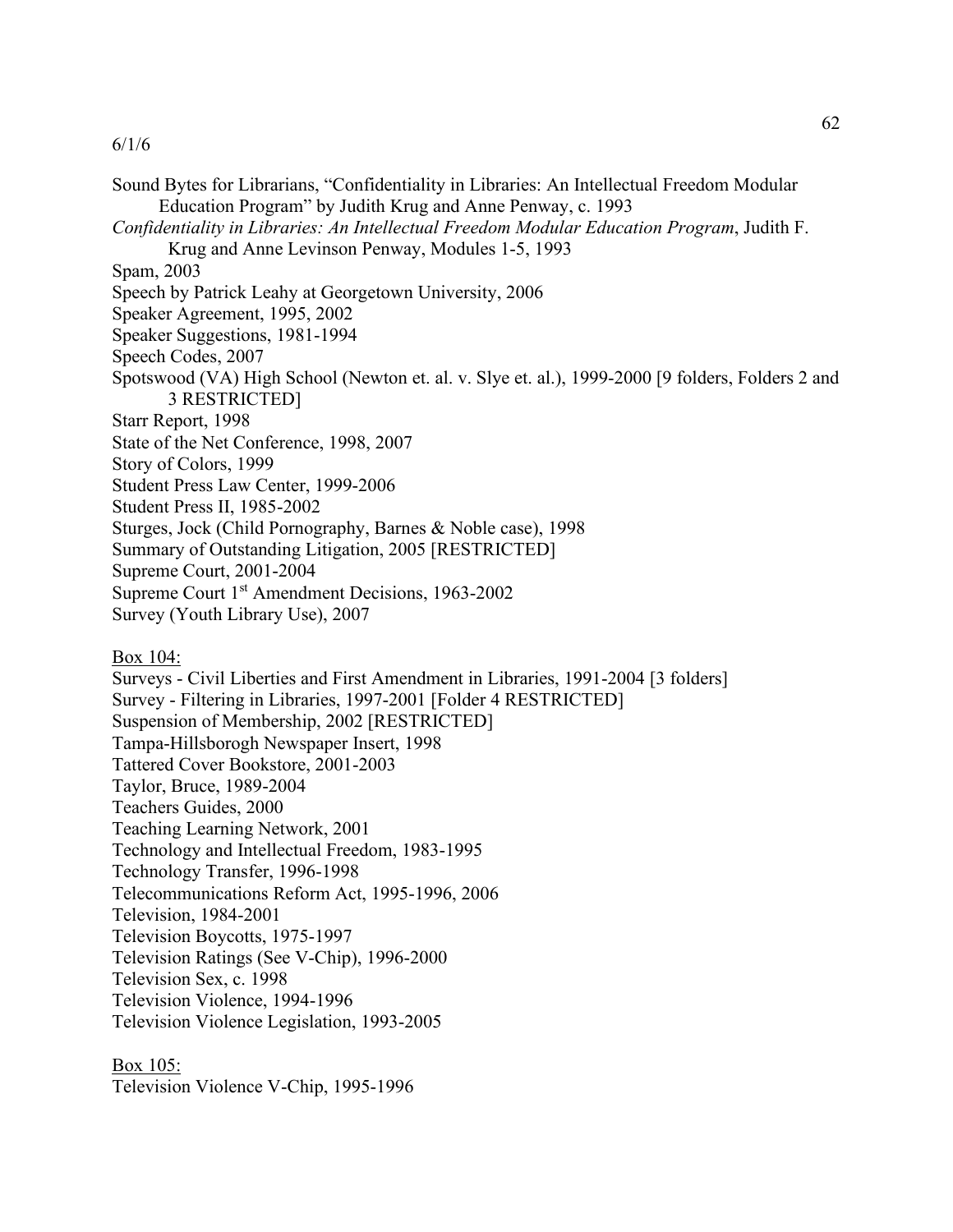Tenure, 1946 -1996 Terry, Randall, 1998 Testimony, 1973 -1991 Texaco Case - ALA Amicus Brief, 1993 Texas Freedom Network, [including two CDs by TFN] Textbook Censorship, 1979 -2004 Thomas, Cal, 1991 -1992 Tin Drum, 1998 -1999 Torture, 2005 Total Information Awareness Office (See also TIPS), 2002 -2004 Tool Kit Task Force, 1998 Trustees, 1970 -1994 Training Packages, 1983 -1990 2010 Update, 2007 Union of Concerned Scientists, 2007 University of Connecticut, 1996 -1997 Urban Libraries Council, 1997 Urofsky v. Allen, 1998 U.S. Department of Education, 1976 -1979 U.S. Foreign Intelligence Surveillance Court, 2007 U.S.A. v. Hilton, 1998 USA Patriot Act Sec. 215, 2004 -2006 Articles and Correspondence, 2001 -2006 [6 folders] Box 106: USA Patriot Act Sec. 215 [continued] FOIA requests, 2003 -2005 \*\* [3 folders] Patriot II - Domestic Security Enhancement Act, 2003 Resolutions, 2003 -2004 Studies, 2004 Wyden Amendment, 2005 U.S. Privacy Council, 199 1 U.S. Publishing Restrictions, 2005 U.S. v. Schiff, 2003 -2004 User Empowerment Group, 1997 -2004 Utah Bill - House Bill 260, 2005 Utah Case, 2006 Utah Law suit, 2005 V -Chip, 1998 -2005 Values Clarification, 1980 -1993 Veterans - General, 2000

Video & Library Protection Act III, 1991 -1993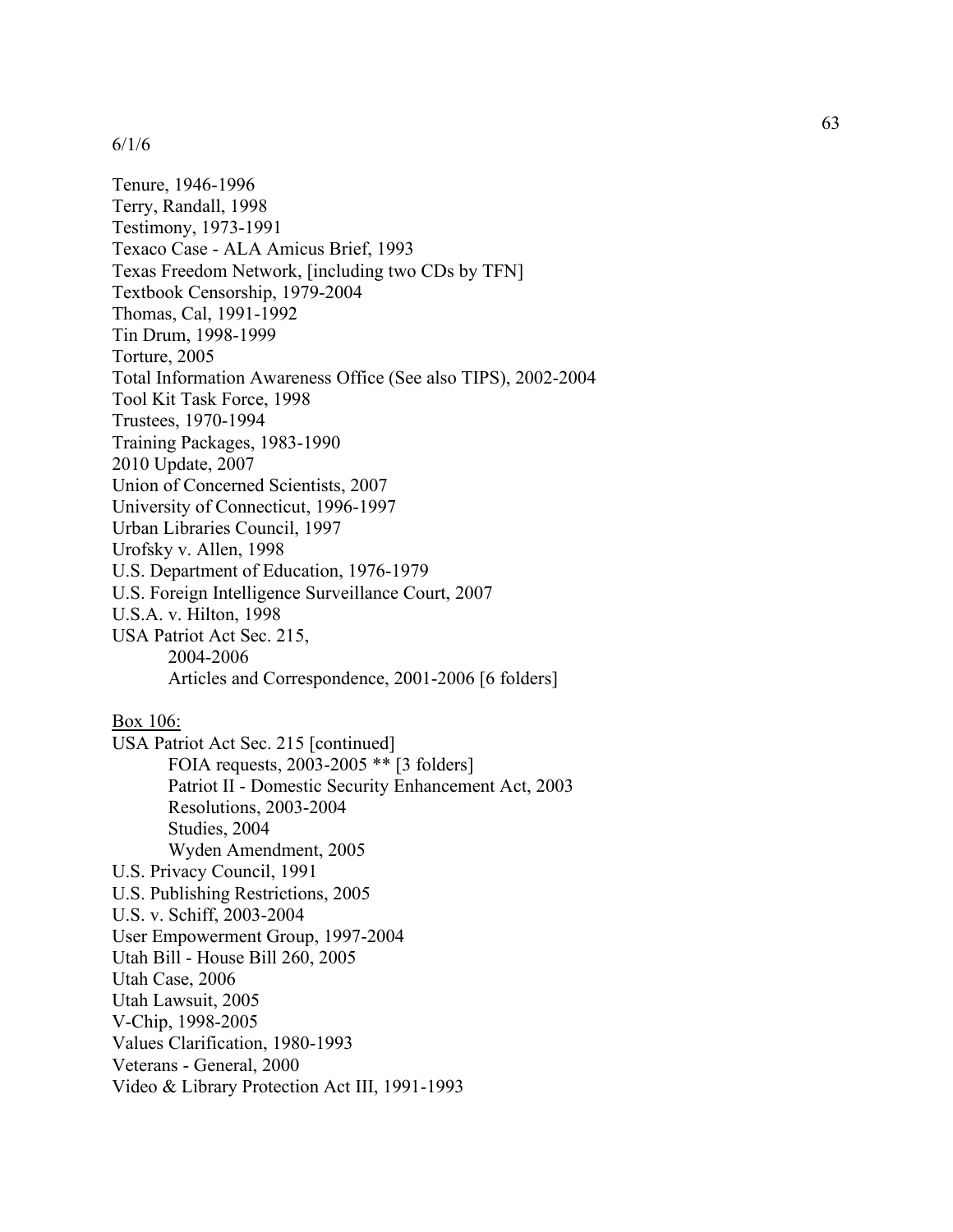Video & Library Protection Act, Federal Government Letters to and From Congress Regarding, 1988 Video Dialtone Systems, 1994 Video Pipeline V. BVHE, 2002 Video Restrictions, 2003, 2007 Video Games, 1993-2008 Violence, 1993-2001 [2 folders] Violence Against Women, 1993-1994 Violence in Media, 1969-2005 [2 folders] Virginia v. Black, 2003 Voice of America, 1982-1989 Volunteer Lawyers for the Arts (VLA), 2001 Vote U. S. A., 1995 Vouchers, 1994-1997 Waldenbooks/American Booksellers Association (ABA) Ad, 1990 Ward, Cheryl, 1998 [2 folders, 2<sup>nd</sup> folder RESTRICTED] Warhol, Andy, Foundation for the Visual Arts, 1993 Warrantless Surveillance, 2007 Washington State Initiative 524, 1989 Washington State Initiative 534, 1990, 1992 Web Logging, 2003 Whatcom County Library System, 2004-2005 Whatcom County Library System PEN/Newman's Own First Amendment Award Nomination Application, 2004 [RESTRICTED] Whistleblowing, 1991 White House Conference on Library and Information Services, 1974-1993 [folder 1 of 2] Box 107: White House Conference on Library and Information Services, 1974-1993 [folder 2 of 2] White House Summit (Internet Online Summit),1997 [2 folders] Whole Language vs. Phonics Debate, 1991-1993 Wilkie's Bookstore v. Taft, 2002 [RESTRICTED] Williams, Terry Tempest, 2004 Wilson Library Bulletin, 1992-1999 Wind Done Gone, 2001\* Winter v. DC Comics, 2003\* WIPO Copyright Treaties Implementation Act, 1998 Wichita Falls, 1999\* [*Digitized*] Wiretaps, 2006 Wisconsin Parochial School Vouchers, 1998 Women Against Pornography, 1980, 1991 Women, Censorship and "Pornography" Conference, 1993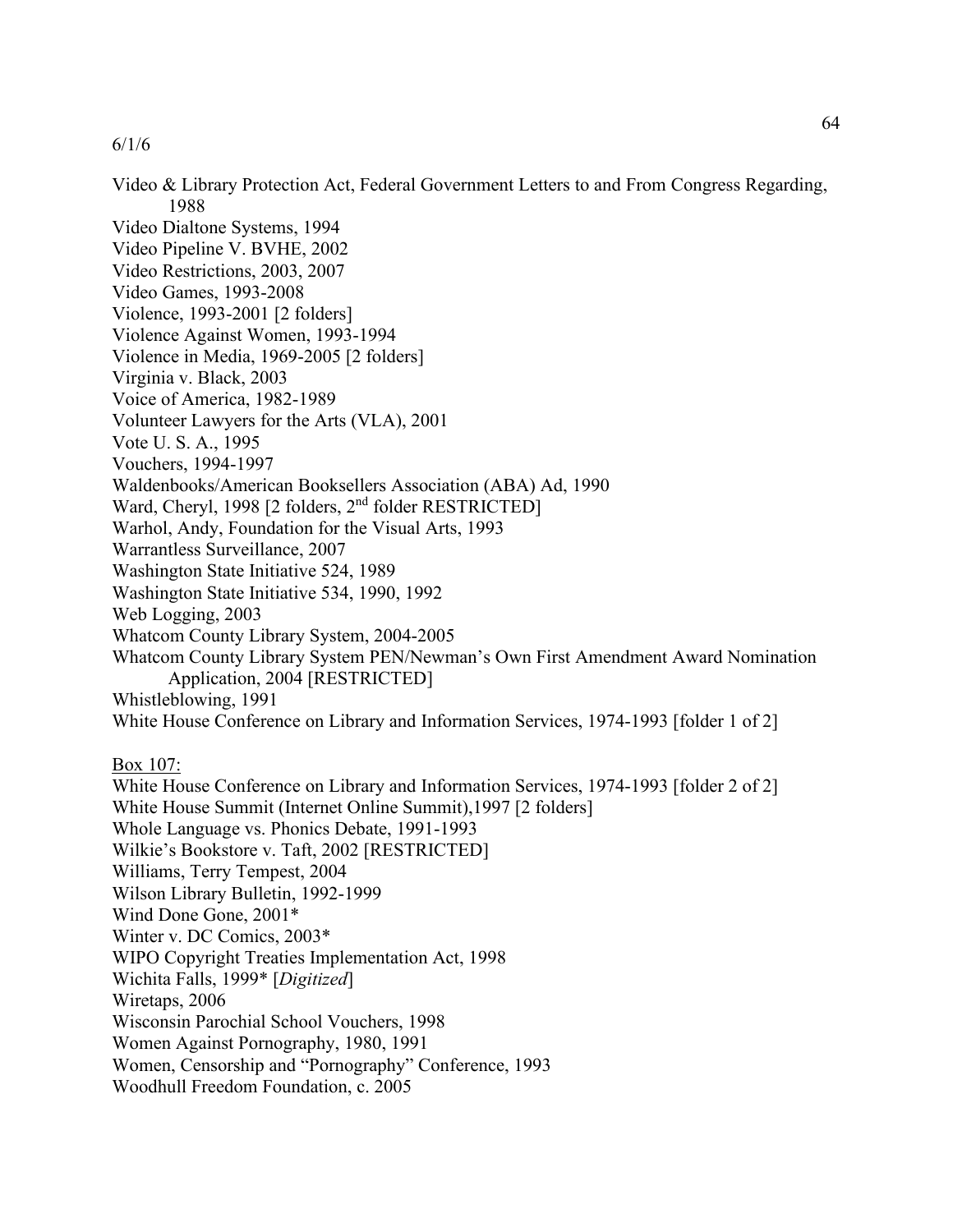Workbook on Selection Policy Writing, 1987-1989, 2008 Working Assets Application, 2007 Workplace Speech, 1997' World Church of Creator, 2002 World War I (censorship in the library), 1989 X-Stop, 1997 World Book - ALA Goal Awards, 1989-1997 World Creation Science Association, 1989 World Data Protection Report, 2002 World Summit on the Information Society, 2005 [2 folders] Yahoo!, 2001-2006 Young Adult Fiction, c. 1996, 1999 Young Republicans (New), 2003 Youth Truth, 1999-2001 Zoning Ordinance, 1976-2004

#### Box 108:

BOOK CENSORSHIP BY STATE/COUNTRY

## Alabama

General, 2004 Alabaster (Private Parts), 1994 Anniston (Calhoun County), 1982-1983 Rutherford Institute, 1993-1994

# Alaska

"Celebrate Diversity" Exhibit, 2001-2002 Fairbanks Exhibit Spaces and Bulletin Boards, 1995, 2001 A Way of Love, A Way of Life, 1984 Juneau, Juneau Public Schools, Daddy's Roommate, 1993 [*Digitized*] Challenges to Daddy's Roommate, 1992-1995 [*Digitized*]

## Arizona

General, 1999-2006 [some documents RESTRICTED] Casa Grande Library, Truly Tasteless Jokes, 1988\* Douglas, Douglas Public Library, 1985 [RESTRICTED] Duncan, Thatcher High School, Ms. Elalee Philpott, 1974-1980 [RESTRICTED] Gilbert, Gilbert High School (Judy Blume), 1980-1981 Kyrene School District, Grimm's Fairy Tales, 1993-1994 Montiero v. The Tempe Union High School District, 1998 Arkansas Fayetteville, 1991, 1993, 2003-2005 [2 folders] [*Digitized*] Rogers (Intimacy Between Men, Lightening Bug, and Restricted Access for Minors), 1991 [2 folders] [*Digitized*]

# California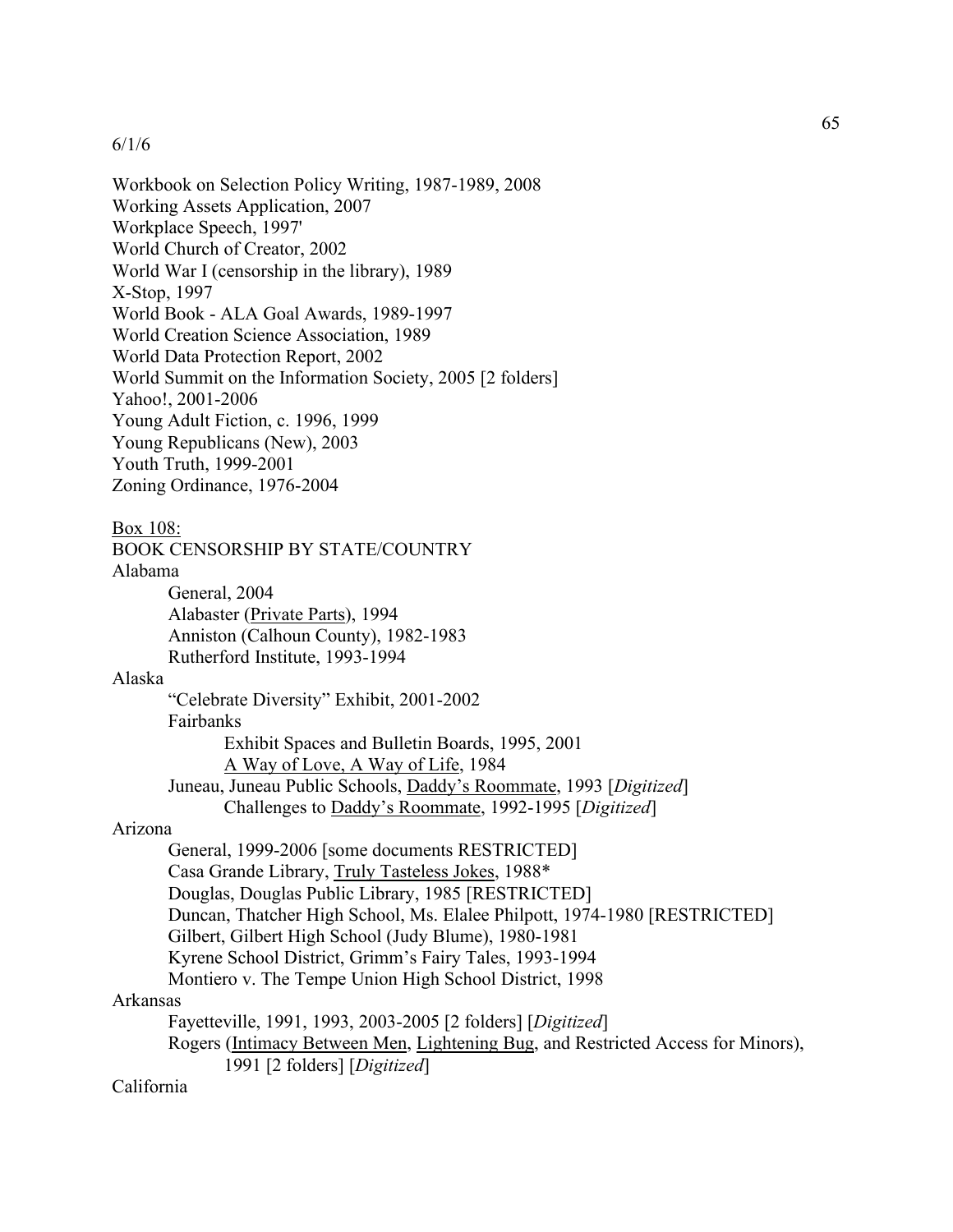General, 1997-2006 McCarthy, Lee, California Teachers Association, 1990-1992 [RESTRICTED] Oakland Public Library, 1993-2000 [restrict?] San Diego Public Library, Hamilton/Ovenden Books, 2000 San Francisco Public Library, Mary Poppins, 1980 Santa Clara County, Video, 1990-1991 Santa Cruz, University of California, "Stack 'O Wheats," 1980 Soledad Prison, 1989 [RESTRICTED] Torrance Public Library, David McCalden (Truth Missions), California Library Association, 1983-1985 [2 folders, RESTRICTED] Vista, California School Board, 1994 Walnut Creek, Acalanes Union High School District (Las Lomas High School), 1980 Box 109: BOOK CENSORSHIP BY STATE/COUNTRY [continued] Canada "Bigots Ban Books," 1998 Canadian Library, Church of Scientology, 1974 Kingston, Ontario, St. Lawrence College, Mrs. W. E. Hanafi,1970 [RESTRICTED] Colorado Boulder, Political Correctness, 1991 Boulder Public Library, Laurie Travers, 1988-1989, 1994 [RESTRICTED] Colorado Springs, American Family Association and Private Parts, 1997 Columbine, 1999 Denver, Adams Township School District, The Lottery, 1977 Denver Public Library, fotonovelas, 2005 Tattered Cover bookstore, 2000-2001 [2 folders, 1 RESTRICTED] **Connecticut** ACLU v. Attorney General and FBI, 2005 Enfield, Internet Filtering New Haven, Steve Groninger correspondence (Americans with Disabilities Act, ADA), 1995-1997, 2004 Pequot Library Association (restrict?) Stamford, Little Black Sambo, 1983 Torrington, "When Zachary Beaver Came to Town," 2001 Wyndham Public School, Willimatic, Sex Education, 1980 Delaware Appoquinimink School District, 1987 Florida General, 2001-2006 Collier County Library, 1993 Florida Public Library, "King & King" Challenge, March 2004 [*Digitized*] Gainesville, "Beastly Boys and Ghastly Girls," 1976-1984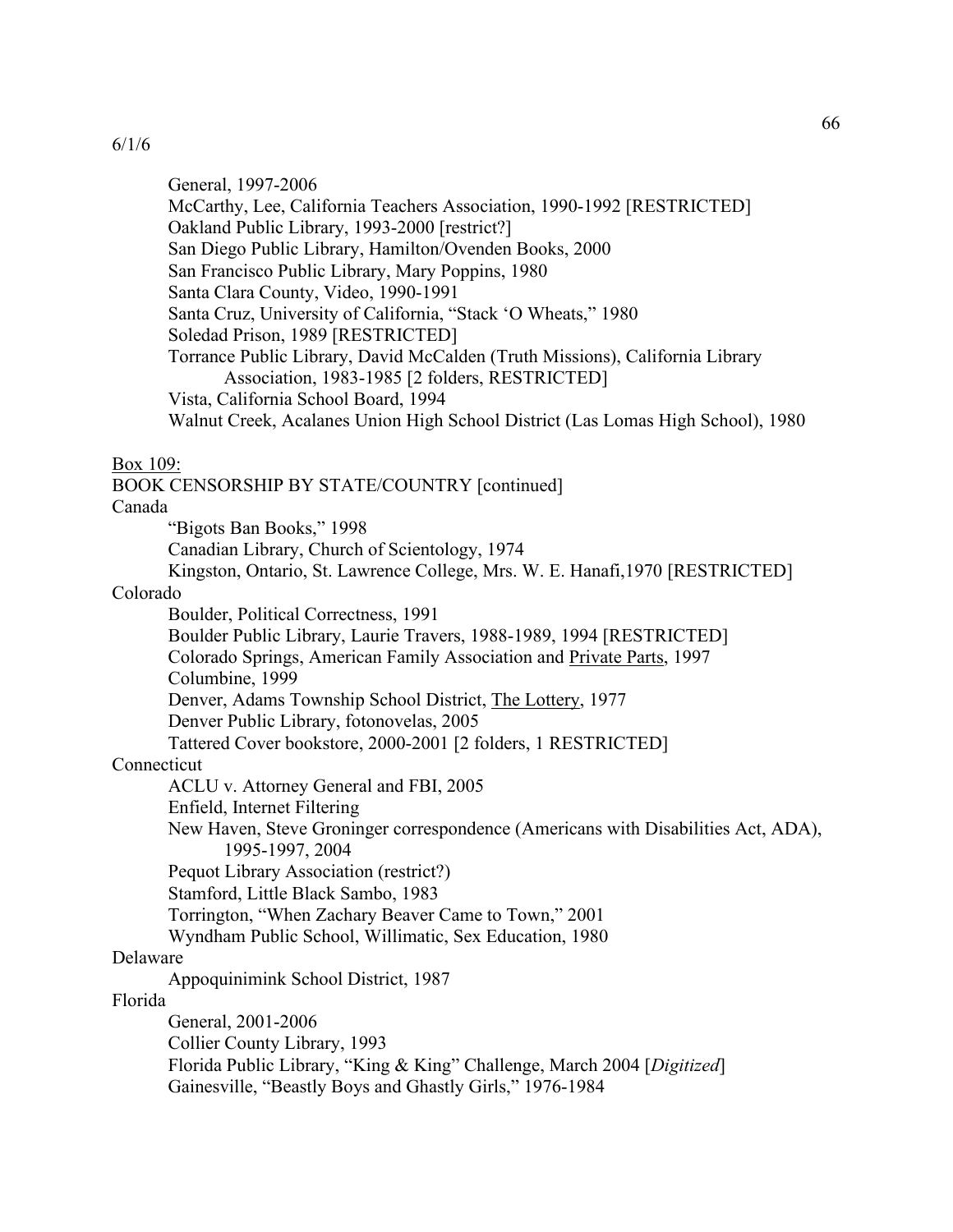Lakeland/Polk County School Libraries, 1982, 1997 Marion County, 2004 Marion County, "Heather Has Two Mommies" and "Daddy's Roommate," 2001 [*Digitized*] Orange County Library System Computers, 1996 Orange County Library System Filtering Software, 1997 Orange Park, Banning of "Cold Sassy Tree" by Olive Ann Burns, 1988-1990 Palm Beach, Neo-Nazi Publications, Palm Harbor Library, 2004 [RESTRICTED] Pensacola, Escambia County School Board, 1982 Spring Hill, Hernando County, 1987 Tampa, Sex Education Books Controversy, 1981 [2 folders] Tampa, 1981-1983

#### Box 110:

BOOK CENSORSHIP BY STATE/COUNTRY [continued]

Florida, continued

Tampa-Hillsborough County, 1999

Tampa-Hillsborough County Internet Filtering Situation, July 2000 Vero Beach, Indian River Country School District, 1981-1982

# Georgia

General Gwinnett-Forsyth Regional Library, Labeling Controversy, 1995 Oconee County, 1994-1995

#### Hawaii

The Center v. Linda Lingle, 2005 Honolulu, Internet Filtering, 2004

# Idaho

General, 2005 Nampa, 1999-2002

#### Illinois

General, 1997-2006 Champaign Board of Education, "My Darling, My Hamburger," 1980 Eureka, Canterbury Tales Controversy, 1995 Glen Ellyn, National Organization for Women (NOW), 1987 Mt. Morris Junior and Senior High Schools, "What's Happening to My Body" books, 1986-1987 Nippersink, DVD "Happiness" Challenge, 2004-2005 Oak Lawn, "Show Me!", 1980-1981 Oak Lawn Public Library, Restricted Access, 1989-1991 Peoria School District 150, Judy Blume Cases, 1984 Quincey Public Schools, 1998-1999 Schaumburg Public Library, JFK Assassination Conspiracy book, 2000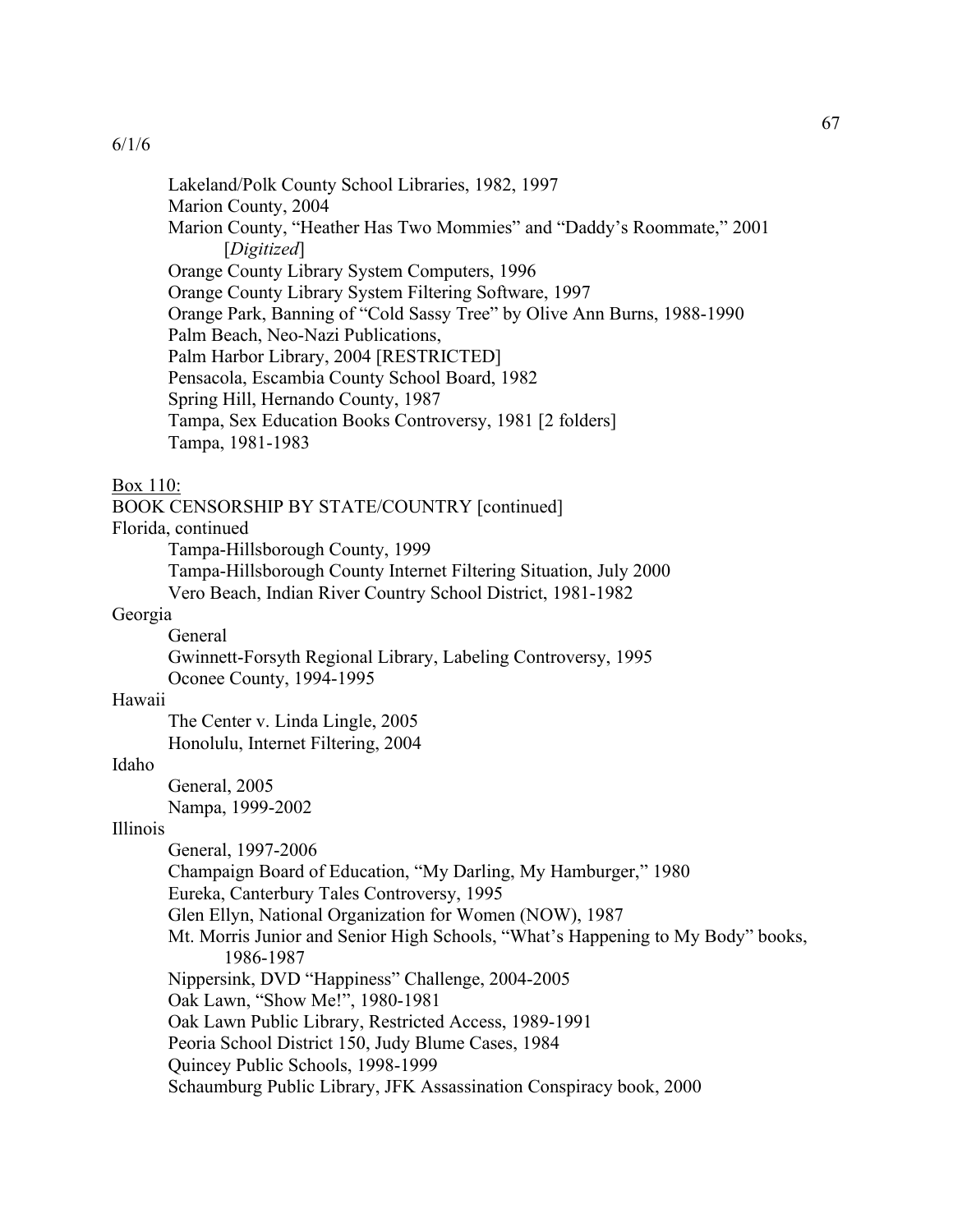#### Indiana

General, 1980, 2000-2001 Hammond Public Library, "A Kid's First Books About Sex," 1986 Indianapolis-Marion County Public Library Video Policy, 1995 Newburgh, Reading for Real Program, 1993 Purdue Ft. Wayne, "Corpus Christi" Play Challenge, 2001 Tell City, 1982

# Iowa

Algona, 1990 Cedar Rapids Public Schools, 1978-1980 Des Moines Public Library Confidentiality of Circulation Records (Brown v. Johnston), 1980 Dyersville, "Sari Says," 2002-2003

#### Box 111:

BOOK CENSORSHIP BY STATE/COUNTRY [continued] Kansas General, 2000-2005 Blue Valley challenges, 2005 Kansas City, Borders Books Subpoena, 2000 Kansas City, "OutKast" ban, 2004 Kentucky Mayfield, Graves County School District, "As I Lay Dying," 1986 Nicholasville, West Jessamine Middle School, *Library Bill of Rights*, 1999 Paducah, James, Steger, and Hadley v. Meow Media (gun violence in "Basketball Diaries" videogame), 2000 Louisiana St. Tammany Parish, Book Selection and Censorship, 1984 [2 folders, including testimony by banned book author] St. Tammany Parish, R-rated video access, 1998, 2000 Maryland Baltimore County Schools, "Froggy Went A-Courtin'", 1996 Chevy Chase, Banned Books Week, 2000 Rockville, Montgomery County "Children's books only" and "household" cards, 1996-2000 "Kid Vid" Card, 1994-1995 "My Book of Bible Stories," 1980 Public Schools, 1968-1994 Public School, "Blubber," 1979-1980 **Massachusetts** General, 1997-2007 Andover Memorial Hall Library, Access for Children, 1990 Boston Public Library, Filtering Software, 1997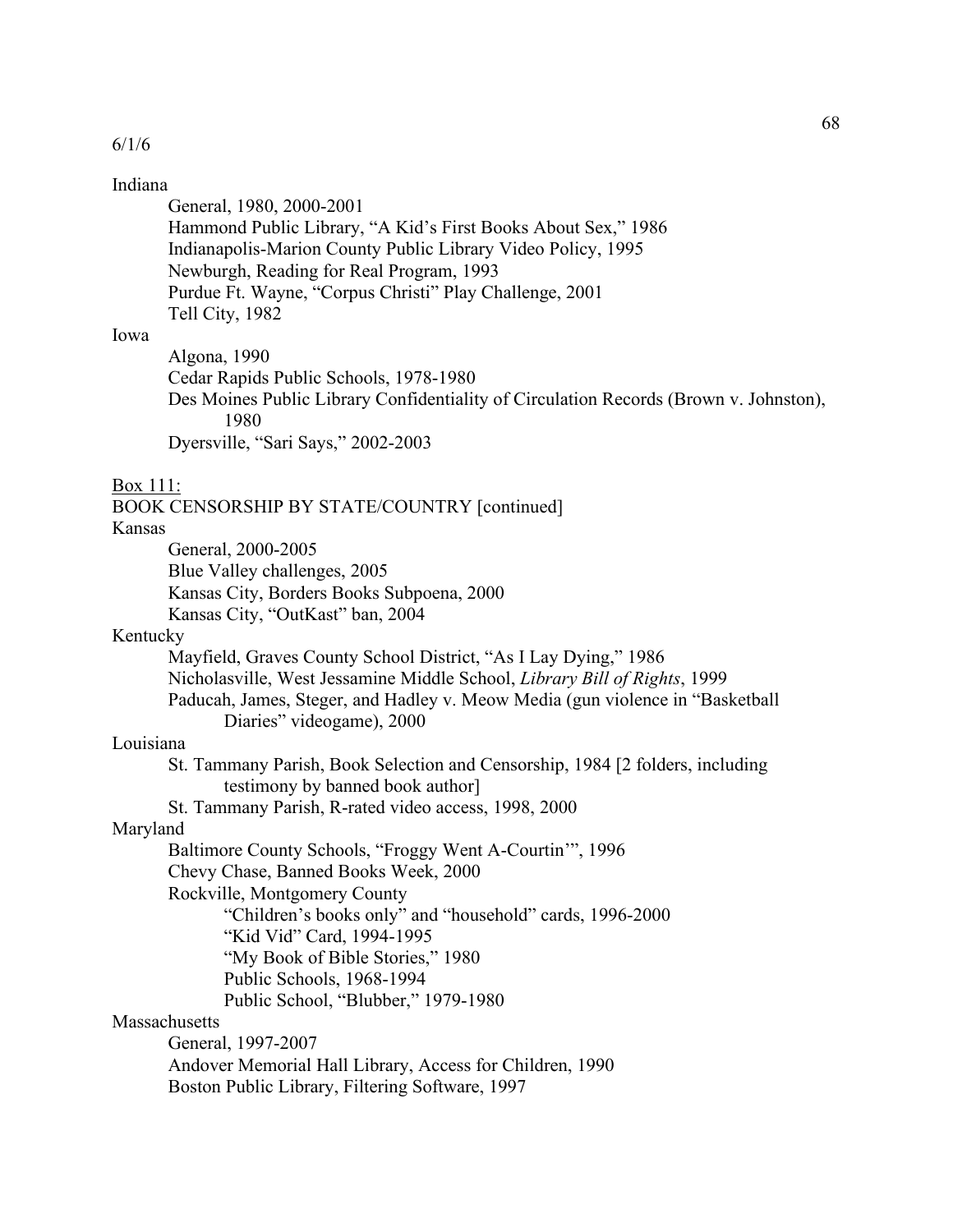Milford Township Library/Linda Wright, Internet, 2000 Wellesley, Playboy Magazine, Minor's Access, 1994 Michigan General, 1981-2004 [*Digitized*] Canton, Plymouth-Salem High School, 1971-1988 Grand Blanc, "The Chocolate War,"1981 Holland, Internet Filters, 1999-2000 Howell Public Schools, 2007 Hudsonville, 1999 Michiana, Niles Community Library, Ku Klux Klan (KKK) and book censorship, 1982- 1983 [2 folders] [*Digitized*] Monroe County Library System, 1992-1993 [RESTRICTED] [4 folders] Three Rivers, Varners and book censorship, 1982-1983 [*Digitized*] Traverse City, Draft Letter to Bonhag re: Computer, 2003 Zeeland, Harry Potter, 1995-2000 Box 112: BOOK CENSORSHIP BY STATE/COUNTRY [continued] Minnesota Hennepin County, "Librarians Liberty" newsletter, vol. 9, nos. 1 and 2, December 2001 Minneapolis, Equal Employment Opportunity Commission Complaint, Internet Porn in Public Library, 2001 University of Minnesota Press, "Harmful to Minors: The Perils of Protecting Children from Sex" by Judith Levine, 2002 University of St. Thomas, Margaret Sanger Poster, 1993 Missouri Anaconda School District, ACLU and book obscenity, 1983 Hannibal, "It's Elementary: Talking About Gay Issues in School," 1999 [*Digitized*] Kansas City, Ginny Harris Case, 1995 Mexico MO, book censorship "The Lottery" and "Julie of the Wolves," 1982' Montana Whitehall High School, Judy Blume and Norma Klein, 1981 Nebraska Hastings, book challenges, 1999 Lincoln, Playboy magazine, 1981-1984 Nevada Carson City Public Schools, 1983 Reno, Wooster High School, 1980 New Hampshire General, 1997-2001 New Jersey Bloomfield Public Library User Fees, 2004 Hamilton Township, "Pagan Babies,"1982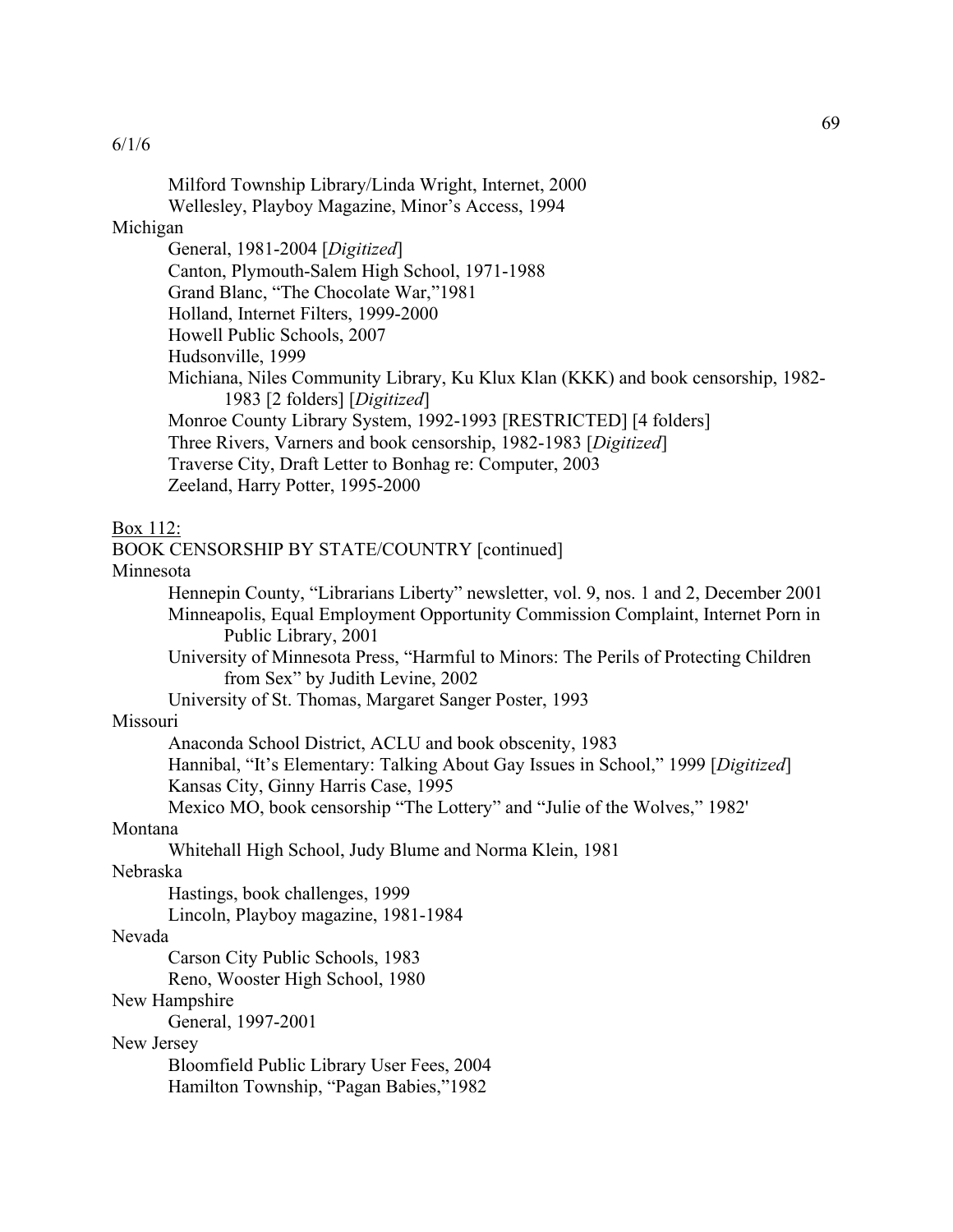Hasbrouck Heights Public Library, Michele Reutty Resignation (Library Circulation Records), 2006 Jersey City, Miller Branch Public Library, Judy Bryant, 1981-1984 Lawrenceville, Mercer County Library, "Daddy's Roommate" and "Heather Has Two Mommies," 1993-1994 [*Digitized*] Middletown Public Library, 2006 New Mexico General, 1998-1999, 2003 Albuquerque, "Catch 22" and "Last Temptation of Christ" challenges, 1989-1990 University of New Mexico, Theft of gay and feminist journals, 1994 [*Digitized*] New York General, 1998-2004 Elmsford, Greenburgh Public Library, Russian Ballet and Opera Films, Bomb Threats, 1984 Brooklyn, Rated-R Movies, 1995 Hannibal, witchcraft, 1986 Hauppauge Middle Schools, Teen, Seventeen, and YM magazines, 1998 Huntington, Confidentiality of Library Records, 1983 Manhasset Library, "No Nudes" Policy, 1992-1993 New Rochelle, New York Public Library, "The Godfather" film, 1980-1982 New York City Dodd, Mead, and Company, 1983-1984 Proposed Moratorium on Adult Businesses, 1994 Rainbow Curriculum, 1992-1993 Queens, Anti-multicultural books campaign, 1994, 2001 North Carolina General, 1999-2004 Asheville, Buncombe County Schools, 1981 Burlington, Board of Education, "Bridge to Terabithia," 1990 Burnsville, 2000 Columbus County, Amanda Bible, 1981 Greensboro Public Schools, 1980 Statesville, *Brave New World*, 1980-1981 North Dakota Bismark, Book Selection, 1993-1994 Minot Public Library, *The Brave Cowboy*, 1978-1980 Box 113: BOOK CENSORSHIP BY STATE/COUNTRY [continued] Ohio General, 2000-2004 Akron-Summit Video Controversy, 1989-1996 Cincinnati, *Advocate* controversy, 1995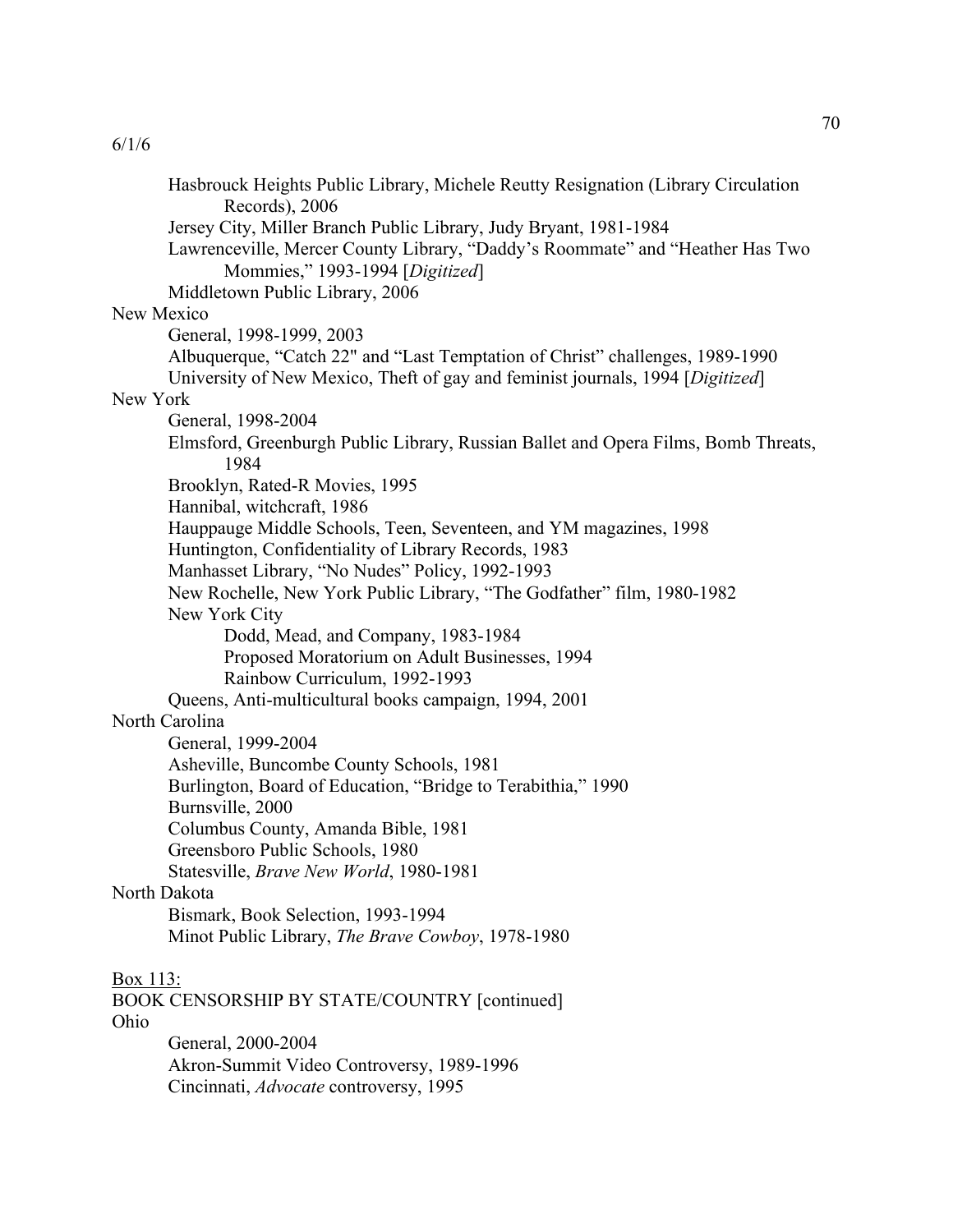| Dayton and Mongomery Counties, Gay and Lesbian Materials, 1993-1994 [Digitized]<br>Dublin Community Youth Theatre, "Biloxi Blues,"1996 |
|----------------------------------------------------------------------------------------------------------------------------------------|
| Lancaster, Fairfield County District Library, "Open Access in Public Libraries" One<br>Community's Experience, 1996                    |
| Tipp City, Tippecanoe High School, Banned Books Week, 2002                                                                             |
| Toledo-Lucas County Public Library, "Killer Angel," 2000                                                                               |
| Wapakoneta, One Flew Over the Cuckoo's Next, 1980-1981                                                                                 |
| Xenia City Schools, Are You There God? It's Me, Margaret; Harriet the Spy; Where<br>the Sidewalk Ends, 1983                            |
| Oklahoma                                                                                                                               |
| Oklahoma City                                                                                                                          |
| Correspondence, 1996-1997                                                                                                              |
| Legal Correspondence, 1997                                                                                                             |
| Metropolitan Library Commission of Oklahoma County, 1996-1997                                                                          |
| News clippings, 1996-2005<br>Oklahomans for Children and Families (OCAF), 1996-1997                                                    |
| Oklahomans for Children and Families (OCAF) Background, 1996                                                                           |
| Organizing Against Censorship, 1997-1999                                                                                               |
| Penthouse and Playboy, 1997                                                                                                            |
| Oklahoma Legislation, 2005 [Digitized]                                                                                                 |
| Oregon                                                                                                                                 |
| General, 1999-2002 [Digitized]                                                                                                         |
| Ballot Measure 18, 1995-1996 [Digitized]                                                                                               |
| Roseburg, Douglas County Library, 1980                                                                                                 |
| Springfield, 1993-1994 [Digitized]                                                                                                     |
| Pennsylvania                                                                                                                           |
| General, 2000-2006                                                                                                                     |
| Berlin, Running Loose, 1994                                                                                                            |
| Carnegie Mellon Internet (alt. Groups), 1994-1995<br>Girard, Working by Studs Terkel, 1982                                             |
| Hanover, Judy Blume books, Elyse Clark, 1984-1987                                                                                      |
| Pennsylvania Alliance for Democracy, 2000                                                                                              |
| Philadelphia, Benton High School, 2006                                                                                                 |
| State College, Schlow Memorial Library, 1980-1982                                                                                      |
| Rhode Island                                                                                                                           |
| General, 1999, 2005                                                                                                                    |
| South Carolina                                                                                                                         |
| General, 1999-2002                                                                                                                     |
| South Dakota                                                                                                                           |
| General, 1995-2004                                                                                                                     |
| Aberdeen, Alexander Mitchell Library, 1980                                                                                             |
| Huron Public Library, Nightbook by William Kotzwinkle, 1980                                                                            |
| Onida/Blunt, Sully Butte School System, Run, Shelley, Run by Gertrude Samuels                                                          |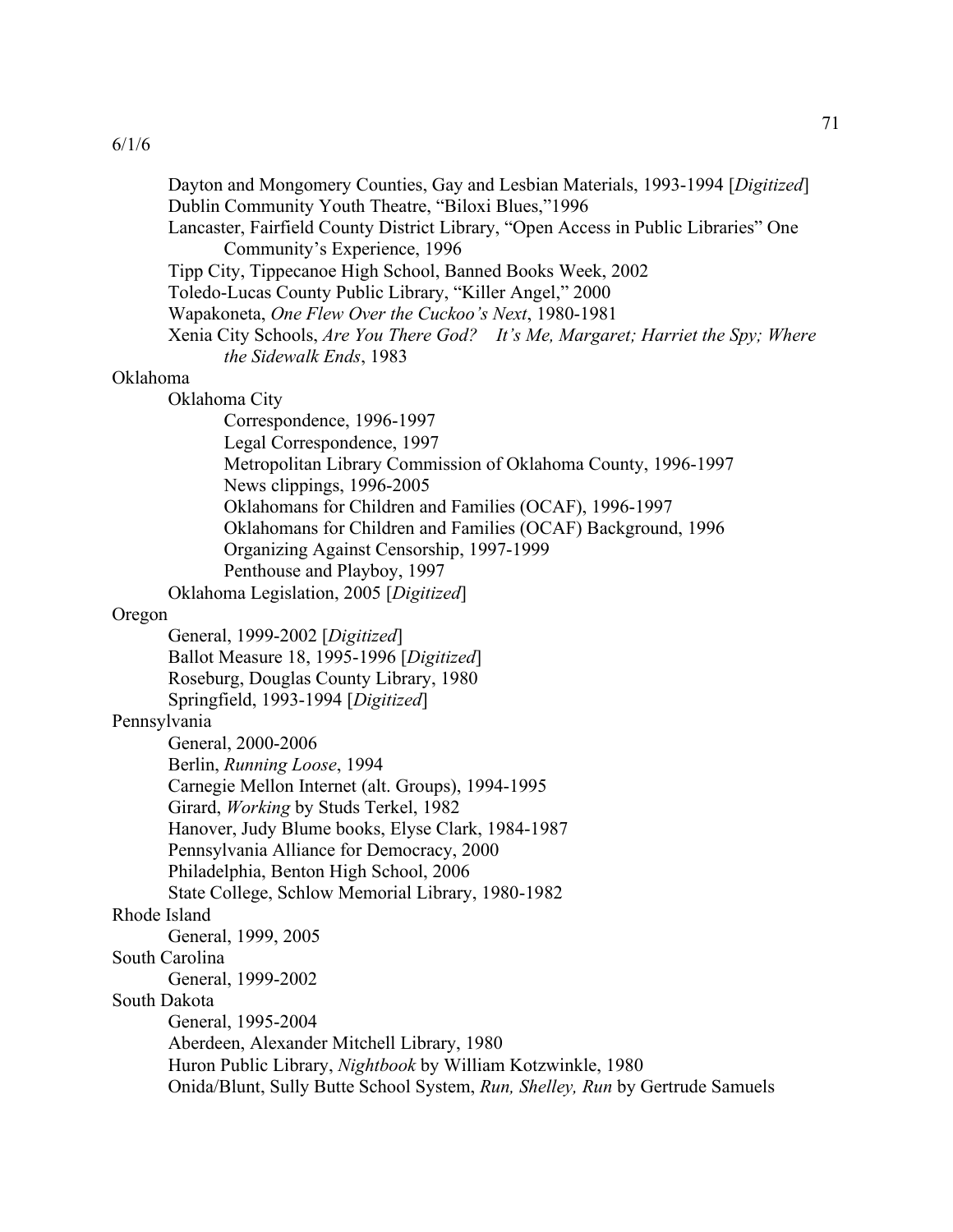(including letters from author), 1981 Sioux Falls, Washington Senior High School, 1980 South Dakota Initiative (Parrish Bill), 1978-1994

# Tennessee

General, 2000-2002 Brentwood, Video, 1990 Cleveland Library, attempted removal of Board, 1993 Hawkins County, Mozert case, 1984-1987

## Box 114:

BOOK CENSORSHIP BY STATE/COUNTRY [continued]

# Texas

General, 1998-2002 [*Digitized*] Bangs, *The Gas We Pass*, 1996 Decatur Public Library Case, Confidentiality, May 1990 Fort Worth, Local Film and Video Rating Boards, 1990 Houston, Internet Filtering, 1997 Houston, Kinkaid High School, Wanda Denley, 1980 Montgomery County/Conroe, 2002-2004 Pilot Point, Internet Filtering, 2000 Plano, Internet Filtering, 1999-2000 Round Rock School District, Parents and Curricula, 1995 Weslaco Public Library, *Private Parts* by Howard Stern, 1994 Wichita Falls Book censorship, 1999-2000, 2005

*Heather Has Two Mommies* and *Daddy's Roommate*, 2000 [*Digitized*]

## Utah

General, 2004-2006

Salt Lake City Library System, *Beavis & Butthead Ensucklopedia*, 1995

# Vermont

Child Pornography Act, 2003

Rutland, *Daddy's Roommate*, 1995 [*Digitized*]

# Virginia

General, 1998-2004 [*Digitized*] Abingdon, Censorship, Kathy Russell, 1980-1982 Fairfax, Meredith Tax's *Families*, 1994 [*Digitized*] Fairfax County Adults Only Section, 1994 Huckleberry Finn, 1982 MTV, 1994 Internet Porn Law, 2000 Loudoun County Internet Filtering, 1997-1998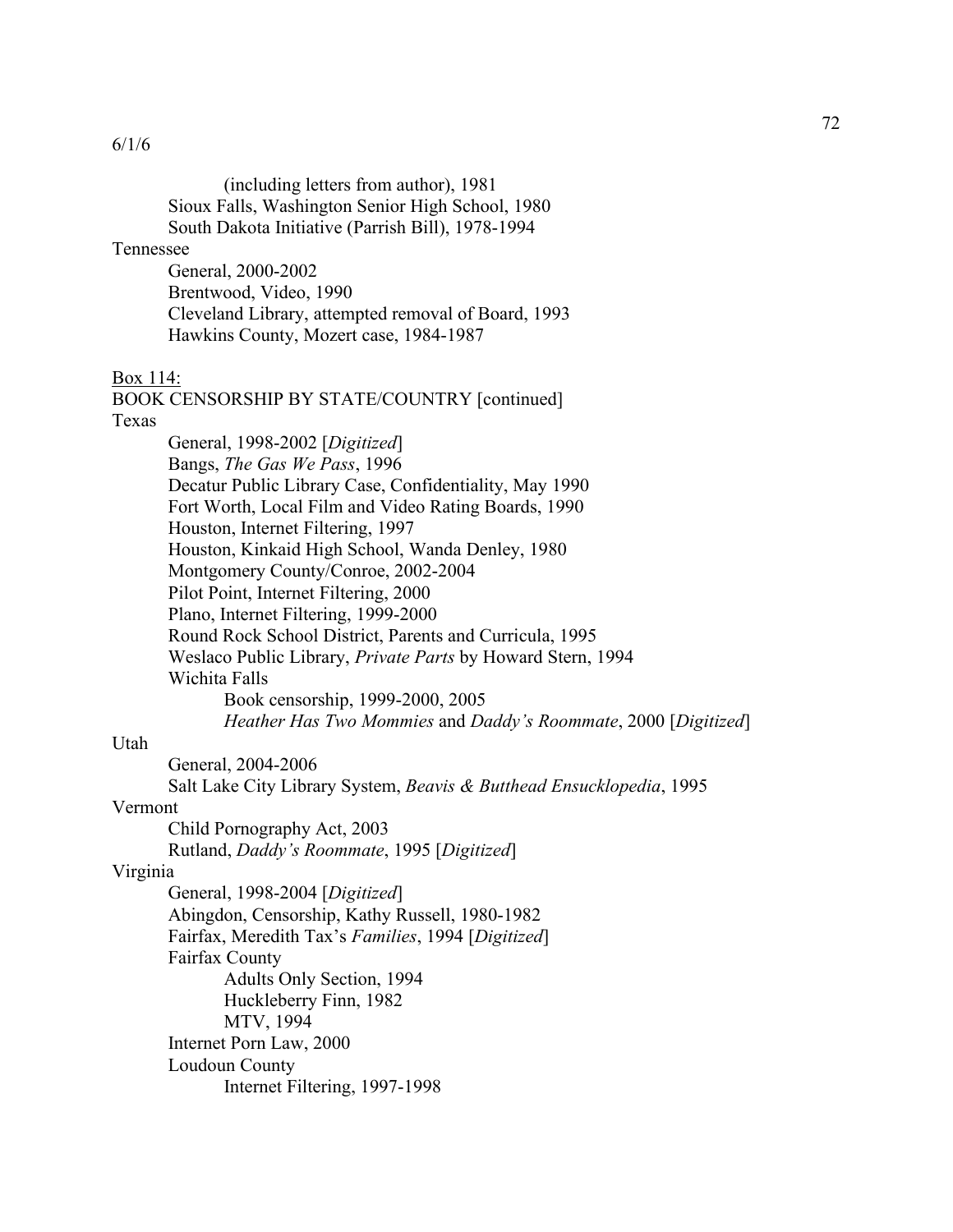| Restricted Lending Policy, 1994-1999                                                          |
|-----------------------------------------------------------------------------------------------|
| Prince William County, Internet Filtering, 1997                                               |
| <b>Washington State</b>                                                                       |
| General, 2000-2003                                                                            |
| Erotic Music Statute, 1994                                                                    |
| Hockinson School District book removal, 1984                                                  |
| Oak Harbor Book Banning, 1987-1988                                                            |
| Olympia, Washington State Library, Achieving Sexual Maturity film and Moral Majority,<br>1981 |
| Seattle Public Library, Show Me!, 1985                                                        |
| Spokane, Mead School District, Learning Tree, 1979-1982                                       |
| Vancouver School District, Alvin Schwartz (Scary Stories), 1994                               |
| Violent Video Games, 2003                                                                     |
| West Virginia                                                                                 |
| Kanauma County, Textbook Controversy, 1974-1975 [4 folders]                                   |
|                                                                                               |
| <u>Box 115:</u>                                                                               |
| BOOK CENSORSHIP BY STATE/COUNTRY [continued]                                                  |
| West Virginia, continued                                                                      |
| West Virginia Internet Filtering, 2000                                                        |
| West Virginia Library Association Internet Filtering, 2000                                    |
| Wisconsin                                                                                     |
| General, 1991, 2000                                                                           |
| Colfax, Judy Blume books, 1980-1981                                                           |
| Marshfield Public Library,                                                                    |
| Montello High School, Book Censorship, 1981                                                   |
| Muskego, Our Bodies, Ourselves, 1981                                                          |
| Rib Lake, Michael and Ruth Dishnow, Book Censorship, 1993-1994                                |
| Racine, Rolling Stone magazine, 1984-1987                                                     |
| Wales, Kettle Moraine High School, 1978-1980                                                  |
| Waukesha, Stephen King novels, film censorship, 1982, 1985                                    |
| Wyoming                                                                                       |
| Gillette, Mothers for Decency, 1981                                                           |
| Teton County, Book on growing marijuana, 2004                                                 |
| <b>GENERAL CASES BY STATE</b>                                                                 |
| Mississippi, 1982-1997                                                                        |
| Missouri, 1977-1997 [Digitized]                                                               |
| Montana, 1981-1995                                                                            |
| Nebraska, 1977-1993                                                                           |
| Nevada, 1980-1994                                                                             |
| New Hampshire, 1981-1996                                                                      |
| New Jersey, 1980-1996 [Digitized]                                                             |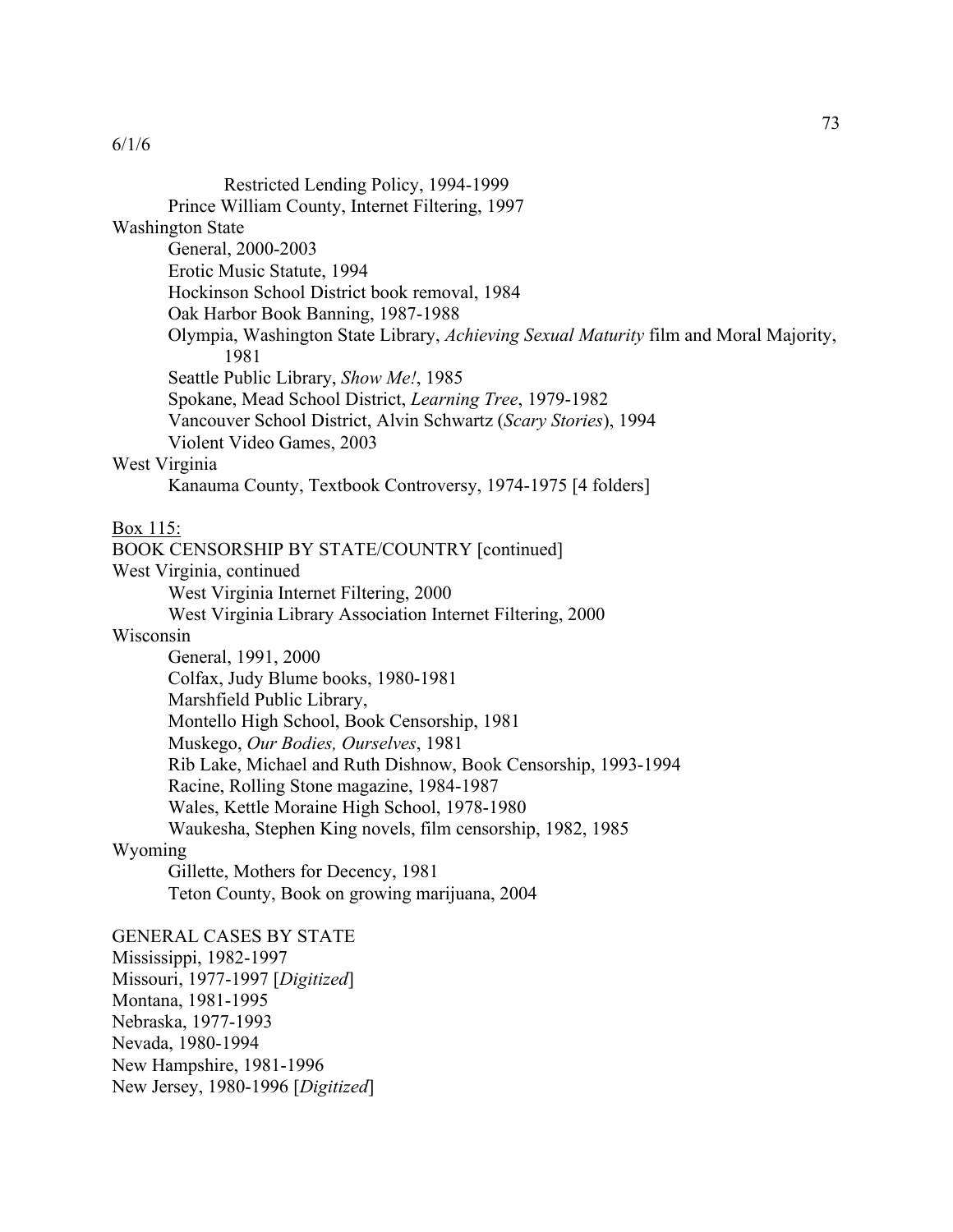6/1/6

New Mexico, 1981-1996 [*Digitized*] New York, 1978-1997 North Carolina, 1980-1997 [2 folders] [*Digitized*] North Dakota, 1982-1994 Ohio, 1980-1998 [*Digitized*] Oklahoma, 1981-1997

Box 116:

GENERAL CASES BY STATE, continued Oregon, 1983-1994 [3 folders] [*Digitized*] Pennsylvania, 1977-1997 [*Digitized*] Rhode Island, 1981-1995 South Carolina, 1981-1991 South Dakota, 1981-1991 Tennessee, 1977-1997 Texas, 1977-1997 [*Digitized*] Utah, 1981-1995 Vermont, 1978-2001 Virginia, 1986-1997 [2 folders] [*Digitized*] Washington, 1978-2005 [*Digitized*] West Virginia, 1981-1990 Wisconsin, 1977-1998 [2 folders] [*Digitized*] Wyoming, 1981-1990

Box 117: Committee on Professional Ethics Agendas and Minutes 1976-79 [2 folders] 1980 Freedom to Read Foundation Board of Trustees Agenda, 1974-77 Merritt Humanitarian Fund Minutes and Agenda 1971 [3 folders] 1972 [2 folders] 1973 [2 folders] LeRoy C. Merritt Humanitarian Fund Agendas and Minutes, 1972-78 Merritt Foundation Minutes, 1975-80 Intellectual Freedom Committee Minutes and Agendas 1968-70 [3 folders] 1970 [2 folders] 1970-71 [2 folders] Banned Book Week 1987 1988 1989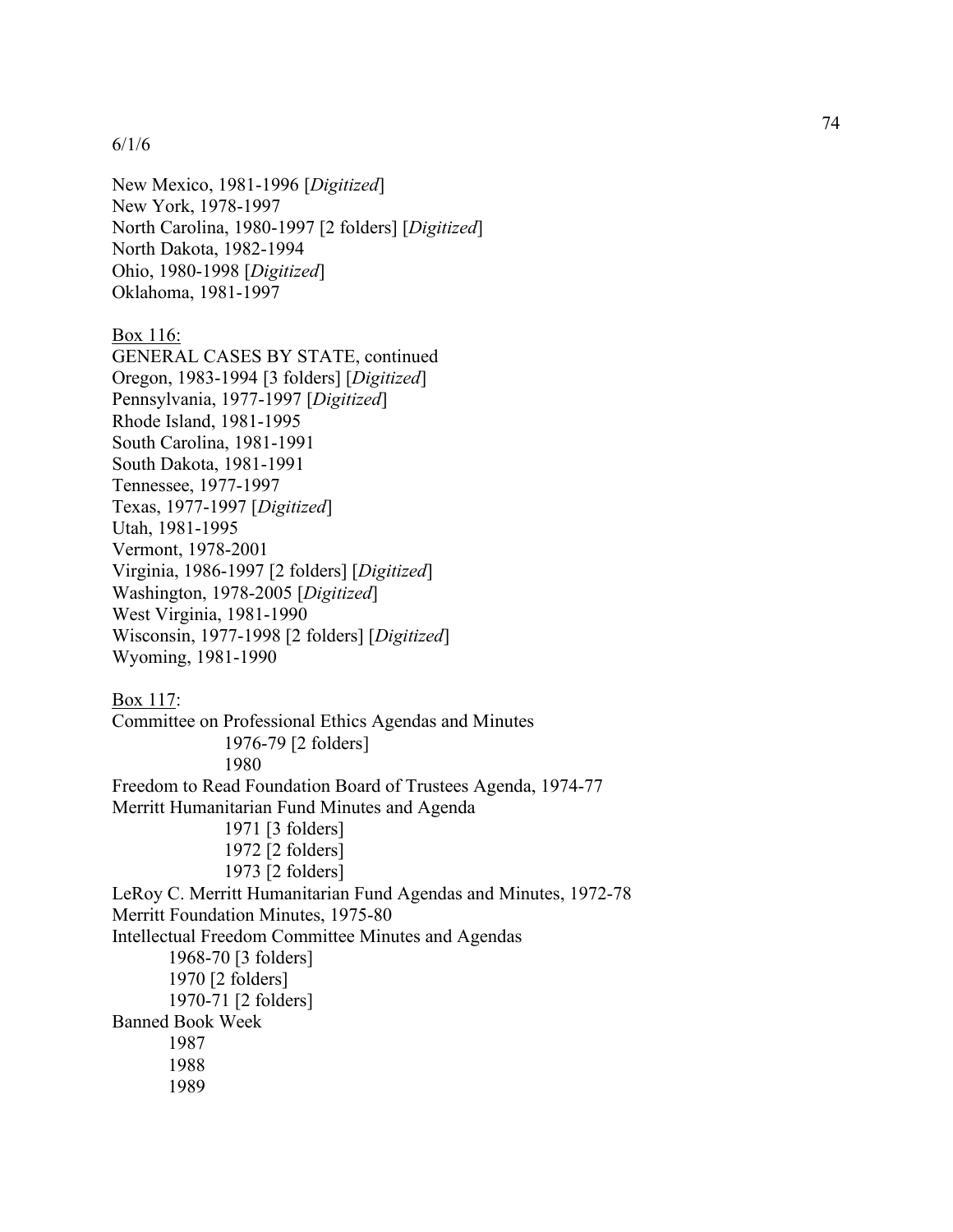6/1/6

## Box 118:

1990 1997 1998 1999 2000 2002 2008 2010 Unsorted files, circa 2005

## Box 119:

MODULAR EDUCATION PROGRAM FILES, continued from Box 93 Modular Education overflow files, 1989-1991 ALA Books, PLA 1991 Modular Education Legal Module Drafts and Notes, 1990 Modular Education Legislative Module Drafts and notes, 1990 Modular Education Media Module Drafts, 1990 Modular Education Policy Writing Module Drafts and Notes, 1990 Modular Education Technology & Confidentiality Module Drafts and Notes, 1990 Module I – proposal and drafts, [1990?] Module I – returned questionnaires, 1991 Original proposal and IFC draft, Modular Education 1989 PLA 1991 planning and post-conference materials Supplemental materials, Modular Education Program, [1990?]

*Box is 0.1 empty*.

Oversize: (See: AR6: Room 106F, 3-1) Original Oboler Award Press Announcement, 1985 Clipart

Digital Content – Nearline [Contact the Archives for access] Banned Books, 2004 Banned Books, 2005 Banned Books Resource Guide, 2004 Continuing Legal Education Workshop, 2005 IFRT Awards, 2008 IFRT Awards, 2009 N Drive [Restructured] AAA for WA, 2000-01 Associate Director Files, 1999-2007